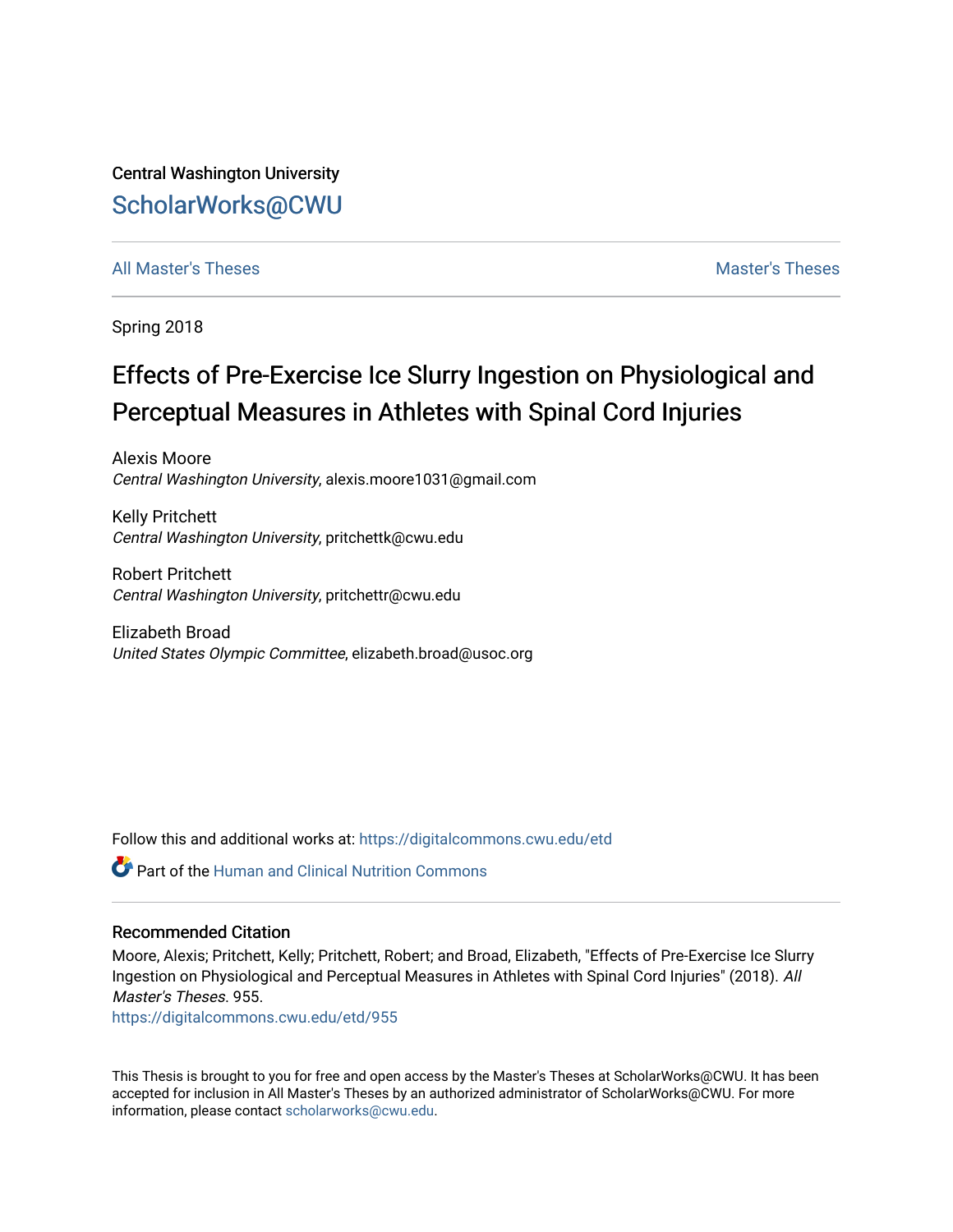# EFFECTS OF PRE-EXERCISE ICE SLURRY INGESTION ON PHYSIOLOGICAL AND PERCEPTUAL MEASURES IN ATHLETES WITH SPINAL CORD INJURIES

\_\_\_\_\_\_\_\_\_\_\_\_\_\_\_\_\_\_\_\_\_\_\_\_\_\_\_\_\_\_\_\_\_\_

A Thesis

Presented to

The Graduate Faculty

Central Washington University

In Partial Fulfillment

\_\_\_\_\_\_\_\_\_\_\_\_\_\_\_\_\_\_\_\_\_\_\_\_\_\_\_\_\_\_\_\_\_\_\_

of the Requirements for the Degree

Master of Science

Nutrition

\_\_\_\_\_\_\_\_\_\_\_\_\_\_\_\_\_\_\_\_\_\_\_\_\_\_\_\_\_\_\_\_\_\_\_

by

Alexis K Moore

June 2018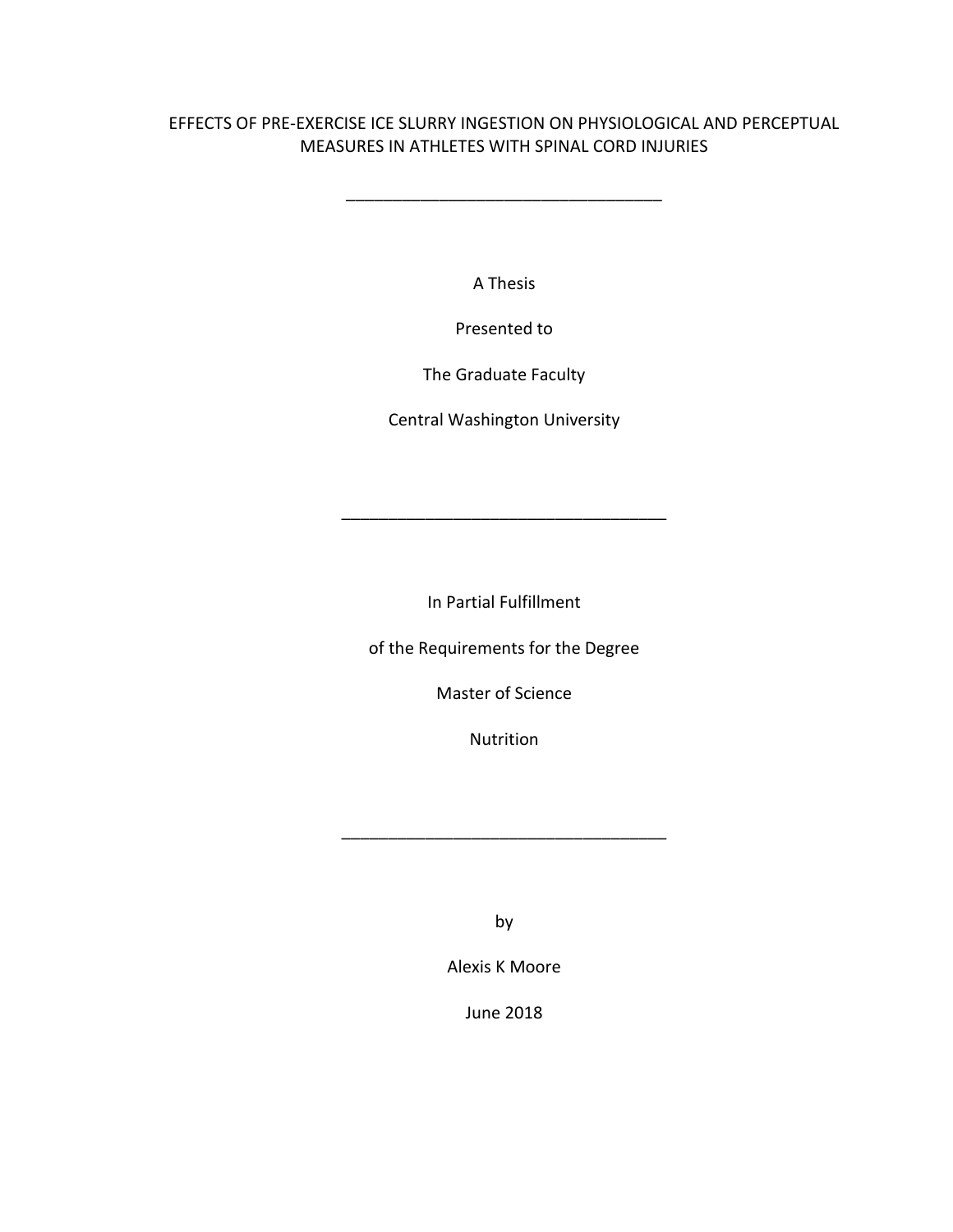# CENTRAL WASHINGTON UNIVERSITY

Graduate Studies

We hereby approve the thesis of

Alexis K Moore

Candidate for the degree of Master of Science

APPROVED FOR THE GRADUATE FACULTY

Dr. Kelly Pritchett, Committee Chair

Dr. Robert Pritchett

\_\_\_\_\_\_\_\_\_\_\_\_\_\_ \_\_\_\_\_\_\_\_\_\_\_\_\_\_\_\_\_\_\_\_\_\_\_\_\_\_\_\_\_\_\_\_\_\_\_\_\_\_\_\_\_

\_\_\_\_\_\_\_\_\_\_\_\_\_\_ \_\_\_\_\_\_\_\_\_\_\_\_\_\_\_\_\_\_\_\_\_\_\_\_\_\_\_\_\_\_\_\_\_\_\_\_\_\_\_\_\_

\_\_\_\_\_\_\_\_\_\_\_\_\_\_ \_\_\_\_\_\_\_\_\_\_\_\_\_\_\_\_\_\_\_\_\_\_\_\_\_\_\_\_\_\_\_\_\_\_\_\_\_\_\_\_\_

\_\_\_\_\_\_\_\_\_\_\_\_\_\_ \_\_\_\_\_\_\_\_\_\_\_\_\_\_\_\_\_\_\_\_\_\_\_\_\_\_\_\_\_\_\_\_\_\_\_\_\_\_\_\_\_

Dr. Elizabeth Broad

Dean of Graduate Studies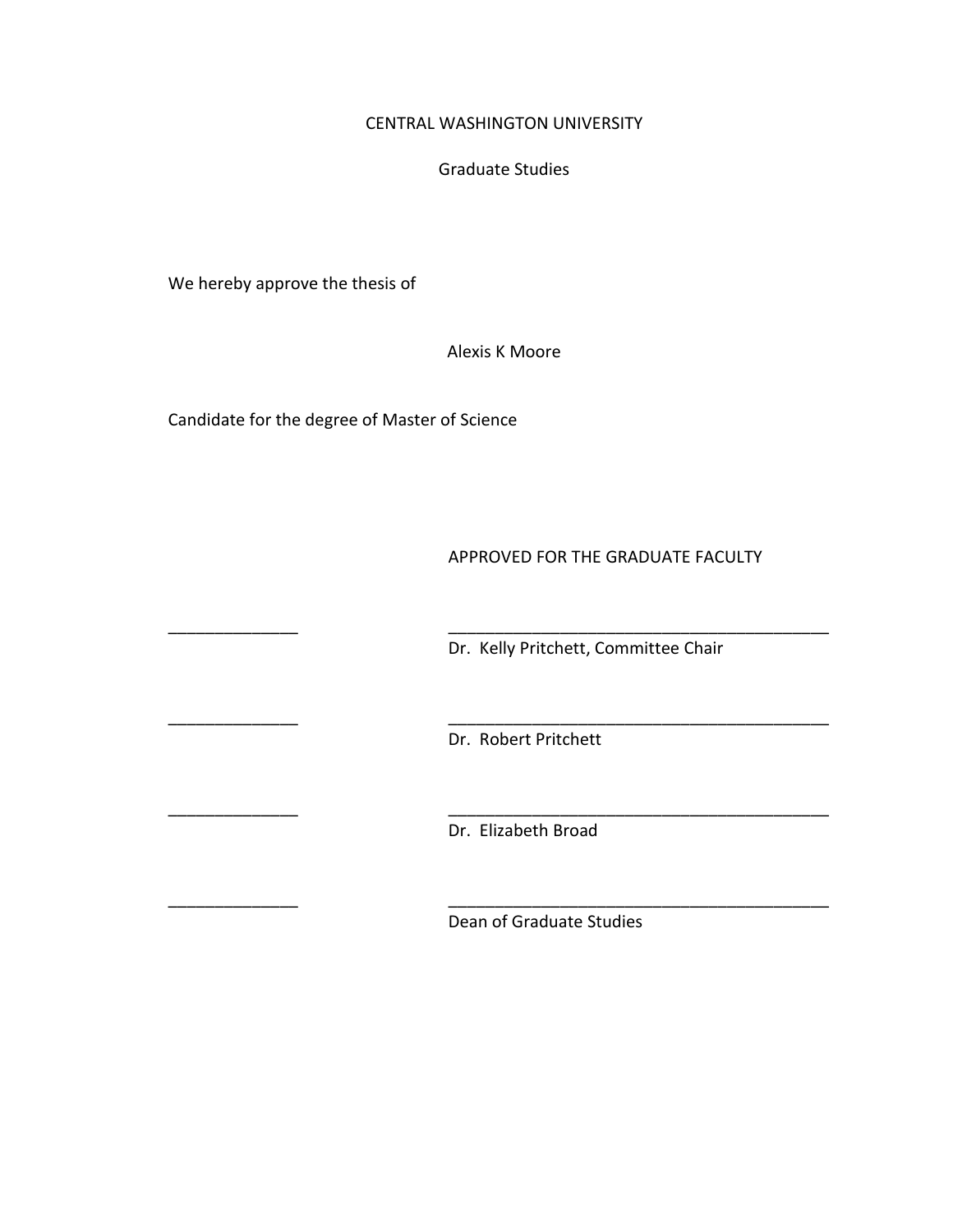#### ABSTRACT

# EFFECTS OF PRE-EXERCISE ICE SLURRY INGESTION ON PHYSIOLOGICAL AND PERCEPTUAL MEASURES IN ATHLETES WITH SPINAL CORD INJURIES

by

Alexis K Moore

#### June 2018

Athletes with spinal cord injuries (SCI) have an impaired ability to thermoregulate during exercise, leading to an increased core temperature ( $T_{core}$ ) due to a decrease in sweat response. Elevated core temperature may result in premature onset of fatigue and decreased athletic performance. Therefore, precooling techniques that decrease  $T_{core}$  before exercise may increase the storage capacity for metabolic heat production, thereby improving exercise performance. The purpose of this study was to investigate the effects of pre-exercise ice slurry ingestion as a precooling method in elite athletes with SCI during a match simulation. Employing a field-based, counterbalanceddesign, subjects were administered 6.8 g/kg of room temperature (PLB) or ice slurry (IS) beverage during a 20 minute precooling period, before engaging in a 50 and 60 minute on-court training session on day 1 and 2, respectively. Physiological measures, including  $T_{core}$  and heart rate, and perceptual measures including gastrointestinal and thermal comfort, and rating of perceived exertion, were monitored throughout precooling (minutes 10, 20) and exercise (minutes 10-60). IS had a large effect on  $T_{\text{core}}$ at the midpoint of exercise on day 1 (minute 30) (ES = 0.73) and 2 (minute 40) (ES =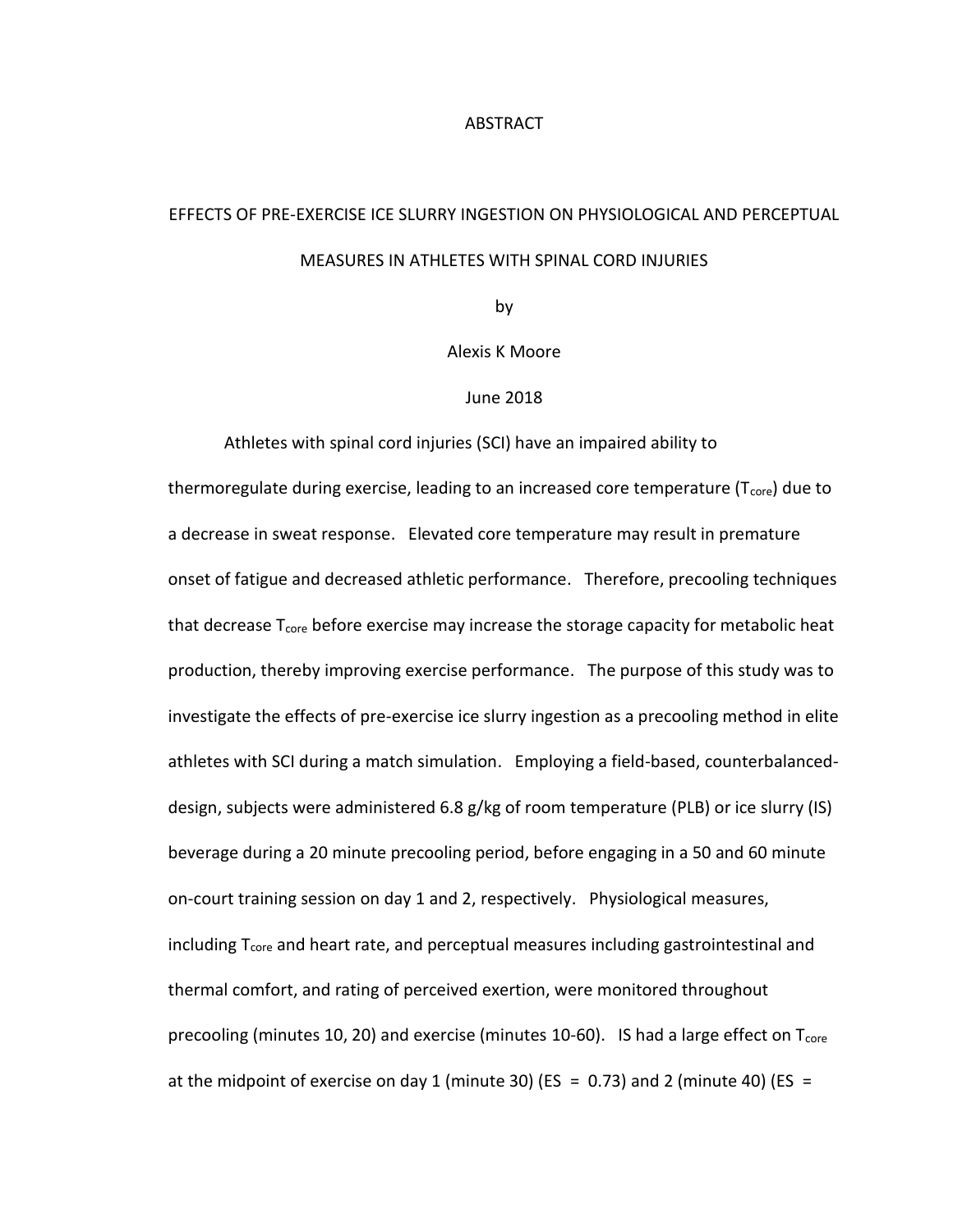1.17). Independent samples T-tests revealed significant differences in the perception of thermal comfort between IS and PLB at the midpoint of exercise on both day 1 (minute 30) ( $P = 0.04$ ) and 2 (minute 40) ( $P = 0.05$ ), indicating that IS helped subjects to feel cooler during exercise. In conclusion, pre-exercise ice slurry ingestion provides an effective means for delaying an increase in  $T_{\text{core}}$  in athletes with SCI.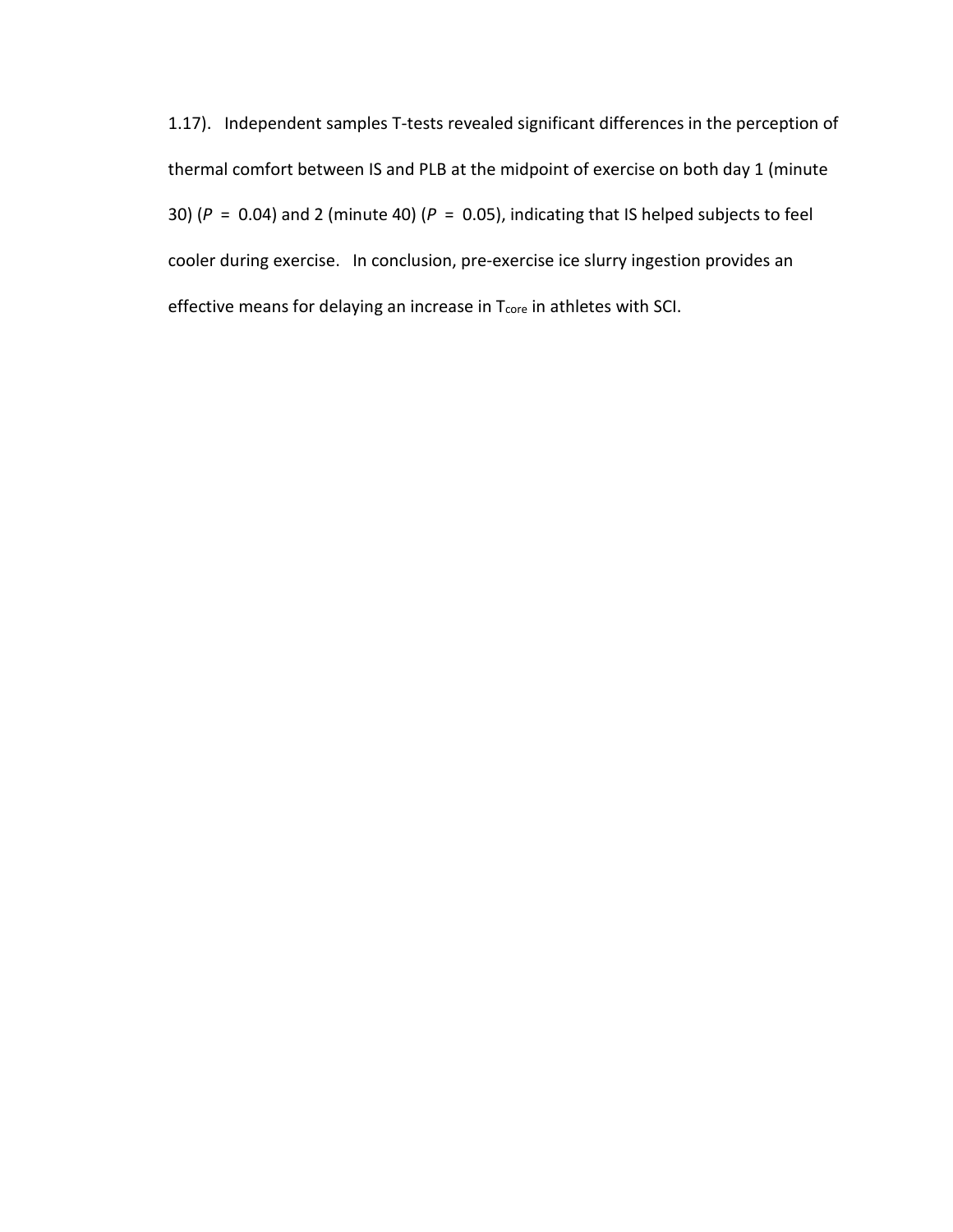#### ACKNOWLEDGMENTS

I would like to take this opportunity to thank my incredible committee chair Dr. Kelly Pritchett for her leadership and guidance throughout this project. Additionally, I extend the sincerest of thanks to Dr. Robert Pritchett and Dr. Elizabeth Broad for offering their time, mentorship, and knowledge to this project. Thank you to the United States Olympic Committee and the United States Olympic Training Center for their cooperation and enthusiasm. Last but not least, it was a true honor to work alongside and learn from the coaches, staff, and players of USA Wheelchair Rugby. Without a true team effort, this project would not have been possible. Thank you!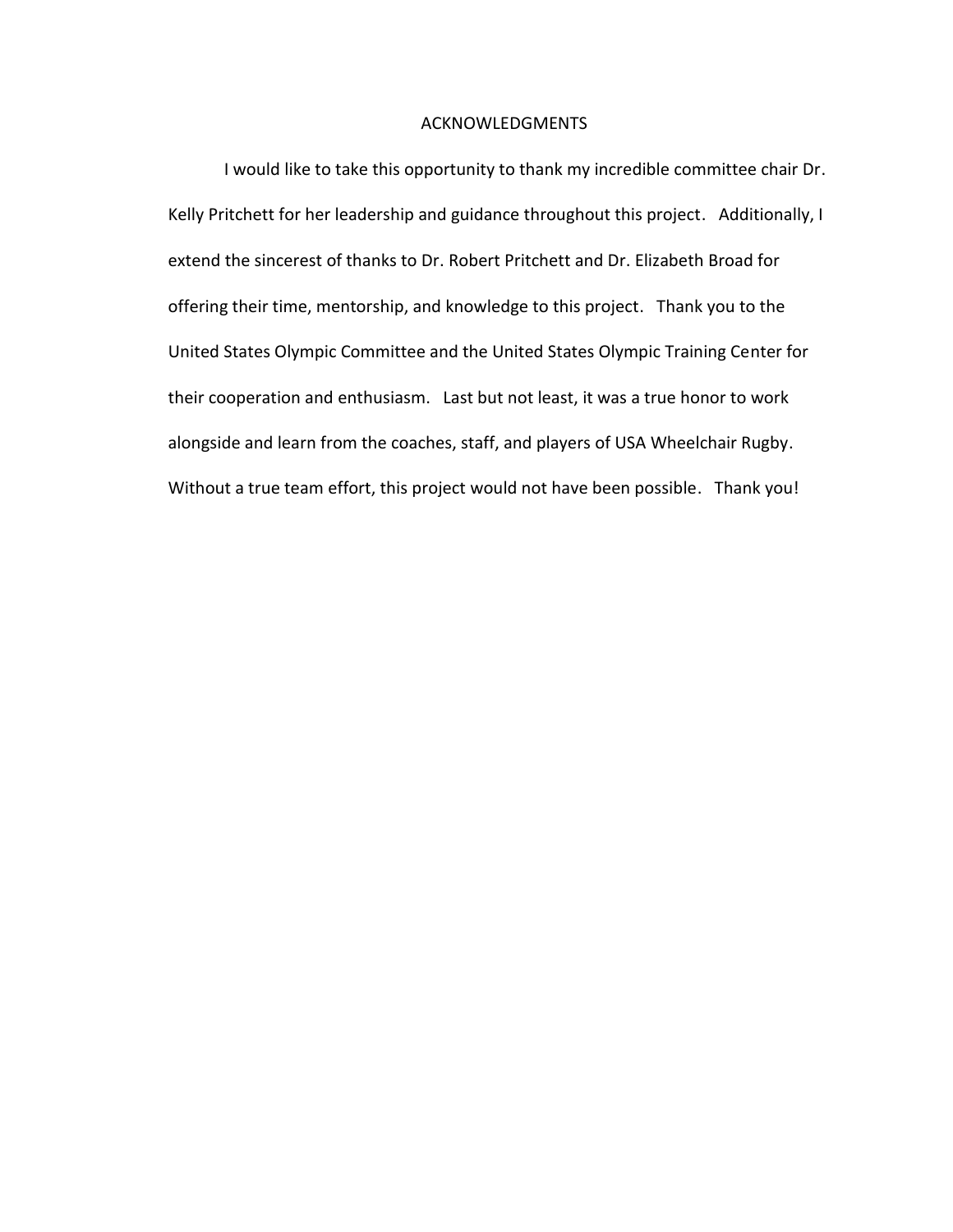# TABLE OF CONTENTS

| Chapter       | Page                                                                                                                    |
|---------------|-------------------------------------------------------------------------------------------------------------------------|
| L             |                                                                                                                         |
| $\mathsf{II}$ |                                                                                                                         |
|               | Thermoregulatory Challenges in Athletes with Spinal Cord Injury7<br>Precooling in Athletes with Spinal Cord Injuries 14 |
| III           |                                                                                                                         |
| IV            |                                                                                                                         |
| V             | 33<br>DISCUSSION.                                                                                                       |
|               |                                                                                                                         |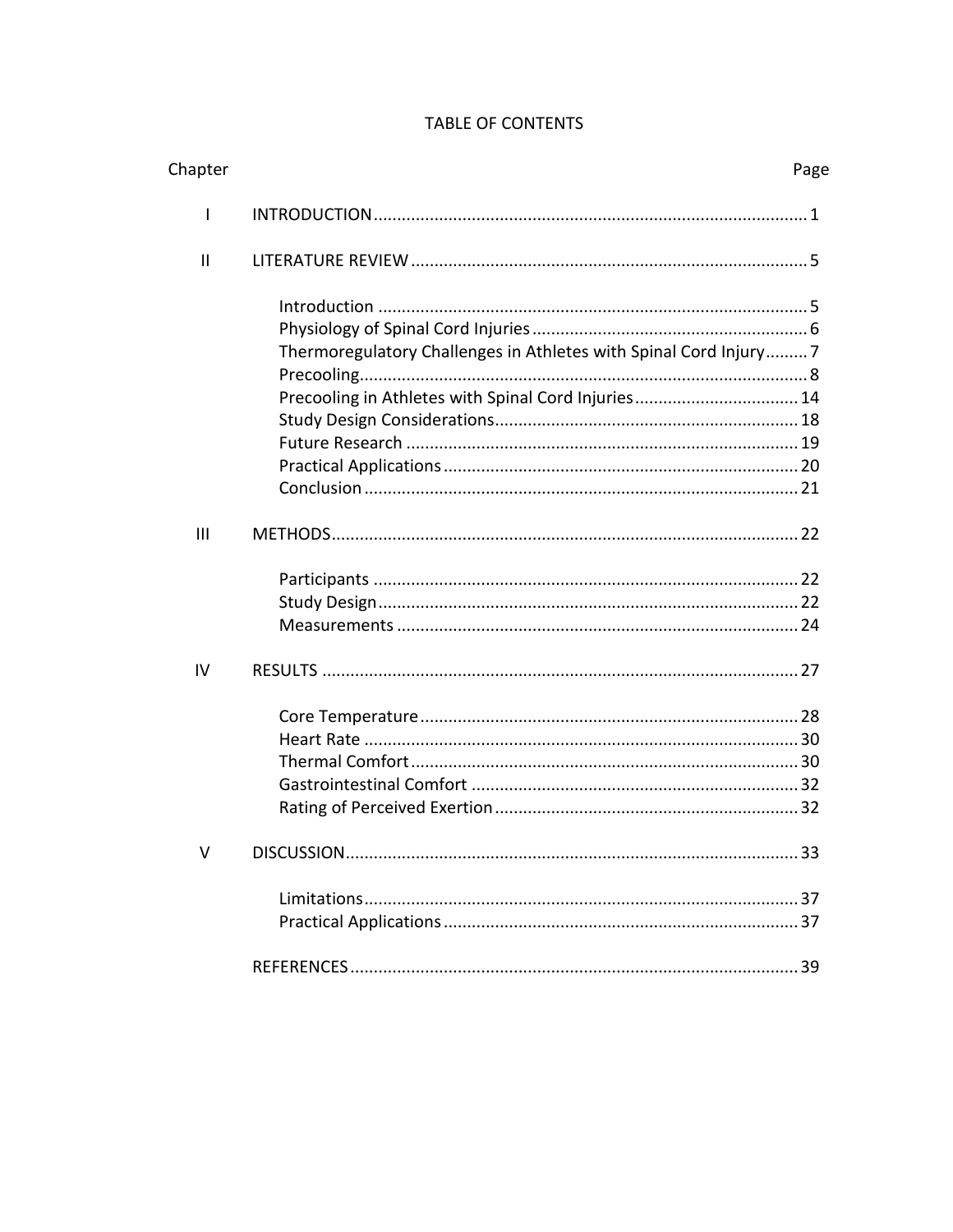# LIST OF TABLES

| Table | Page                                                                                                                                                              |
|-------|-------------------------------------------------------------------------------------------------------------------------------------------------------------------|
| 1     |                                                                                                                                                                   |
| 2     | $T_{\text{core}}$ (°C) for all conditions and changes in $T_{\text{core}}$ (°C) over time 30                                                                      |
| 3     | $T_{\text{core}}$ max ( $^{\circ}$ C) at the conclusion of exercise. Percent (n) of subjects<br>during each condition who had a $T_{core}$ max greater than<br>35 |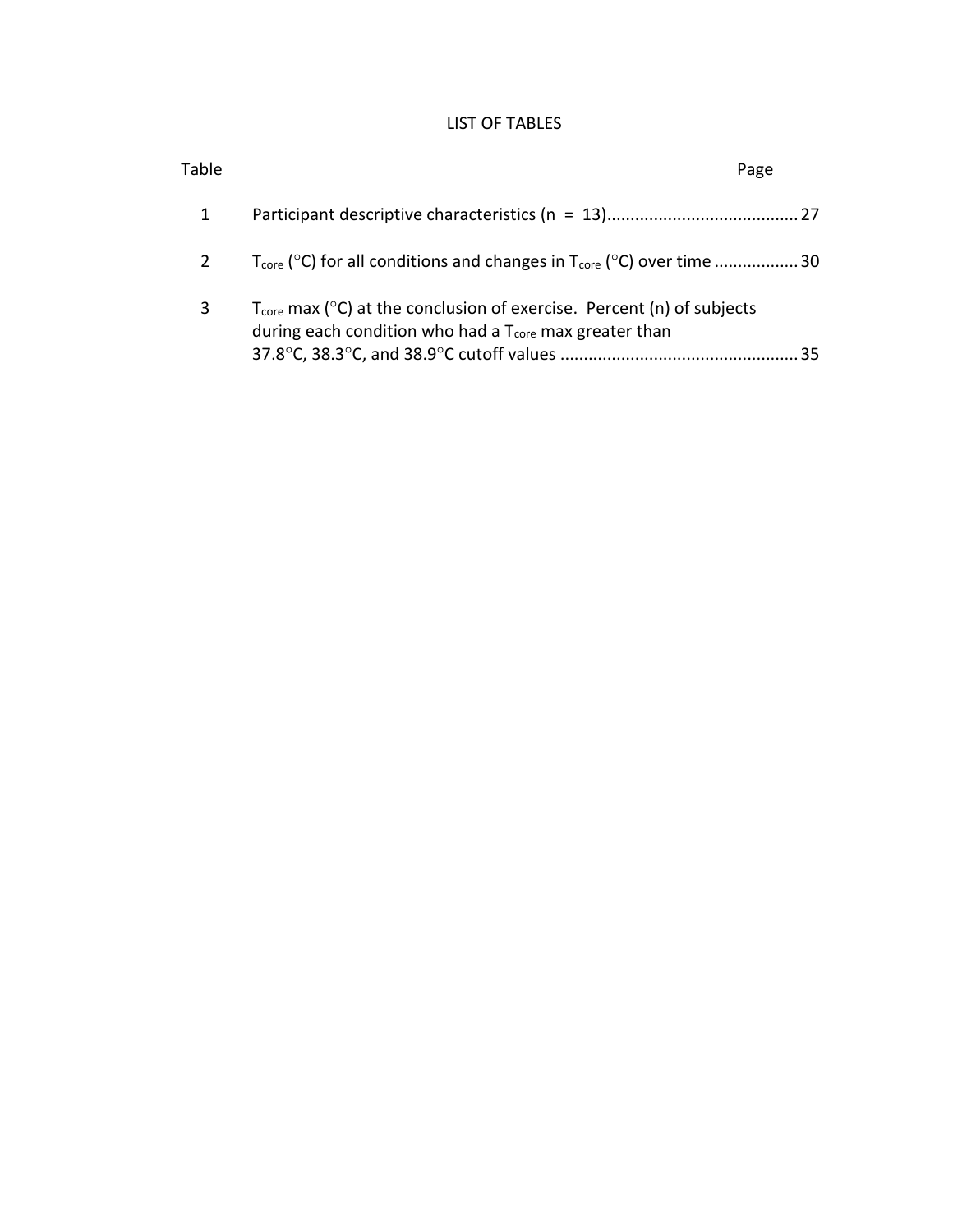# LIST OF FIGURES

| Figure |                                                                                           | Page |  |
|--------|-------------------------------------------------------------------------------------------|------|--|
| 1      | Changes in $T_{\text{core}}$ ( $^{\circ}$ C) over time during the precooling and exercise |      |  |
| 2      | Changes in $T_{\text{core}}$ ( $^{\circ}$ C) over time during the precooling and exercise | 29   |  |
| 3      | Changes in rating of thermal comfort over time on trial day 131                           |      |  |
| 4      | Changes in rating of thermal comfort over time on trial day 231                           |      |  |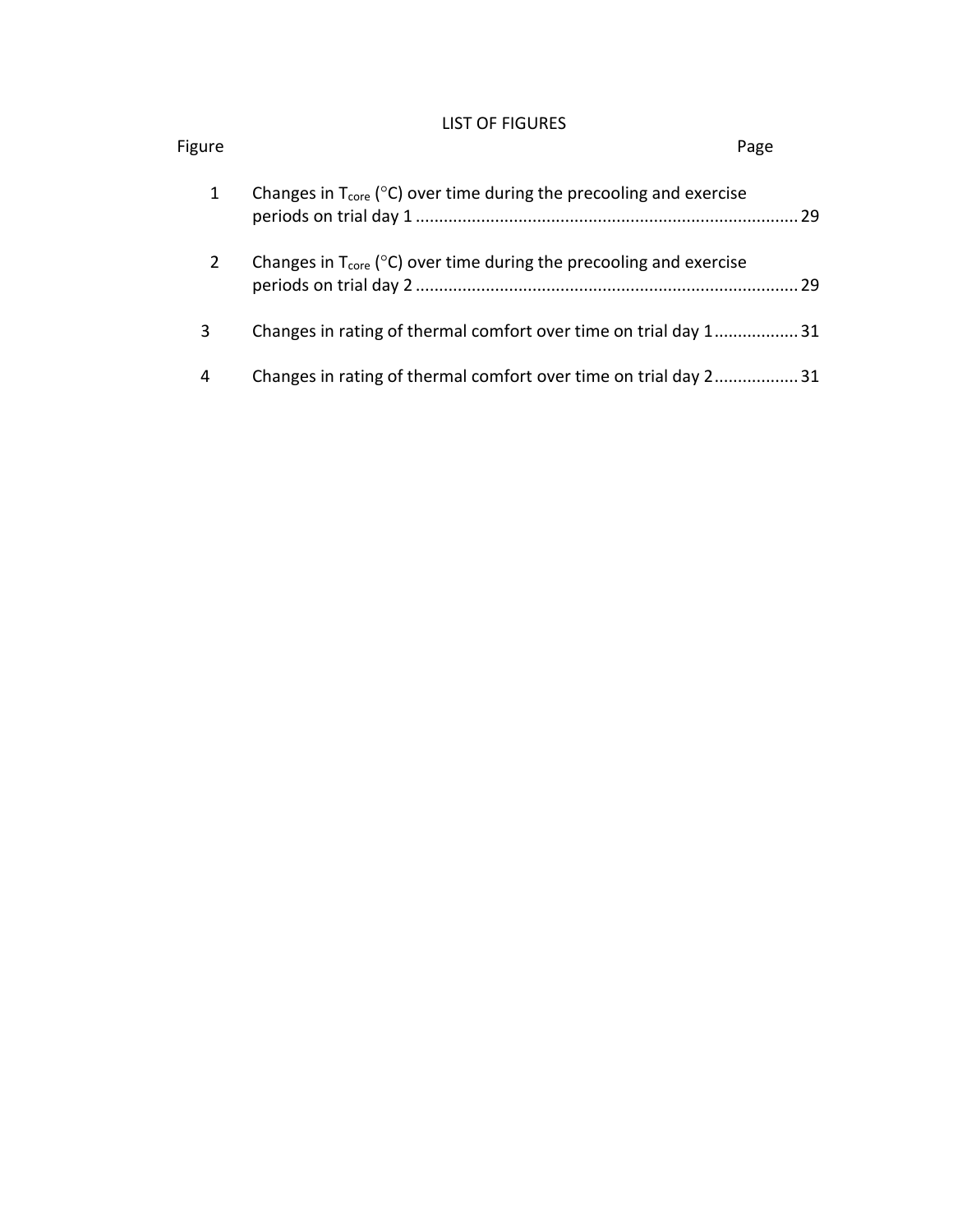#### CHAPTER I

#### INTRODUCTION

Athletes with spinal cord injuries (SCI) face challenges unlike those of ablebodied (AB) persons, including altered sweat rate, delayed gastric emptying, and smaller working muscle mass (Goosey-Tolfrey, 2014). Reduced afferent signals to the thermoregulatory center results in greater increases in core temperature  $(T_{core})$  in athletes with SCI compared to AB counterparts (Griggs et al., 2015). Furthermore, athletes with SCI have altered autonomic nervous system control, which results in a reduced sweat response below the level of injury (Pritchett et al., 2015). Blood-flow redistribution and sweating are two major thermoregulatory effectors, suggesting that athletes with SCI have impaired ability to thermoregulate during exercise as the body cannot dissipate heat at the rate which it is internally produced (Forsyth et al., 2016; Griggs et al., 2015; Price, 2006). Athletes with a higher level and completeness of spinal lesion may experience greater difficulty maintaining  $T_{\text{core}}$ . Therefore, as the result of impaired ability to maintain  $T_{\text{core}}$ , athletes with SCI may experience premature onset of fatigue and decreased performance especially when exercising in the heat (Forsyth et al., 2016).

A number of precooling techniques have been investigated as a means of reducing  $T_{core}$  before exercise in order to increase the available temperature margin before reaching a critical level (Griggs et al., 2015). Lessening heat stress may lead to improved performance in both AB and SCI subjects (Webborn et al., 2010; Goosey-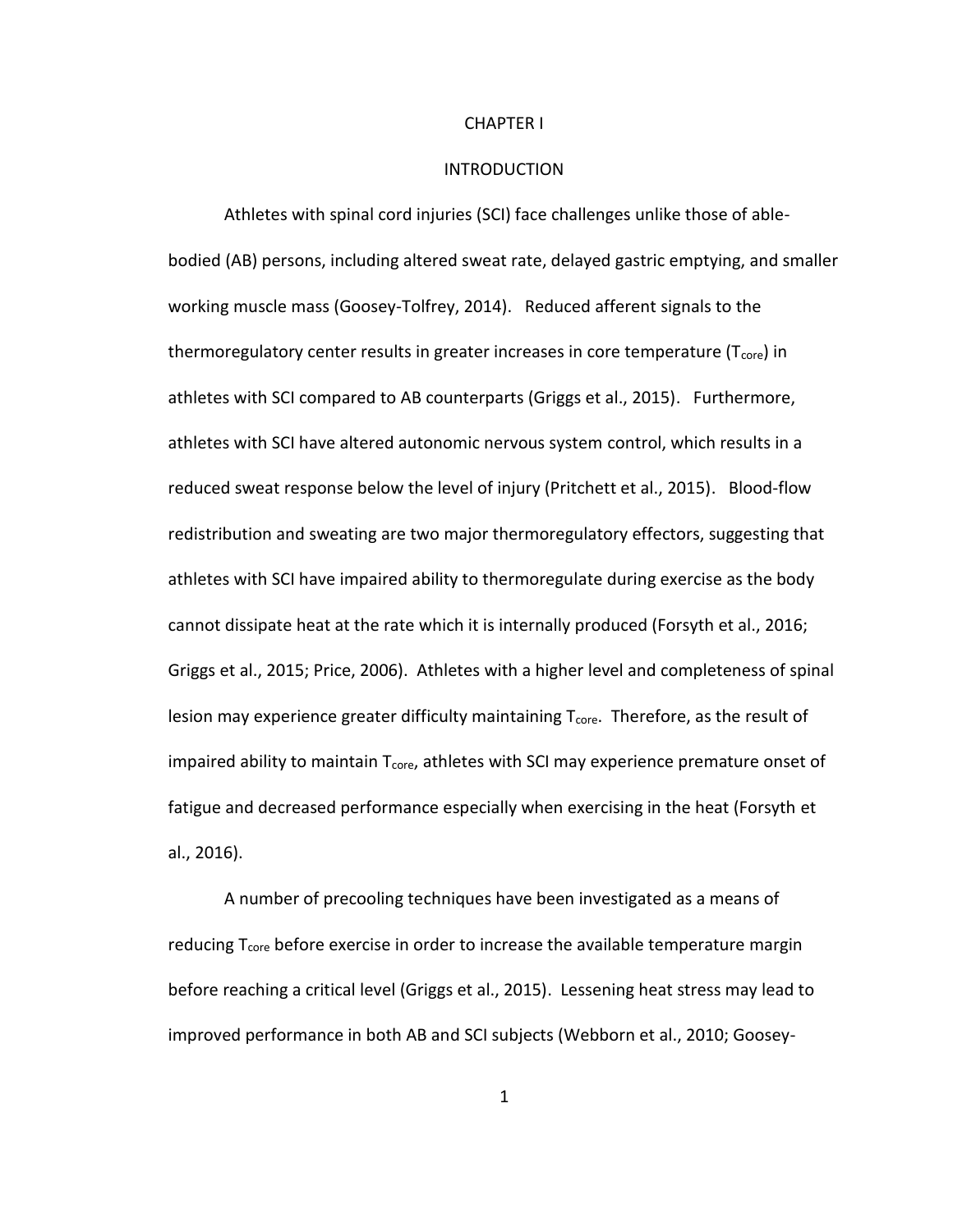Tolfrey et al., 2008; Griggs et al., 2015), however, some researchers have suggested that there is little evidence to support improved performance following precooling in AB populations (Jones et al., 2012). Webborn et al. (2010) compared the use of cooling vests before and during exercise in the heat (32 $^{\circ}$ C, 50% RH) during an intermittent sprint protocol with wheelchair rugby and tennis athletes. Compared to the control (no cooling), subjects wearing a cooling vest were able to sprint longer (52.8 minutes DUR, 47.2 minutes PRE, 36.2 minutes CON; *P* < 0.05) and perform 6-8 more sprints (*P* < 0.05). Furthermore, an increase in  $T_{\text{core}}$  was significantly ( $P < 0.01$ ) delayed for the precooling trial, as compared to both the during exercise and control conditions (Webborn et al., 2010). Forsyth et al. (2016) reported similar findings in subjects with SCI, with cold water immersion (CWI) eliciting a greater cooling effect (*P* < 0.05) than ice slurry ingestion and site-specific cooling methods during 60 minutes of passive rest (Forsyth et al., 2016). While the efficacy of CWI and cooling garments in both AB athletes and athletes with SCI is established in the literature (Webborn et al., 2010; Goosey-Tolfrey et al., 2008; Forsyth et al., 2016), these precooling strategies may not prove practical for competition-like settings. CWI tanks require significant monetary investment and are not practical for travel, nor for athletes with SCI as athletes must be lifted in and out of the tank. Likewise, cooling vests may not be practical for the uniform attire required during match play and are single site specific.

Ice slurries are icy mixtures consumed as a beverage that may be a practical and affordable precooling method to decrease  $T_{core}$  before exercise, in turn increasing time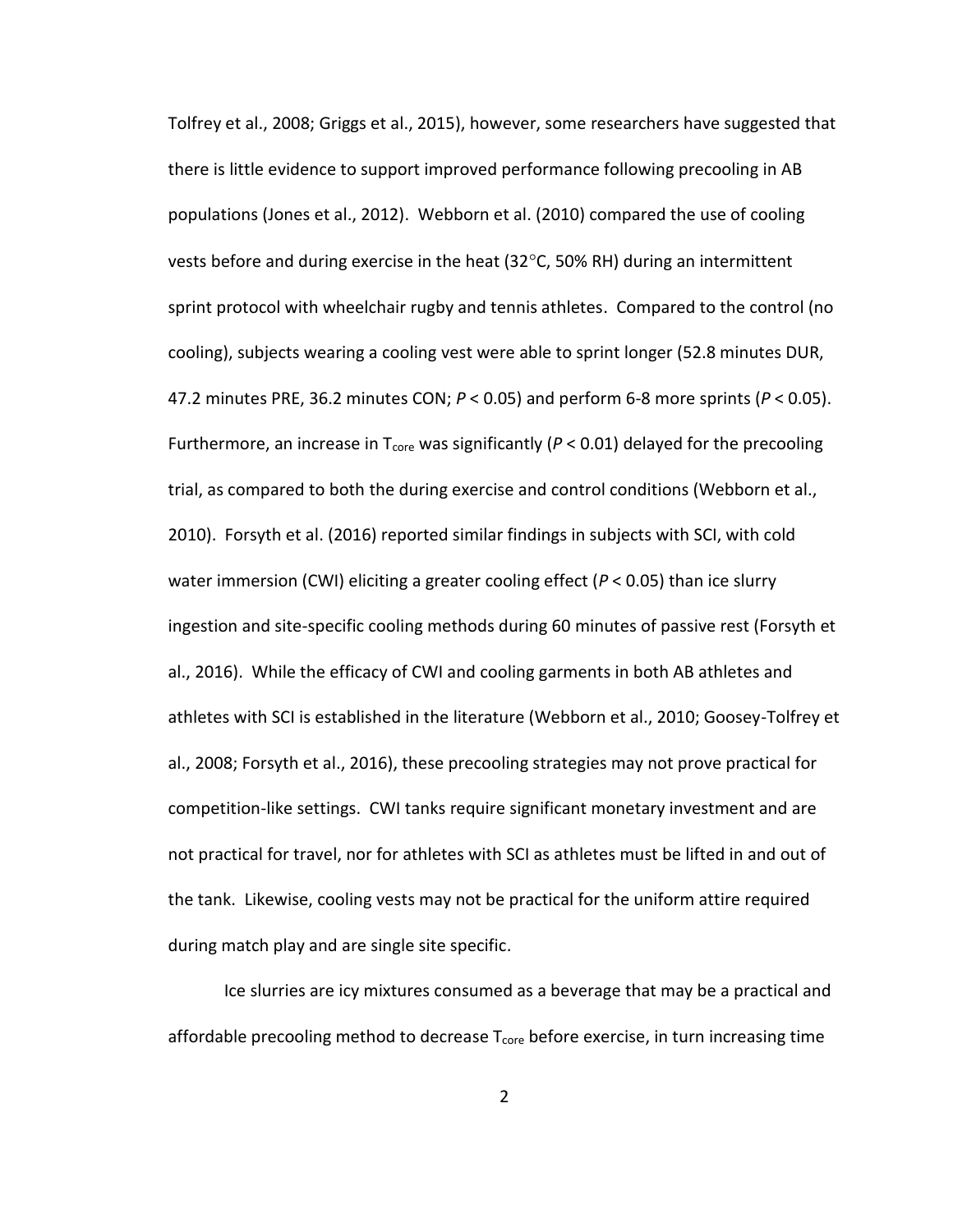to exhaustion (Siegel et al., 2010; Yeo et al., 2012). Some studies have investigated cold water ingestion as a cooling modality (Ross et al., 2011; Siegel et al., 2010), however, solid ice ingestion may provide a greater cooling effect than water due to "enthalpy of fusion" (Siegel et al. 2010). When ingesting ice slurry as a cooling technique, greater amounts of internal heat may be transferred to the drink as it changes phase from solid ice to water (Siegel et al., 2010). Following a pilot study that identified a large effect on  $T_{core}$ , Ross et al. (2011) concluded that the combination of a large volume (1 kg) slurry with iced towels was a novel precooling method. During a subsequent study in which trained cyclists completed a time trial in hot conditions (32 $^{\circ}$ C-35 $^{\circ}$ C at 50%-60% RH), subjects who precooled using both ice slurry (14 g/kg) and iced towels for 30 minutes before exercise demonstrated a 3.0% increase in power output (~8 W, *P* = 0.04) and a 1.3% improvement in performance time (~1:06 min, *P* = 0.08) compared to the control trial (Ross et al., 2011). Similarly, Siegel (2010) examined the difference between 7.5 g/kg of ice slurry (-1 $\degree$ C) and cold water (4 $\degree$ C) ingestion consumed during a 30 minute precooling period on run performance in the heat in AB subjects (Siegel et al. 2010). Following ice slurry ingestion, running time was longer (50.2  $\pm$  8.5 min,  $P$  = 0.001) and rectal temperature remained lower for the first 30 minutes of exercise ( $P = 0.001$ ) versus cold water (40.7  $\pm$  7.2 min) ingestion (Siegel et al., 2010). However, other studies examining the effectiveness of an ice slurry in AB subjects have found no significant difference in performance (Siegel et al., 2012).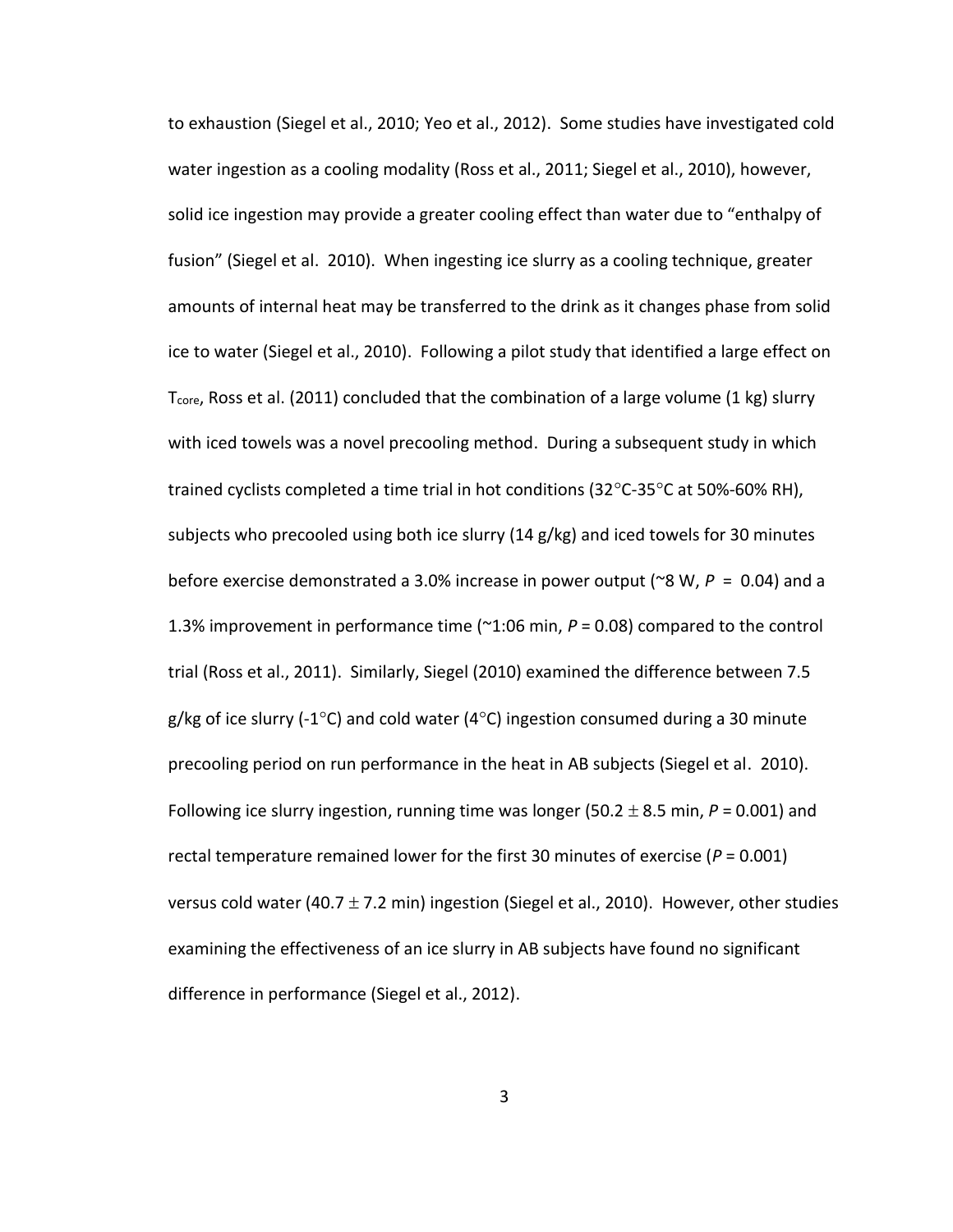Forsyth et al. (2016) compared the effects of cold water immersion (CWI), ice slurry ingestion (S), and ice slurry ingestion plus the application of iced towels (ST) in wheelchair basketball athletes during 60 minutes of passive rest (Forsyth et al., 2016). After the 20 minute precooling period, the greatest cooling effect was observed for CWI, with subjects demonstrating the largest differences in  $T<sub>core</sub>$  at 60 minutes into passive rest; T<sub>core</sub> for CWI was 1.58°C (95% CI [1.07,2.10]) lower than CON, 1.46°C (95% CI [0.95,1.97]) lower than S, and  $1.10^{\circ}$ C lower than ST (0.58,1.61) (Forsyth et al., 2016). To date, Forsyth and colleagues (2016) are the first to examine the efficacy of ice slurry ingestion as a precooling method in subjects with SCI. While researchers failed to observe significant changes in  $T_{core}$  after ice slurry consumption, it was suggested that the volume of ice slurry administered could prove beneficial if exercise began immediately after ingestion (Forsyth et al., 2016). However, Forsyth et al. did not employ an exercise protocol to raise core temperature after precooling.

Therefore, the purpose of this study was to investigate the effects of preexercise ice slurry ingestion as a practical and affordable precooling strategy on physiological and perceptual measures during an on-court session in elite athletes with SCI.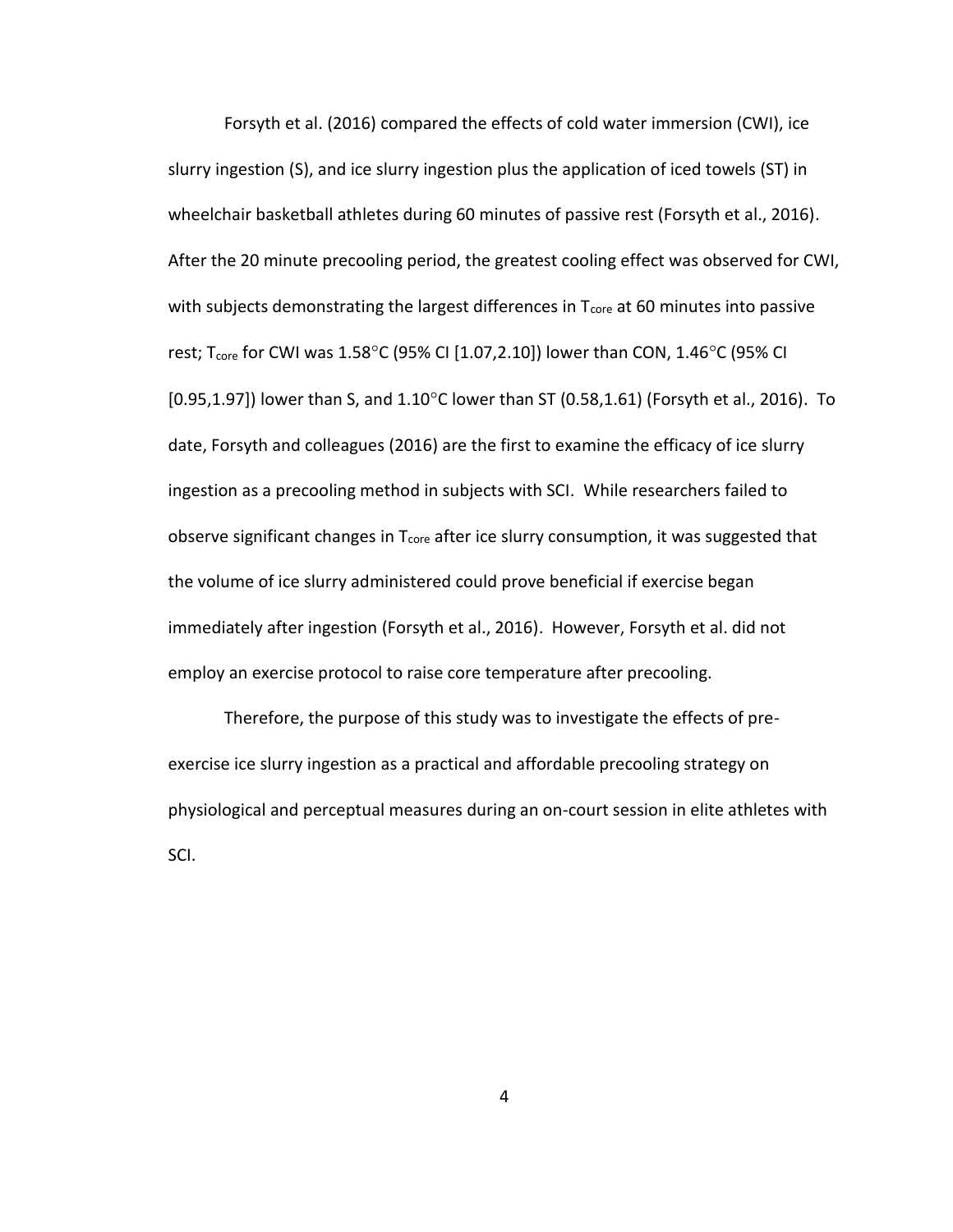#### CHAPTER II

#### LITERATURE REVIEW

# *Introduction*

According to data from the National Spinal Cord Injury Statistical Center, approximately 17,500 new cases of spinal cord injury (SCI) occur in the United States every year (NSCISC, 2017). As of 2017, it is estimated that 285,000 persons in the United States are living with a spinal cord injury (NSCISC, 2018). Spinal cord injuries lead to lifelong impairment and disability, significantly impacting quality of life, both directly and indirectly (Dijkers, 1997). It is well-known that participation in physical activity and sport generates positive health effects, and both are included in many rehabilitation programs for people with disabilities, including spinal cord injuries (Fagher et al., 2016). Adaptive sport provides sporting opportunities for athletes with disability, ranging from grassroots to elite levels (Fagher et al., 2016). Since its inception in 1960, the Paralympic Games has grown from just 400 athletes from 23 countries participating in 13 sports to more than 4,300 athletes competing in 22 sports and representing 159 countries during the 2016 Paralympic Games in Rio de Janeiro ("Rio 2016"). Many Paralympic athletes today have reached performance levels similar to that of elite ablebodied athletes with the increase in number of Paralympic athletes, and developments in sports performance and technology (Fagher et al., 2016). Athletes with SCI face a number of challenges unlike those of able-bodied persons, ranging from but not limited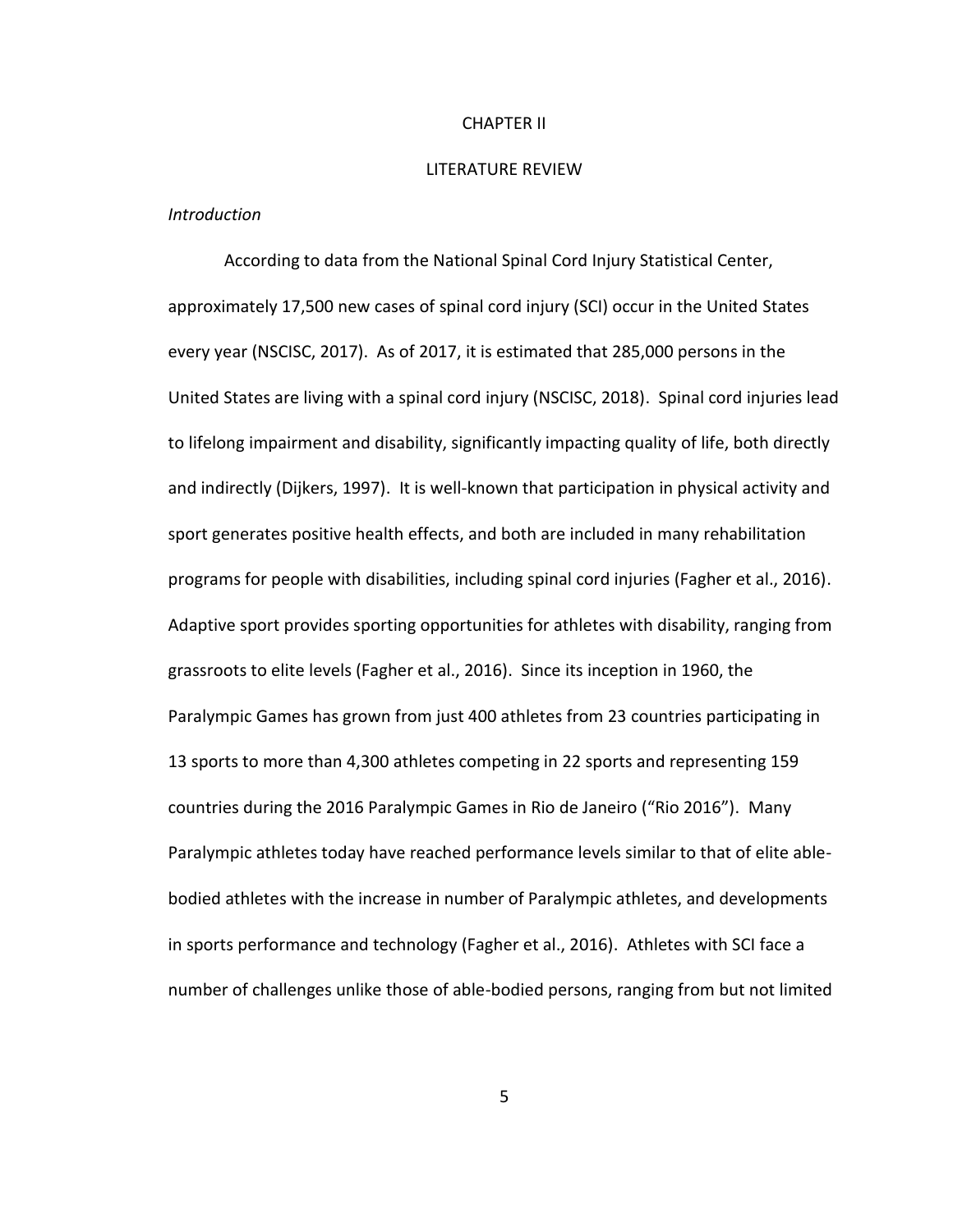to smaller working muscle mass, delayed gastric emptying, and reduced sympathetic nervous system (SNS) activity.

# *Physiology of Spinal Cord Injuries*

The spine is comprised of 33 vertebrae which are divided into five types: cervical, thoracic, lumbar, sacral, and coccygeal (Jones Irwin, 2016). Injury to the thoracic or lumbar vertebrae cause functional loss in the legs and trunk, as well as in the muscles and organs which are innervated below the level of lesion, resulting in paraplegia (Jones Irwin, 2016). Similarly, injury to the cervical vertebrae results in functional loss in all four extremities, with damage the nerves innervating the head, neck, trunk, diaphragm, arms, and hands, and is defined as quadriplegia (Jones Irwin, 2016).

In addition to classification by the level of lesion, spinal cord injuries can be defined as complete or incomplete based on the degree of motor and sensory loss (Jones Irwin, 2016). Complete SCI is defined as a loss of all function, both motor and sensory, below the level of lesion (Jones Irwin, 2016). Conversely, incomplete SCI indicates neurological function below the level of the injury may vary, whereby there may be complete motor loss but incomplete sensory loss, or vice versa (Jones Irwin, 2016). Incomplete SCI are highly variable among individuals, as one individual may experience sensation or have voluntary movement, while others may not (Jones Irwin, 2016).

A smaller working muscle mass may further contribute to reductions in functional capacity. Muscle wasting is observed below the level of lesion in athletes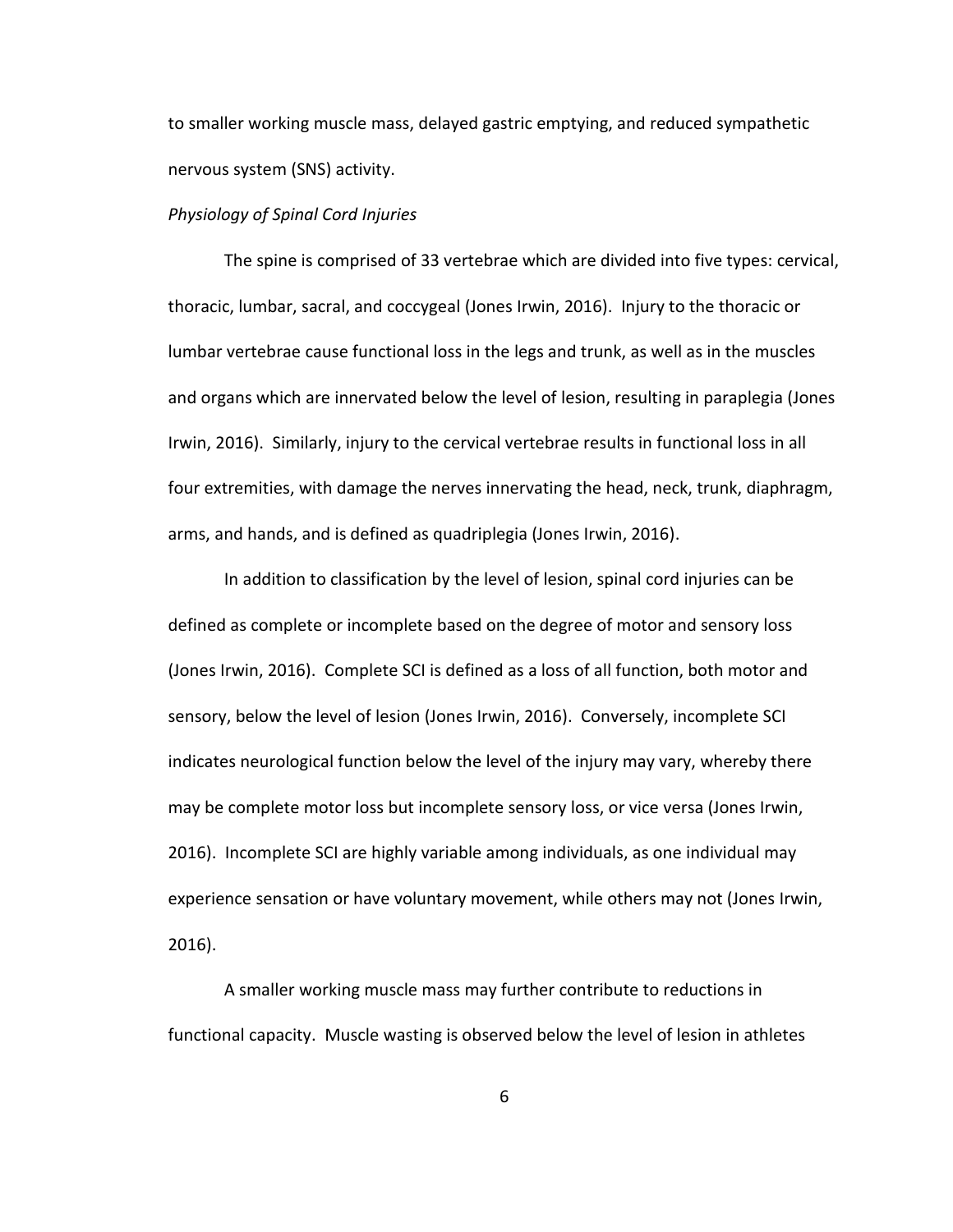with SCI; however, higher percentages of lean mass in the upper body may compensate for smaller percentages of lean mass in the lower body (Goosey-Tolfrey, 2014). This leads to lower energy requirements during training, as well as a reduction of physical work capacity as measured by  $VO<sub>2peak</sub>$ ,  $VO<sub>2max</sub>$ , and maximal power output as compared to able-bodied counterparts (Goosey-Tolfrey, 2014). Measures of standard lab-based tests for aerobic capacity are reduced in proportion to the level of lesion, with quadriplegic athletes demonstrating the lowest values for  $VO_{2peak}$  and peak heart rate, when compared to paraplegic athletes (Goosey-Tolfrey, 2014).

# *Thermoregulatory Challenges in Athletes with Spinal Cord Injury*

Athletes with SCI have an impaired ability to thermoregulate during exercise, which is of particular concern as reduced afferent information to the thermoregulatory center results in greater increases in core temperature  $(T_{core})$  as compared to ablebodied persons (Griggs and Price et al., 2015). Furthermore, athletes with SCI have weakened autonomic nervous system control, which results in a reduced sweat response below the level of their spinal cord injury (Pritchett et al., 2015). As bloodflow redistribution and sweating are two major thermoregulatory effectors, this suggests that athletes with SCI have an impaired ability to thermoregulate during exercise, as the body cannot dissipate heat at the rate at which it is internally produced (Forsyth et al., 2016; Griggs, Price, and Goosey-Tolfrey, 2015; Price, 2006). Athletes with a higher level and completeness of the spinal lesion may experience greater difficulty maintaining  $T_{\text{core}}$ . Research has shown that as compared to athletes with paraplegia,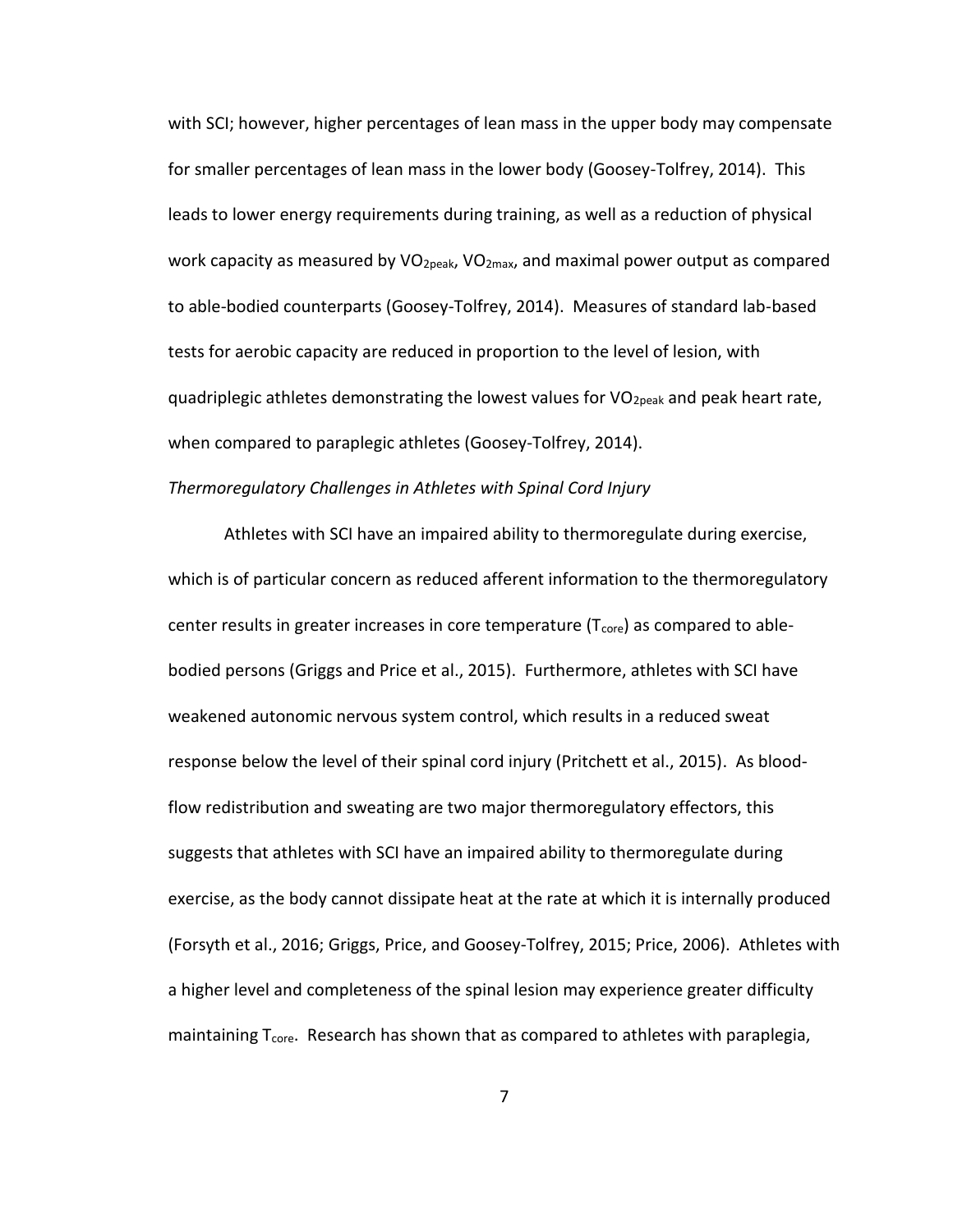athletes with quadriplegia tend to drink greater volumes of fluid during exercise, likely due to the inability to sweat effectively and increased body temperature from exercise (Goosey-Tolfrey, 2014). This may lead to overhydration, as well as increased body mass from drinking (Goosey-Tolfrey, 2014). Additionally, athletes with SCI should be mindful when consuming large amounts of fluids as to not trigger autonomic dysreflexia, a condition in which an exaggerated release in norepinephrine triggers dramatic increases in blood pressure (Price, 2006).

As a result of an impaired ability to maintain  $T_{\text{core}}$ , athletes with SCI may experience a premature onset of fatigue and decreased performance (Forsyth et al., 2016). As such, a number of precooling techniques have been identified and investigated as a means of reducing core temperature prior to exercise in order to increase the available temperature margin before  $T_{core}$  reaches a critical level (Griggs, Price, and Goosey-Tolfrey, 2015).

#### *Precooling*

The goal of precooling is to both increase the storage capacity for metabolic heat production, while also delaying the onset of thermally-induced fatigue (Griggs et al., 2015; Forsyth et al., 2016). Increased core temperature is commonly cited as one of the main reasons for decreased athletic performance, especially in endurance events (Gonzalez-Alonso and Teller, 1999). Research shows that as core temperature rises, athletes will experience decreased endurance performance and capacity, in addition to a faster onset of fatigue and decreased time to exhaustion (Goosey-Tolfrey et al., 2008;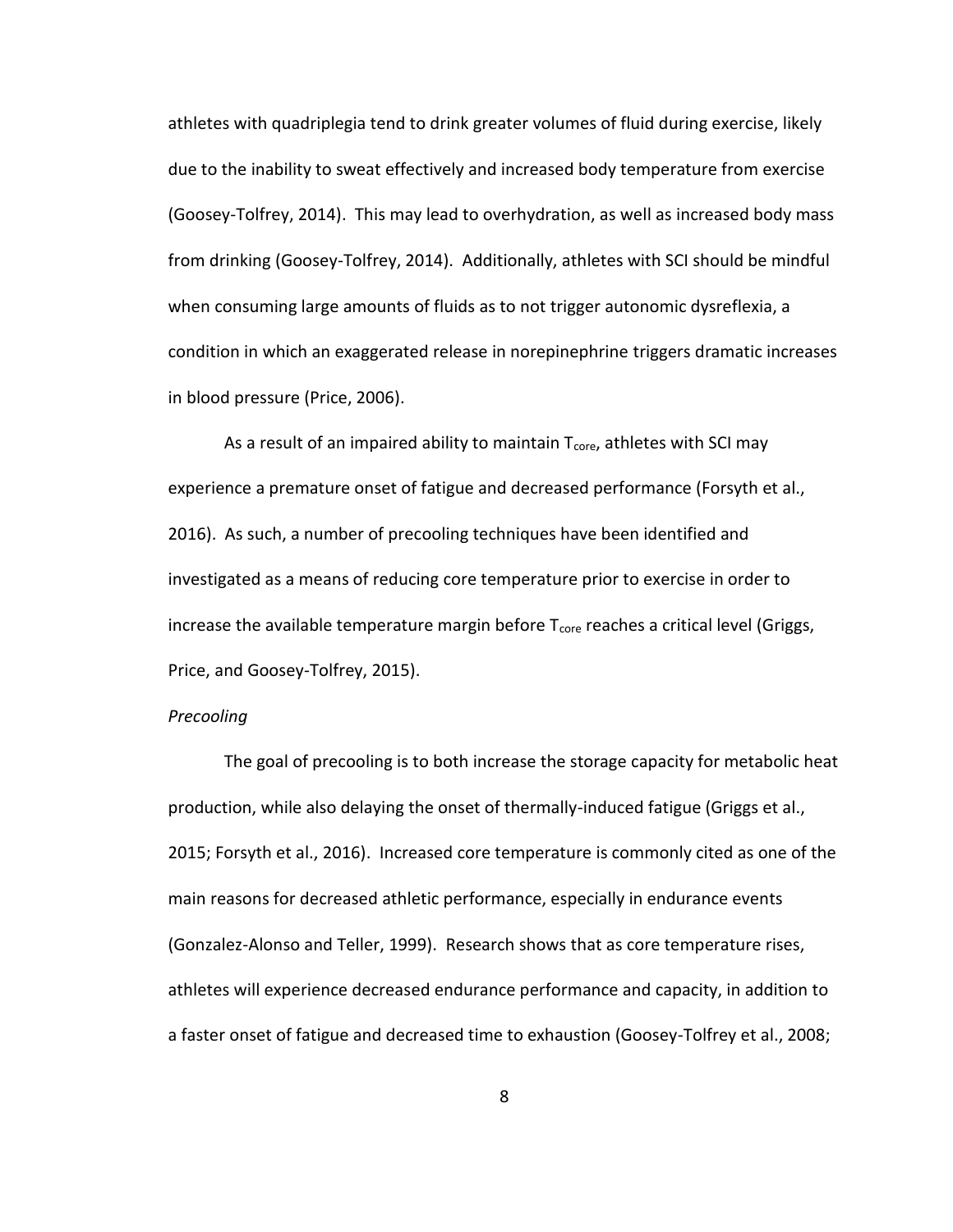Siegel et al., 2010). In a 2012 meta-analysis of 27 peer-reviewed, randomized control trials examining the effects of precooling in both trained and elite able-bodied athletes, Wegmann and colleagues found that precooling results in an average performance enhancement of 4.9%, with the largest effects seen in athletes competing in hot environments and endurance events (Wegmann et al., 2012).

Although exact mechanisms remain unclear, precooling is thought to provide an ergogenic effect by way of multiple body systems. As the body heats, the cardiovascular system redistributes blood flow from the periphery to the body core in attempts to lower heat strain (Thomas, Erdman, and Burke, 2016). At the same time, blood vessels of the skin begin to vasodilate in order to dissipate heat, resulting in increased skin temperature (Thomas, Erdman, and Burke, 2016). Likewise, metabolic processes are altered in order to preserve optimal body temperature for enzymatic activity and maintain homeostasis (Thomas, Erdman, and Burke, 2016).

Precooling techniques are categorized as either external or internal. External cooling techniques are defined as cooling agents applied to the outside surface of the body (Ross et al., 2013). Exposure to cold air or cold water, such as an ice bath, as well as the application of ice-cold garments like vests or towels are common external cooling methods. The majority of precooling techniques are applied externally; therefore, most research has focused on the effectiveness of external precooling techniques. However, the practicalities of external precooling modalities must be considered when making recommendations for athletes. Cold water immersion tanks require significant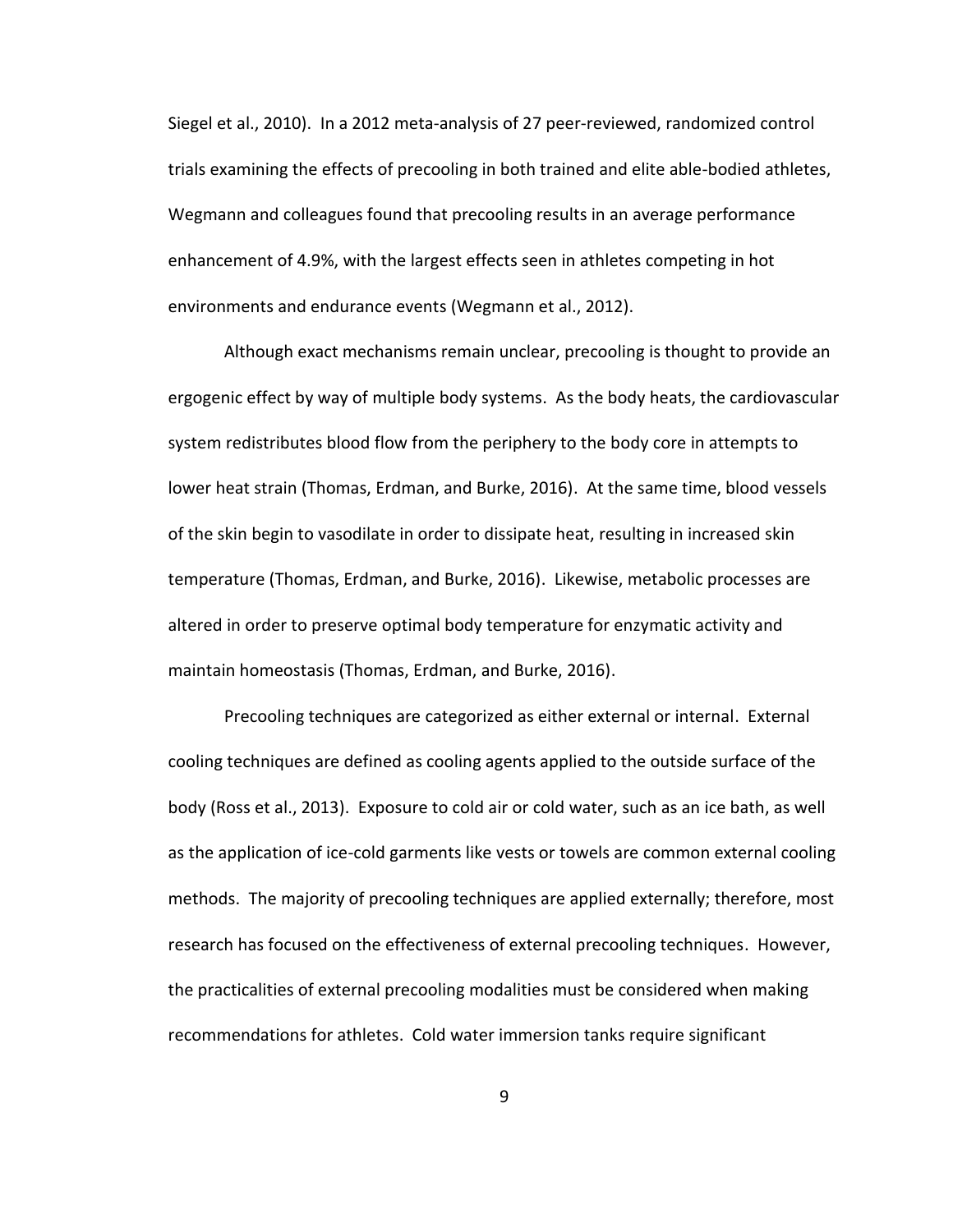monetary investment and are not practical for travel. Likewise, cooling vests and neckbands may not be practical for the uniform attire required during match play and are specific to a single body site. Additionally, cooling garments may be heavy, and interfere with play.

Conversely, taking a cold medium into the body via the mouth or nose is defined as an internal cooling technique (Ross et al., 2013). Internal cooling modalities provide additional benefits compared to external techniques in that when a cold medium is taken into the body, it may delivers nutrients and can also promote sensory advantages (Ross et al., 2013). External cooling methods may result in subjective cooling, without a change in T<sub>core</sub> (Trbovich et al., 2014). While a "feeling" of coolness may result in athletes working harder or longer, subjective cooling may mask an elevated T<sub>core</sub>, and prevent rehydration (Trbovich et al., 2014). Therefore, ingesting a cooling medium may be more desirable in that athletes can both cool and hydrate, which is effective if dehydration is likely. Furthermore, internal cooling methods cool the body without negatively influencing muscle temperature before exercise.

In addition to the type of cooling method, timing and duration of the precooling period are key considerations. To achieve any significant reduction in  $T_{core}$ , both internal and external cooling methods require at least 15 to 60 minutes (Griggs, Price, and Goosey-Tolfrey, 2015). However, it is important to find the balance between effective cooling and athlete comfort. Precooling should not compromise the pre-event or half-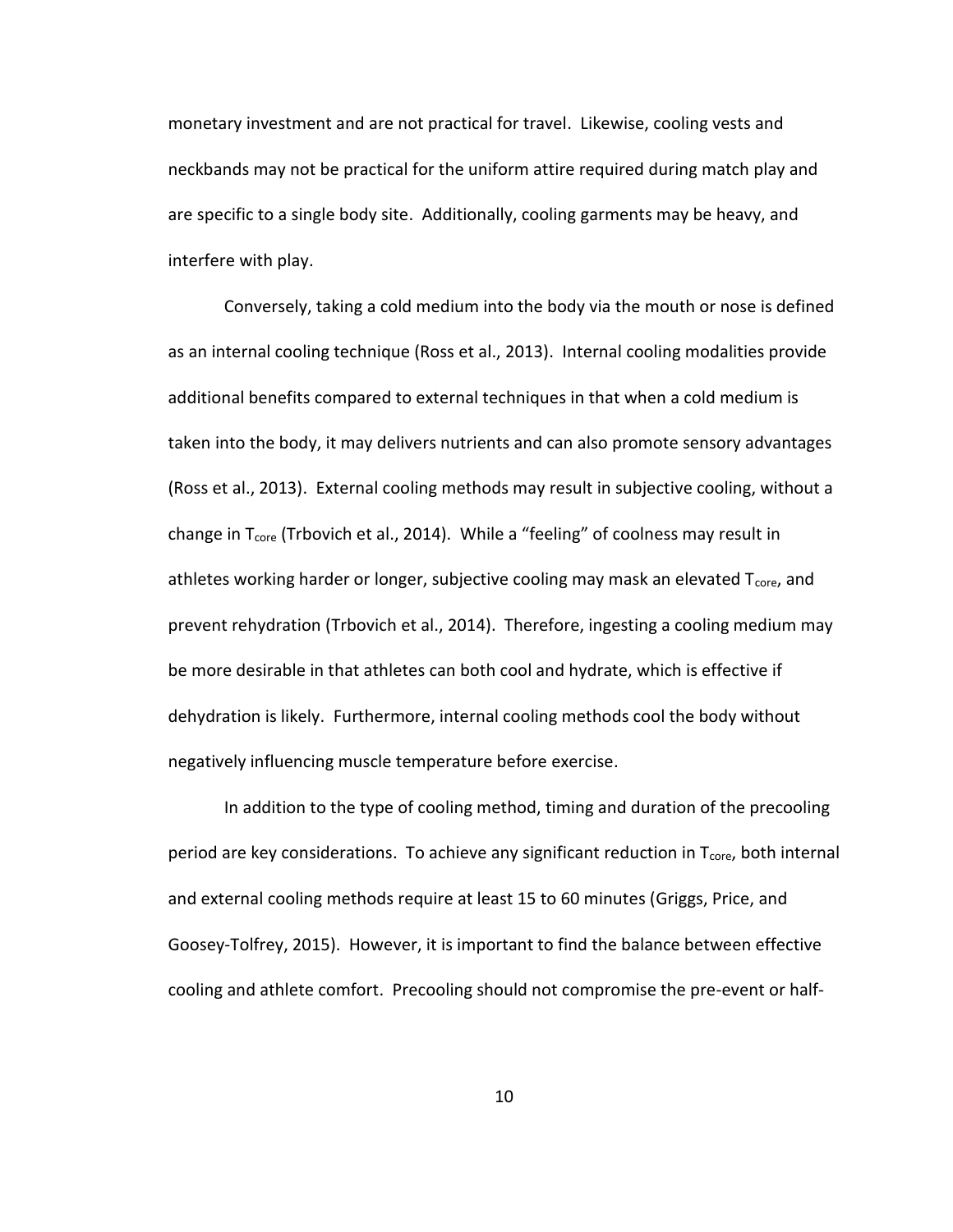time routine, and athlete comfort is crucial for performance (Griggs, Price, and Goosey-Tolfrey, 2015).

# *Ice Slurry*

Ice slurries, or slushies, are icy mixtures that are consumed as a drink and may be a practical and affordable method to decrease  $T_{\text{core}}$  prior to exercise (Siegel et al., 2010). While some studies have investigated cold water ingestion as a cooling modality (Ross et al., 2011; Siegel et al., 2010), it is thought that solid ice ingestion may provide a greater cooling effect than water alone due to "enthalpy of fusion" (Siegel et al., 2010). When ingesting ice slurry as an internal cooling technique, a greater amount of internal heat may be transferred to the drink as it changes phase from solid ice to water, resulting in a greater cooling effect than cold water alone (Siegel et al., 2010). Initial calculations estimated that when a 70-kg subject ingested 1L of  $7^{\circ}$ C water,  $T_{core}$  would be reduced by  $\sim$ 0.5 $\degree$ C (Ross et al., 2011). Research found that when tested, the actual reduction in T<sub>core</sub> was observed to be  $0.61^{\circ}$ C  $\pm$  0.13°C at its maximum point, 20-25 minutes after fluid ingestion (Ross et al., 2011). Furthermore, core temperature was observed to remain  $0.31^{\circ}$ C  $\pm$  0.13°C lower, as compared to control, 55 minutes after drinking the cold fluid (Ross et al., 2011). With these findings, researchers then hypothesized that taking in ice, rather than a cold fluid, may be an effective internal cooling method. Furthermore, unlike other external cooling modalities, ice slurries are both practical for travel and game situations, and are affordable.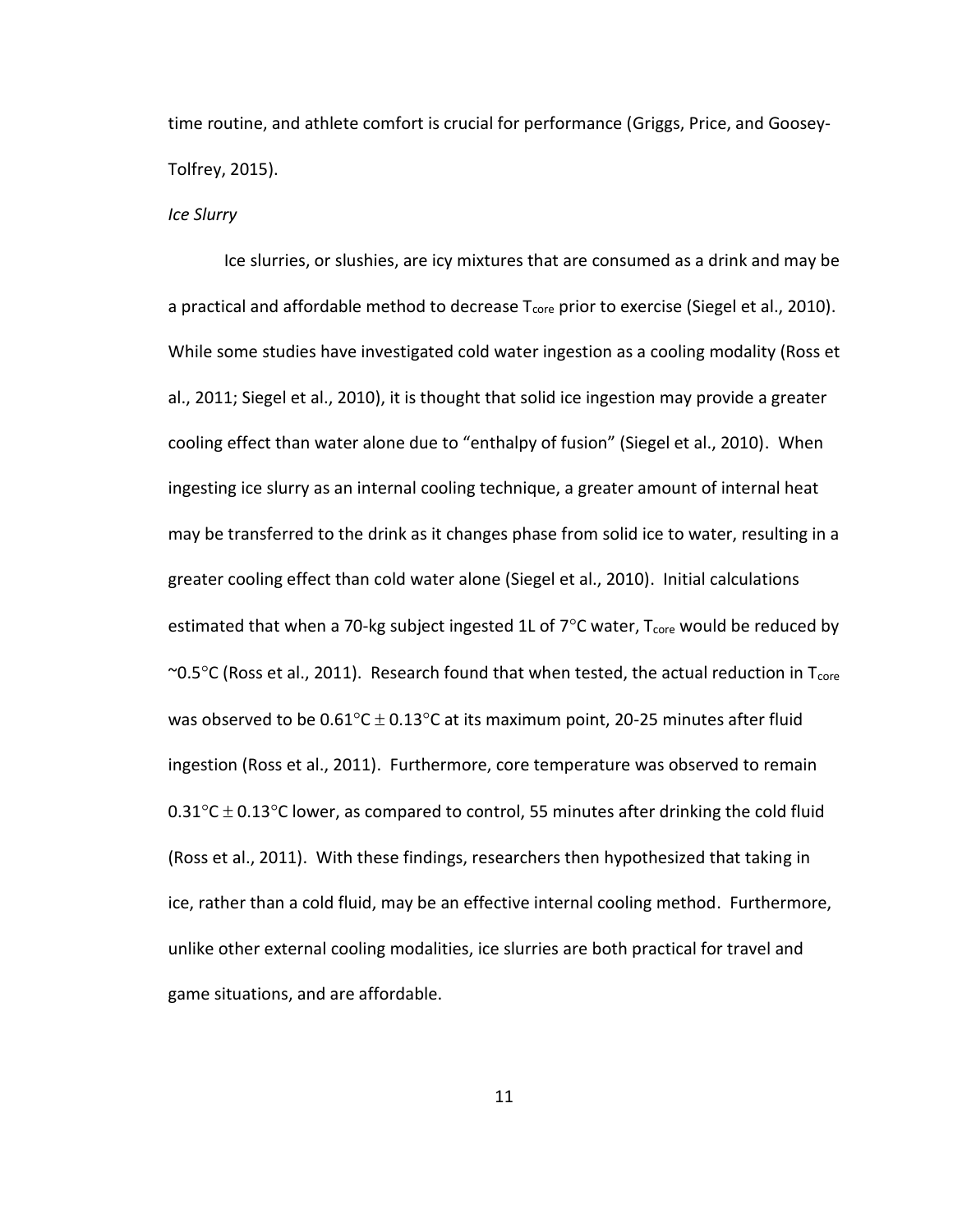It has recently been proposed that the ergogenic effect of ice slurry ingestion can be attributed to central nervous system function. Webborn et al. (2010) examined the effect of elevated  $T_{core}$  during repeated sprint performance in athletes with tetraplegia and suggested that impairments in performance were not related to metabolic factors, but instead the result of high  $T_{core}$  on central nervous system function (Webborn et al., 2010). Siegel and colleagues elaborated in research with AB athletes, suggesting that ice slurry ingestion may lead to conductive cooling of the facial skin and brain, in turn decreasing central fatigue (Onitsuka et al., 2018). The frontal cortex is related to cognitive function, and therefore related to central fatigue (Onitsuka et al., 2018). Onitsuka et al. (2018) examined this hypothesis and found that ice slurry ingestion significantly reduced both frontal cortex temperature (*P* < 0.05) and rectal temperature (*P* < 0.05). Furthermore, a correlation was found between change in brain temperature and rectal temperature, suggesting that the greater the change in rectal temperature, the greater the change in brain temperature (Onitsuka et al., 2018). These results were attributed to two mechanisms: inflow of cooled carotid blood and conductive cooling of the facial skin and brain (Onitsuka et al., 2018).

A number of studies have investigated the effectiveness of ice slurry ingestion on both physiological measures and athletic performance in the able-bodied population. Siegel and colleagues (2010) examined the difference between 7.5 g/kg of ice slurry (-  $1^{\circ}$ C) and cold water (4 $^{\circ}$ C) ingestion 30 minutes prior to exercise on rectal and skin temperature and run performance in the heat in able-bodied subjects (Siegel et al.,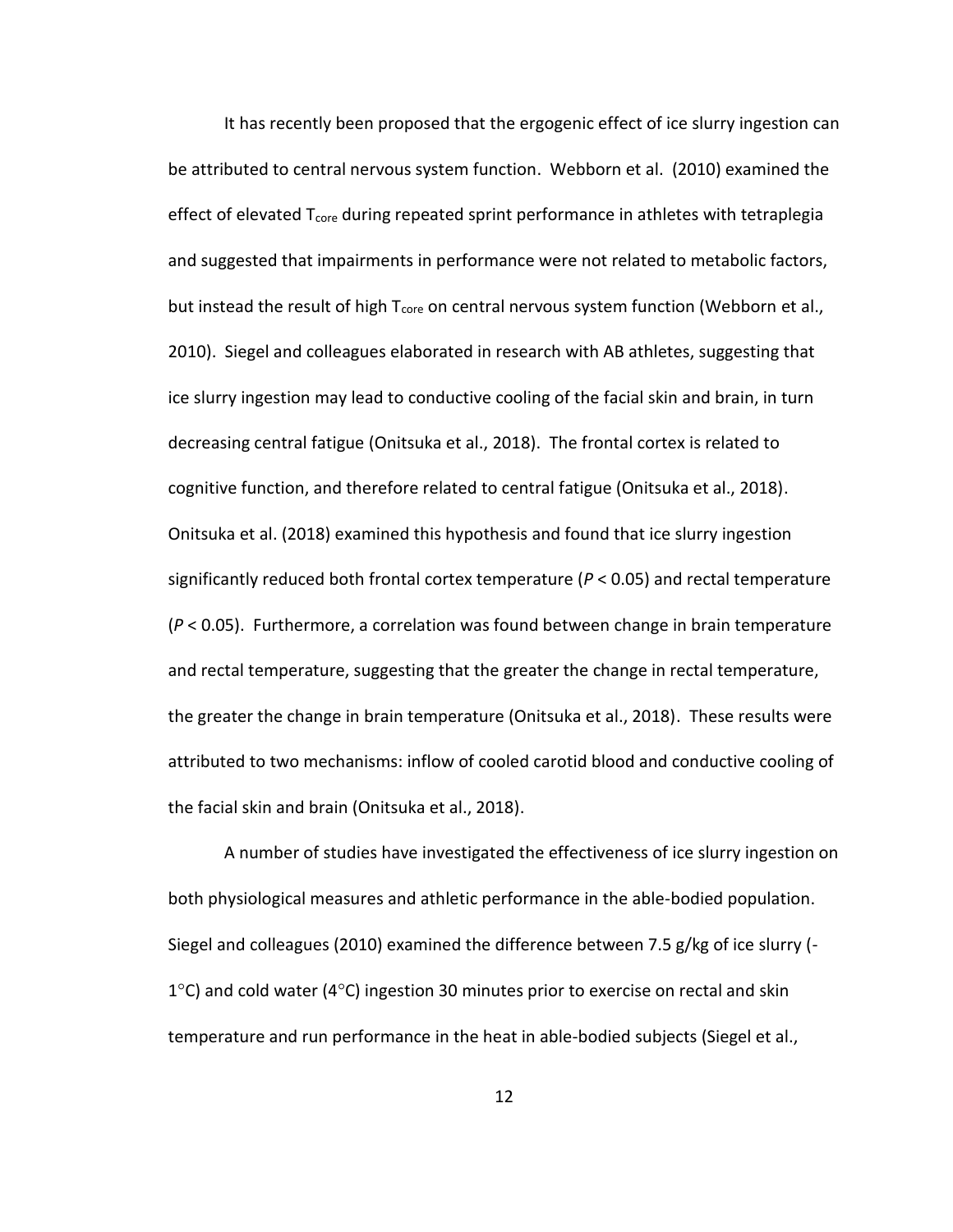2010). Following ice slurry ingestion, running time was longer (50.2  $\pm$  8.5 min,  $P =$ 0.001) and rectal temperature ( $T_{rec}$ ) remained lower for the first 30 minutes of exercise  $(P = 0.001)$  versus cold water (40.7  $\pm$  7.2 min) ingestion (Siegel et al., 2010). Similarly, Stevens et al. (2016) found that following ingestion ice slurry 30 minutes prior to repeated three self-paced 5 km run trials, subjects ingesting of 7.5 g/kg of ice demonstrated decreased  $T_{rec}$  at the onset of exercise, and  $T_{rec}$  remained lower for the first 2 km of running, as compared to a room-temperature control beverage (Stevens et al., 2016). In 2013, Stevens and colleagues conducted unique precooling study with well-trained triathletes (Stevens et al., 2013). Using the classic structure of events during a triathlon, the subjects completed an indoor swim, which served as a precooling method similar to cool water immersion prior to the cycle leg (Stevens et al., 2013). Subjects then ingested 10 g/kg ice slurry between minutes 17-45 of an indoor cycle, before completing a 10 km run (Stevens et al., 2013). The last mouthful of ice slurry was consumed 15 minutes prior to the start of the run leg. Using 10 km run time as a performance measure, run time was decreased by 2.5% (*P* = 0.03), and subjects reported lower perceived thermal stress at 5 km (*P* = 0.038) and 9 km (*P* = 0.039) of the run leg following ice slurry ingestion as compared to the control beverage (Stevens et al., 2013). These findings are in agreement with Yeo et al. (2012), with researchers reporting a  $0.6 \pm 1.4\%$  ( $P = 0.023$ ) improvement in outdoor 10 km run performance following 8 g/kg ice slurry  $(-1.4^{\circ}C)$  ingestion 30 minutes prior to exercise, as compared to a room temperature control beverage, in active individuals (Yeo et al., 2012).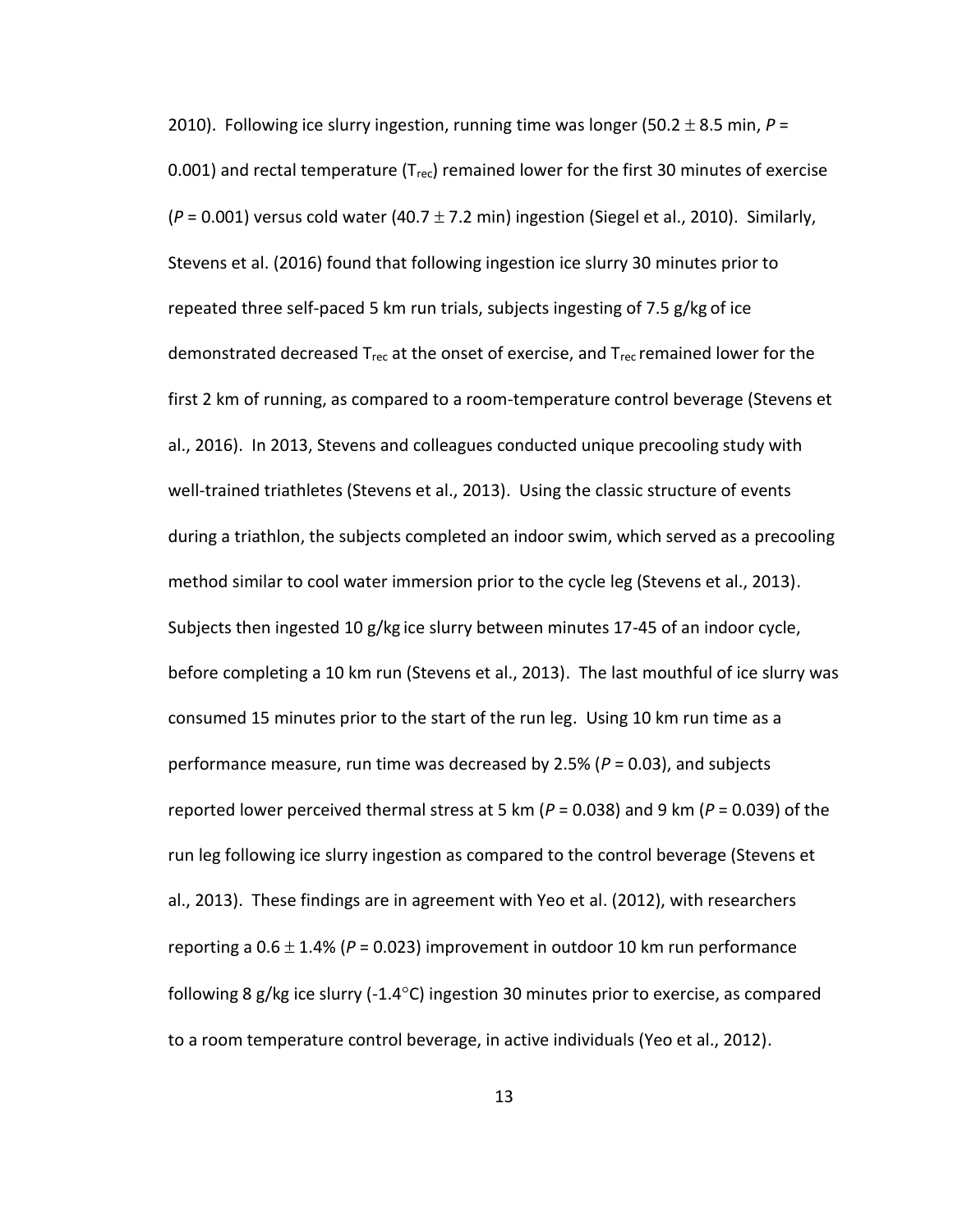Likewise, Siegel and colleagues (2012) also found that participants were able to exercise longer during a run trial to exhaustion following both cold water immersion (56.8  $\pm$  5.6 min;  $P = 0.008$ ) and ice slurry ingestion 30 minutes prior to exercise (52.7  $\pm$  8.4 min;  $P =$ 0.005), as compared to the control condition, which was ingestion of a warm beverage  $(46.7 \pm 7.2 \text{ min})$ . While subjects ran longer following cold water immersion compared to ice slurry ingestion, researchers concluded that the ~4 minute difference between cold water immersion and ice slurry ingestion was not statistically significant (*P* = 0.355).

However, while a number of studies have observed a positive effect on exercise performance (Stevens et al., 2013; Yeo et al., 2012), the research remains mixed and other studies examining the effectiveness of an ice slurry in able-bodied subjects have found no significant difference in performance (Siegel et al., 2012).

# *Precooling in Athletes with Spinal Cord Injuries*

Conducting research in athletes with spinal cord injuries is difficult due to the highly variable characteristics of the population and relatively small populations in one location. Athletes may respond differently to precooling treatments due to differences in the type of SCI, level of lesion, CNS signaling, and sweat response. To date, only one study has examined ice slurry ingestion as a precooling method in athletes with spinal cord injuries. Instead, precooling research in athletes with SCI has focused on a number of other cooling modalities including cooling garments, water immersion and exposure to cool air.

#### *Cooling Garments*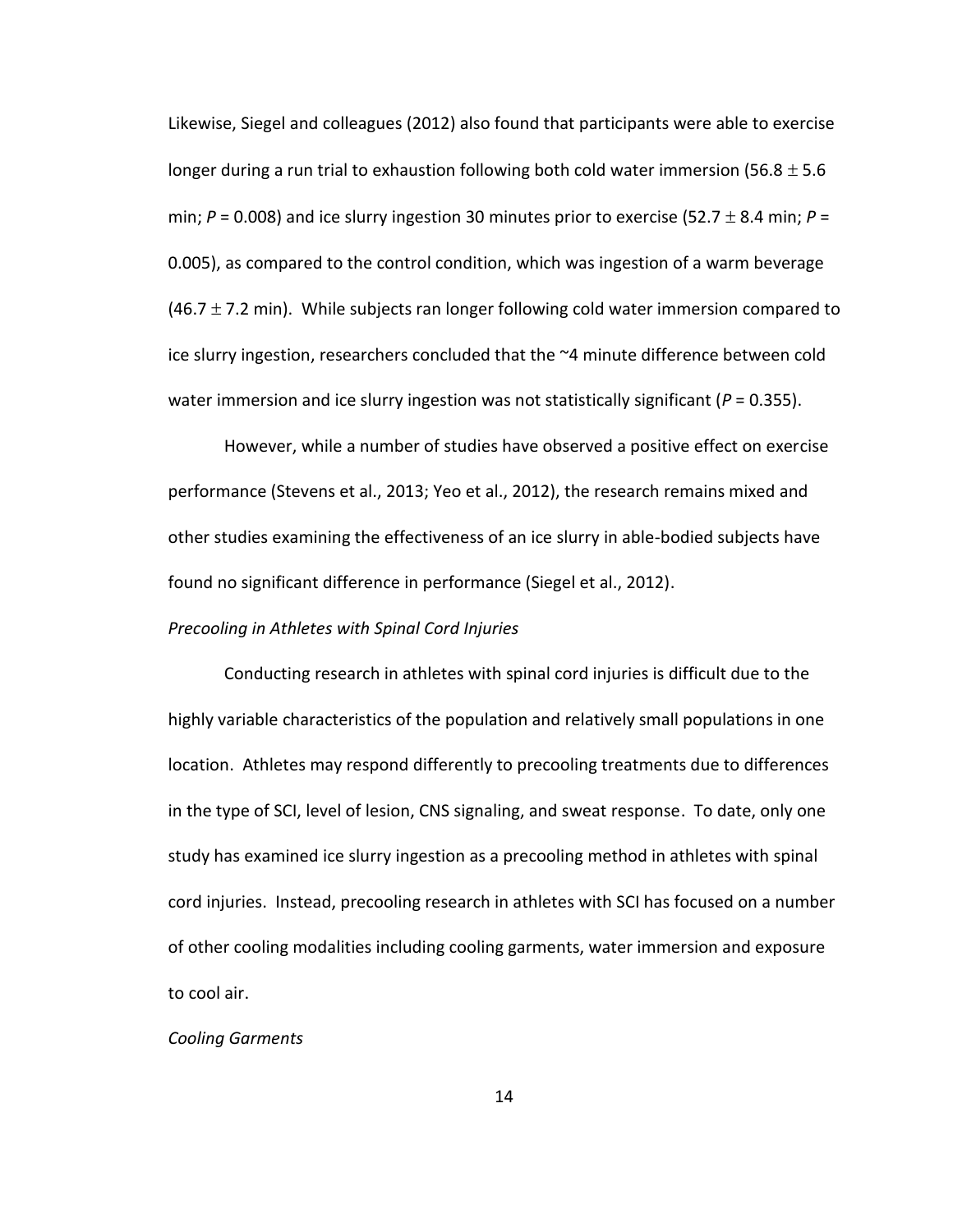Webborn et al. (2005) and Trbovich et al. (2014) both examined the effects of cooling vests on physiologic outcomes. Webborn and colleagues performed a repeated bout exercise protocol, wherein trained wheelchair tennis and rugby athletes were asked to wear an ice vest either 20 minutes before exercise or during exercise, as compared to a control condition with no cooling measures (Webborn et al., 2005). Following the completion of 14 2-minute bouts of work, it was found that precooling with an ice vest helped to delay an increase in  $T_{core}$  until later in the exercise session  $(P \le 0.01)$ , and resulted in a lower T<sub>core</sub> at each time point than both during and control conditions (P

Solothol (Webborn et al., 2005). Conversely, Trbovich et al. (2014) examined the effect of a cooling vest (15 $^{\circ}$ C) on core temperature during a 60 minute wheelchair basketball or rugby session (Trbovich et al., 2014). While Trbovich and colleagues concluded that the vest was not effective at attenuating an increase in  $T_{core}$ , it was noted that hyperthermia (defined as  $T_{core}$  max  $> 37.8$ °C) was seen in all SCI athletes and 16/19 able-bodied athletes, despite cooling attempts, with quadriplegic athletes demonstrating the greatest increases  $T_{core}$  when compared to paraplegic and ablebodied athletes (Trbovich et al., 2014).

#### *Water Immersion*

While cooling vests and garments are effective precooling modalities, cold water immersion is considered the "gold standard" (Siegel et al., 2012). Booth and colleagues found that following cold water immersion, able-bodied subjects were able to run longer ( $P$  < 0.05) and both rectal and skin temperature were decreased by 0.7 $^{\circ}$ C and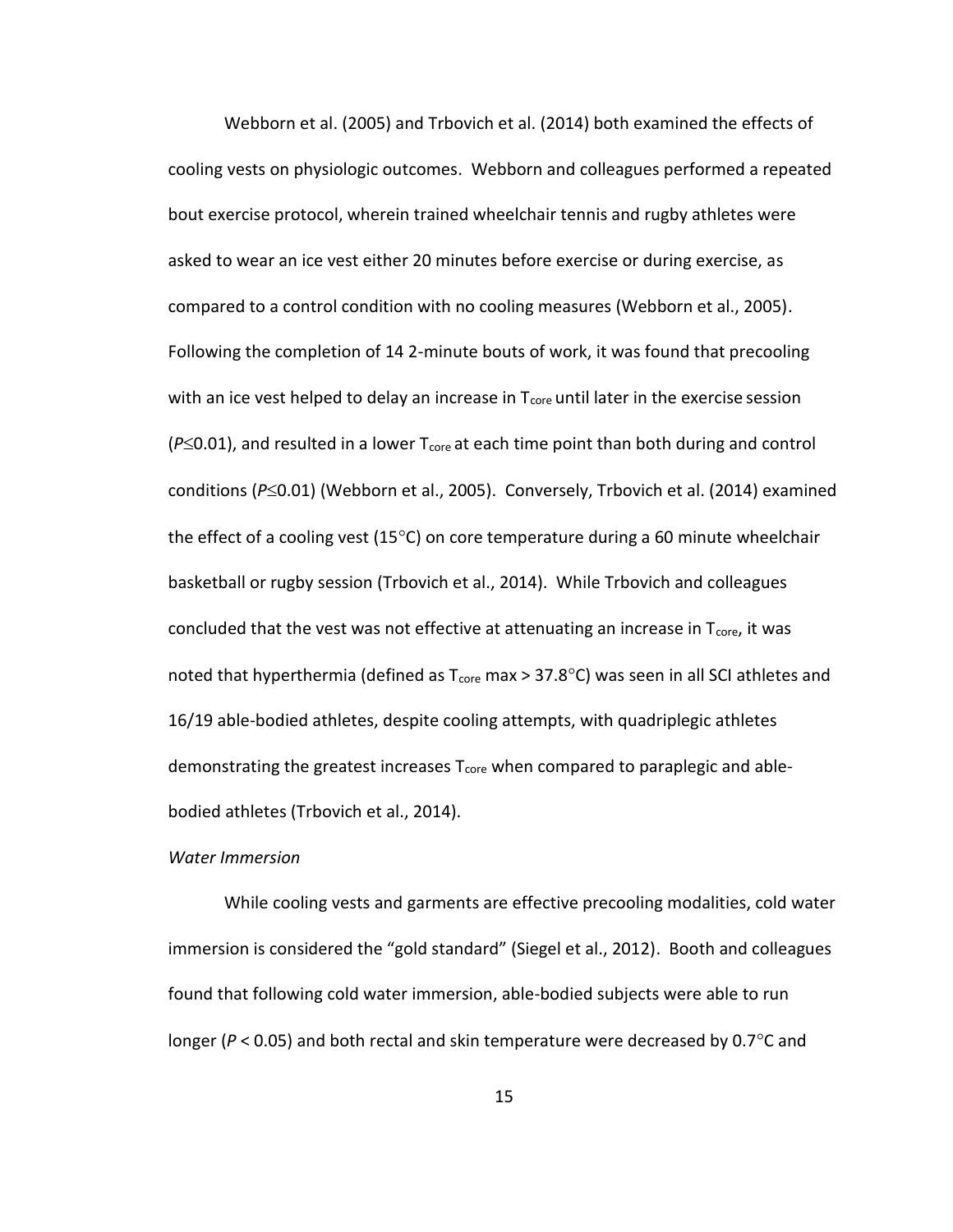5.9°C, respectively (P < 0.05), as compared to no cooling (Booth et al., 1997). In athletes with SCI, Goosey-Tolfrey et al. (2008) performed a 60-minute intermittent exercise protocol followed by 10-minutes of passive rest with hand-cooling, before having both able-bodied (AB) and subjects with SCI complete a 1 km time trial (Goosey-Tolfrey et al., 2008). While the performance difference was insignificant between hand-cooling and no cooling, time trial performance was reduced by 20.5 seconds in both AB and SCI subject groups (P \meta<sub>3</sub>) (Goosey-Tolfrey et al., 2008). However, it is important to note that athletes did not enjoy hand cooling, with complaints of numbness, lack of grip, and blistering (Goosey-Tolfrey et al., 2008). This suggests that hand cooling by way of immersion may not be practical for sports in which hand dexterity is important (Goosey-Tolfrey et al., 2008). Forsyth et al. (2016) reported similar findings in subjects with SCI, with cold water immersion eliciting a greater cooling effect (*P* < 0.05) than ice slurry ingestion and site-specific cooling methods during 60 minutes of passive rest (Forsyth et al., 2016).

#### *Artificial Sweat*

Water spray bottles are portable and inexpensive tools that are commonly used in the field to help SCI athletes mimic the sweat response experienced by an AB athlete. Pritchett and colleagues (2010) tested the effect of artificial sweat from spray bottles on total work and exercise duration, heat storage, heart rate, and skin, rectal, and esophageal temperature. Wheelchair basketball athletes undertook a repeated-bouts exercise protocol on a cycle ergometer, with seven minutes of work followed by one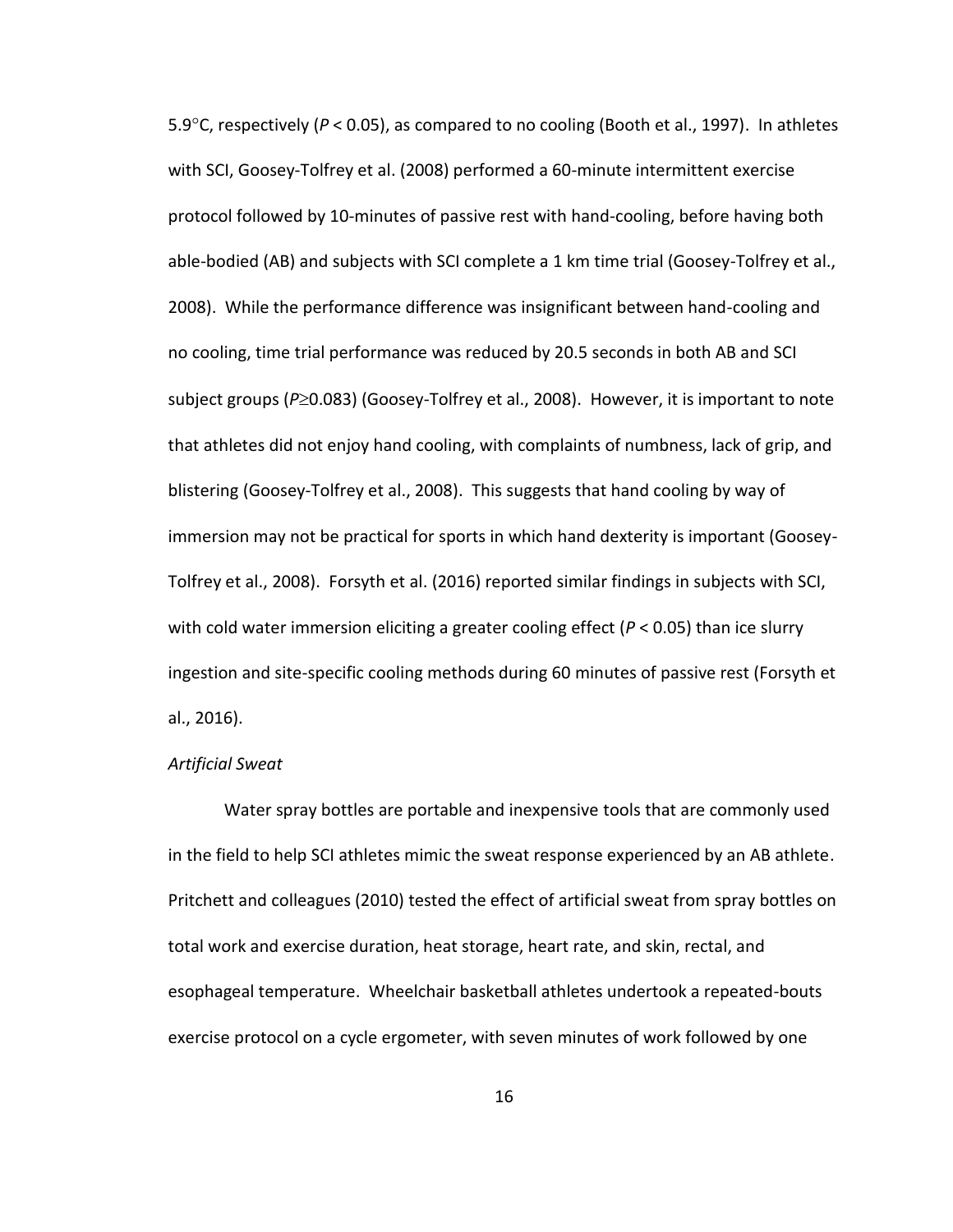minute of passive rest, until heat production exceeded heat dissipation. During the passive rest periods, subjects were able to spray water on themselves ad libitum. While there were not any significant differences between the artificial sweat and control conditions on mean total work, exercise duration, heart rate, or skin, rectal or esophageal temperature, researchers noted that the lack of statistical significance should not prevent the use of spray bottles as they don't cause any harm to the athlete or athlete performance (Pritchett et al., 2010). Furthermore, athletes with SCI still commonly use spray bottles in the field setting in efforts to feel more subjectively cool (Trbovich et al., 2014).

# *Ice Slurry Ingestion*

To date, only one study has investigated ice slurry ingestion as a precooling method in athletes with SCI. Forsyth et al. (2016) compared the effects of cold water immersion, ice slurry ingestion (6.8 g/kg), and ice slurry (6.8 g/kg) with the topical application of iced towels to a room temperature, matched volume control beverage as precooling methods in national-level wheelchair basketball athletes (Forsyth et al., 2016). Following a 20 minute precooling period and 60 minutes of passive rest, cold water immersion elicited the greatest reduction in both core and skin temperature, while ice slurry ingestion produced limited physiological impact (Forsyth et al., 2016). However, when ice slurry was combined with the application of iced towels to the legs, torso, and back/arms,  $T_{core}$  was reduced at 20 and 30 minutes post-cooling as compared to control (Forsyth et al., 2016). Notably, subjects in all precooling trials reported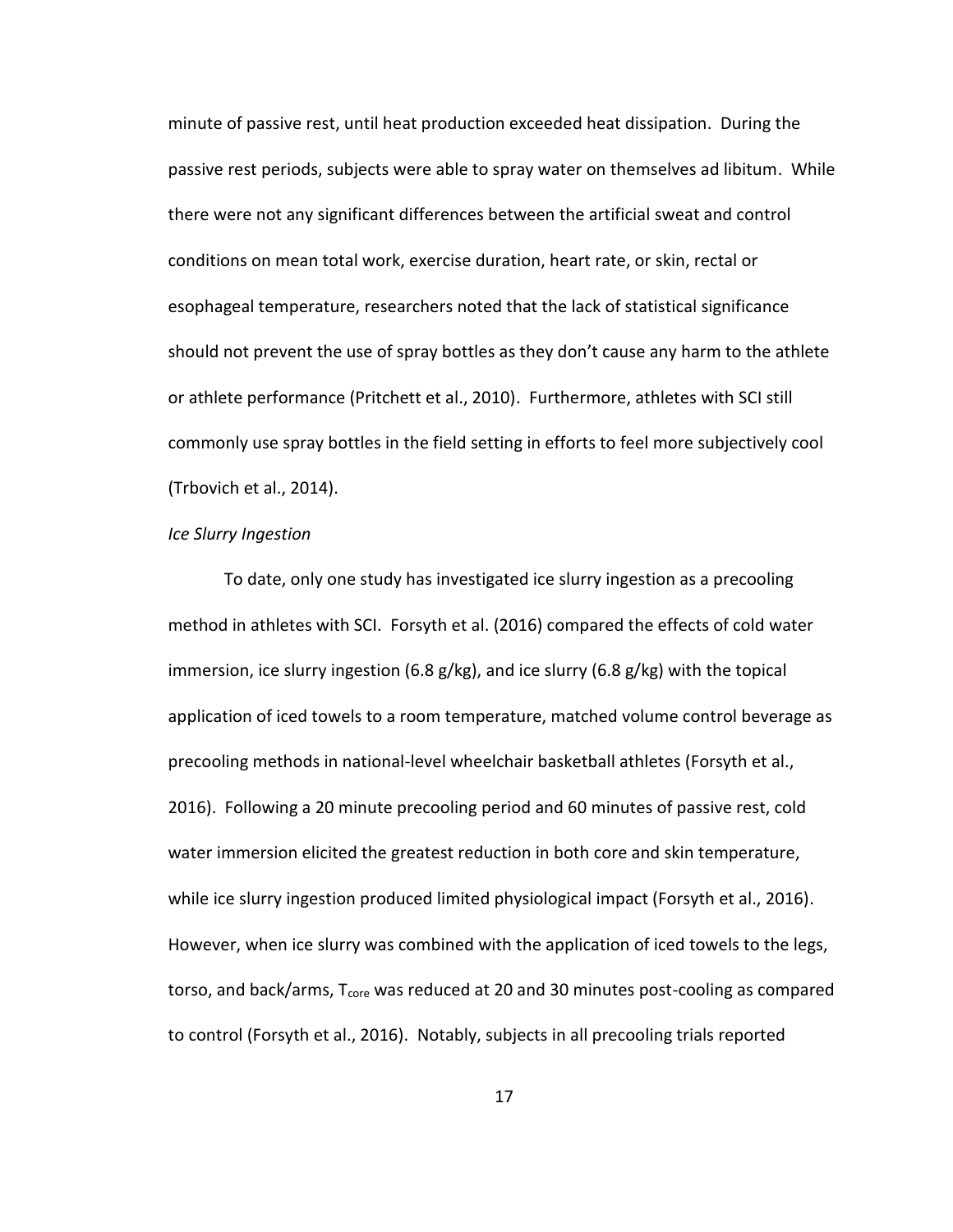feeling cooler, measured by a zero (unbearably cold) to eight (unbearably hot) point scale of thermal comfort, compared to the control (Forsyth et al., 2016). Furthermore, despite the limited effect of ice slurry ingestion, Forsyth and colleagues concluded, based on previous research in able-bodied individuals, that ice slurry may be a beneficial precooling method if exercise were to begin immediately after ingestion (Forsyth et al., 2016).

#### *Study Design Considerations*

#### *Subjective Ratings of Coolness*

Research is limited as to performance benefits of precooling in athletes with SCI. Due to the highly variable nature of the population, it is difficult to quantify work output outside a lab setting. A number of studies are performed within the confines of the laboratory setting, which does not give an accurate picture of "real life" in a sport setting. While a number of studies note little to no effect on  $T_{core}$  following cooling, subjective ratings of coolness must also be considered (Pritchett et al., 2010; Trbovich et al., 2014). Goosey-Tolfrey (2008) concluded that as external cooling usually lowers skin temperature, ratings of thermal sensation will be reduced, in turn leading to lessened psychological stress of exercising in the heat (Goosey-Tolfrey et al., 2008). If athletes are reporting to feel "cooler", they may play at a higher intensity for a longer period of time.

# *Duration and Timing of Cooling*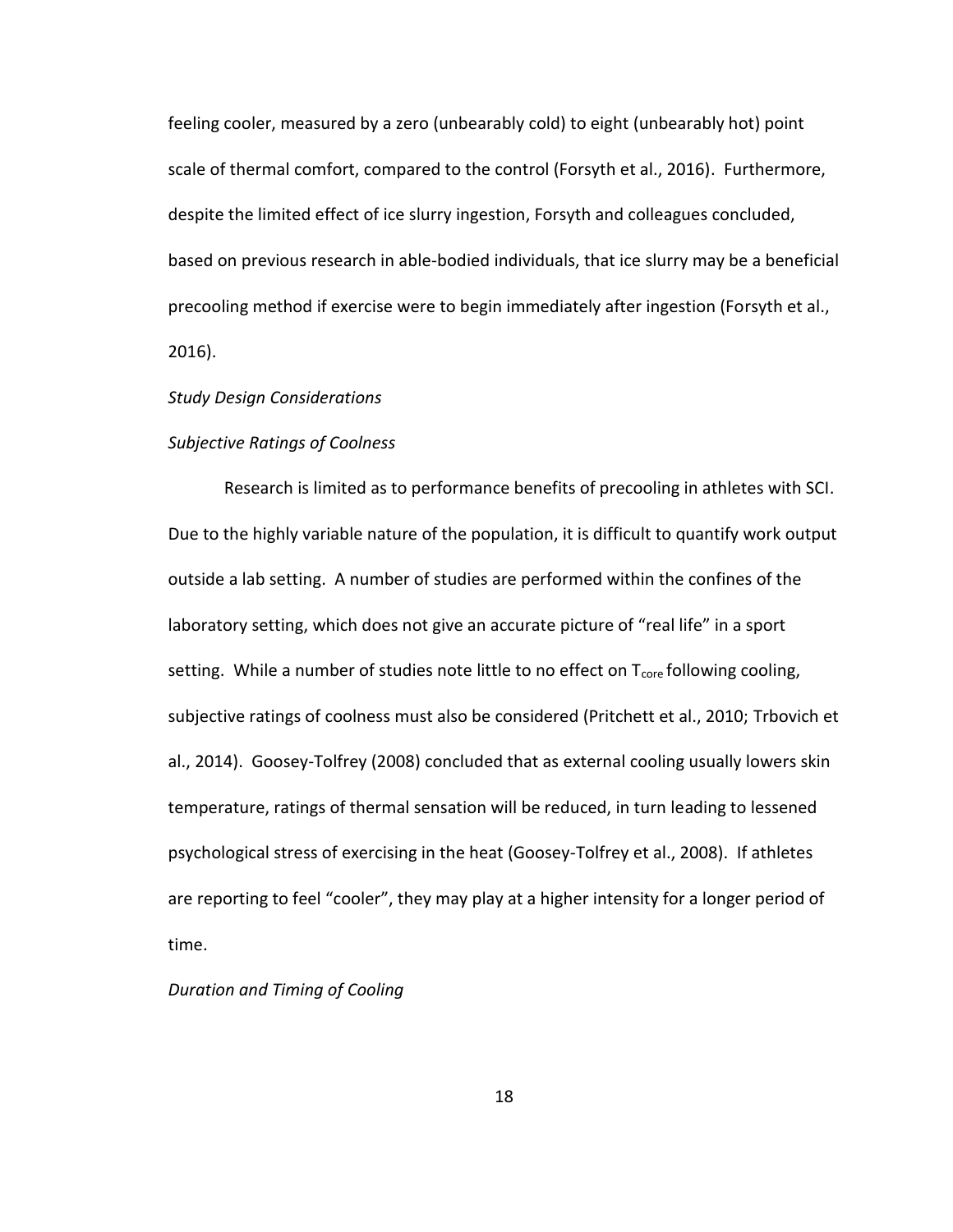Both internal and external precooling techniques require at least 15 to 60 minutes of exposure to elicit any significant reduction in  $T_{core}$  (Griggs and Price, 2014). This is an important consideration when games or matches are played in quick succession, or on an unpredictable schedule. Furthermore, precooling should occur as close to the start of exercise as possible, potentially during the warm-up period (Griggs, Price, and Goosey-Tolfrey, 2015). This way, precooling can provide a benefit well into the exercise period.

#### *Cautions*

Taking a cooling medium into the body can promote reduced feelings of thermal strain; however, subjective feelings of "coolness" may mask a critical rise in  $T<sub>core</sub>$ , and lead to increased risk of exercise-induced hyperthermia and other heat-related illness (Trbovich et al., 2014).

Athletes with SCI are at increased risk of autonomic dysreflexia, which can be triggered by a full bladder (Forsyth et al., 2016). Therefore, the total volume of ice slurry should be carefully monitored so as to not overfill the bladder.

#### *Future Research*

To date, research is limited in examining the effectiveness of ice slurry ingestion on physiological, perceptual, and performance measures in athletes with SCI. Forsyth et al. (2016) concluded that were exercise to begin immediately after ice slurry ingestion, it may prove an effective precooling method in athletes with SCI. Data has shown that ice slurry is an effective precooling modality in able-bodied athletes (Siegel et al., 2010; Yeo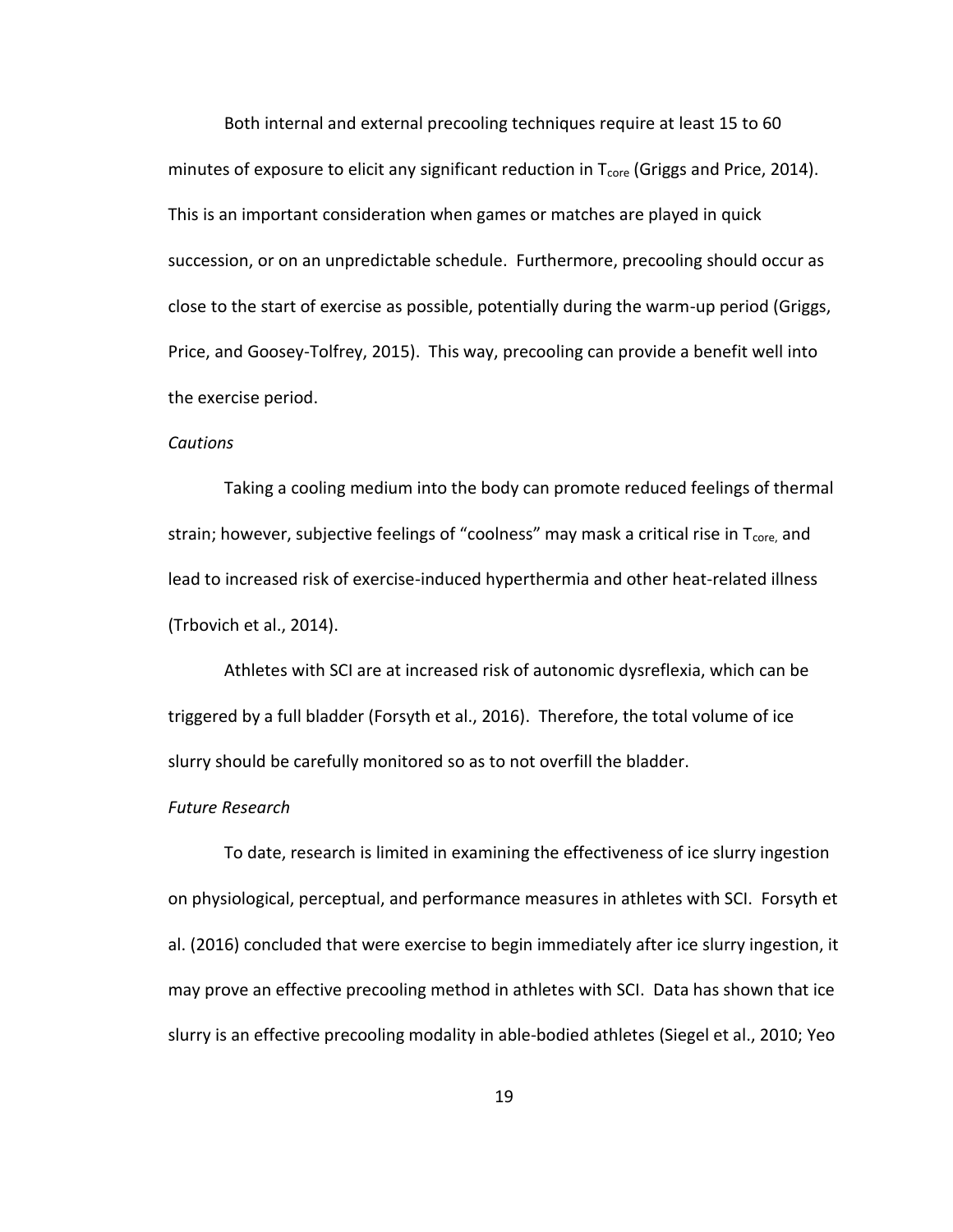et al., 2012; Stevens et al., 2013), therefore, more research is needed to determine an optimal volume of ice slurry and time of ingestion for athletes with SCI. Research in able-bodied athletes has used various volumes of ice slurry, ranging from 500 g to 1 kg total, or individualized volumes (7.5 g/kg, 8 g/kg, 10 g/kg) (Ross et al., 2011; Siegel et al., 2010; Yeo et al., 2012; Stevens et al., 2013). Thus far, research in athletes with SCI has used 6.8 g/kg of ice slurry, which was well-tolerated by all subjects, although Forsyth et al. concluded that the amount was too small to elicit a significant decline in  $T_{core}$ . While increasing the volume of ice slurry is an attractive option, it is cautioned in athletes with SCI due to lower body mass and increased risk of autonomic dysreflexia, which can be triggered by a full bladder (Forsyth et al., 2016). Therefore, continued research is necessary to determine at which volume T<sub>core</sub> is optimized while minimizing risk to the athlete.

# *Practical Applications*

Athletes with SCI should experiment with various precooling methods to find what works best for them considering the requirements, circumstances, and constraints of training and competition. At present, ice slurry ingestion is a promising method for lowering core temperature prior to exercise, in turn increasing the available margin for metabolic heat production. Ice slurries are practical for match play, as players are not required to wear bulky garments and muscle temperature and hand dexterity are not negatively influenced. Current research supports the consumption of 6.8 g/kg of ice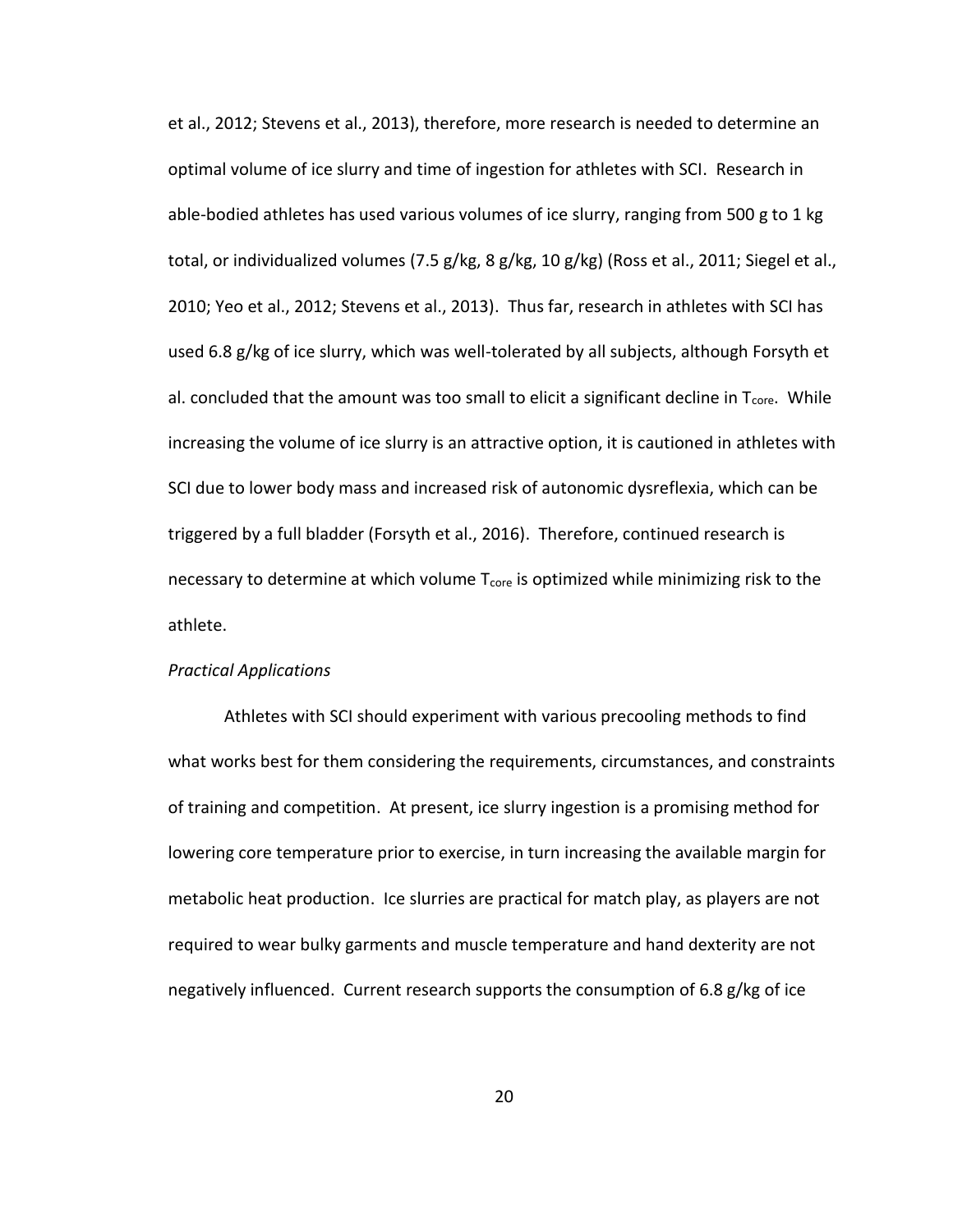slurry at least 20 minutes prior to exercise to elicit a positive response in core temperature.

# *Conclusion*

In summary, athletes with SCI face unique challenges unlike their AB peers with regard to thermoregulation during exercise. Precooling techniques that aim to reduce core temperature prior to exercise and increase the available temperature margin before T<sub>core</sub> reaches a critical level can help to offset thermally-induced fatigue during exercise. Cooling garments, water immersion, and artificial sweat are all cooling techniques that have been examined during exercise in athletes with SCI, with mixed results. Given the growing body of evidence in AB athletes that has demonstrated a positive effect on exercise performance, more research is warranted into the effectiveness of ice slurry ingestion as a precooling method in athletes with SCI.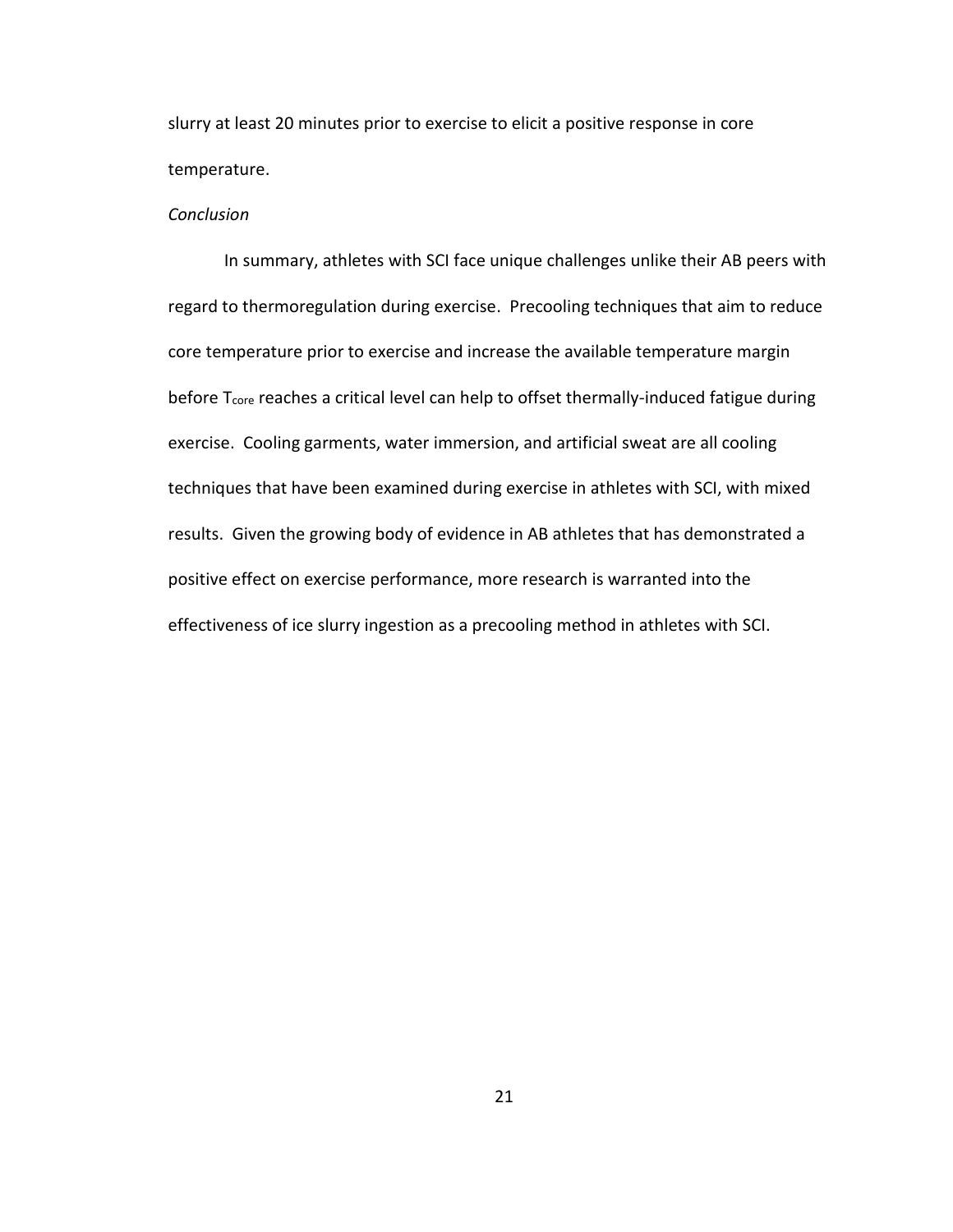#### CHAPTER III

#### **METHODS**

# *Participants*

Elite wheelchair rugby athletes ( $n = 13$ ) were recruited from the U.S. National Wheelchair Rugby Team. Males  $(218 \text{ years old})$  with SCI were eligible to participate. Table 1 displays subjects' descriptive characteristics, including classification according to the International Wheelchair Rugby Federation classification system, which is based on an athlete's functional abilities specific to the demands of wheelchair rugby.

This study was approved by the Central Washington University Human Subjects Review Committee. Study participants provided informed consent before participating in this study. Individuals receiving scans of any description (ex. MRI) within the 7-day period following the study, or with history of gastrointestinal surgery, inability to swallow pills, or with a pacemaker were not eligible for participation.

#### *Study Design*

# *Experimental design*

A field-based study design was employed to mimic the conditions typical of a wheelchair rugby match, and to assess the practicalities of ice slurry ingestion as a precooling strategy considering the requirements, circumstances, and constraints of training camps and matches (Lee et al., 2015). Data collection took place during two consecutive days in an environmentally controlled gymnasium ( $21^{\circ}$ C). The same procedures were repeated on each day of collection sessions with either the treatment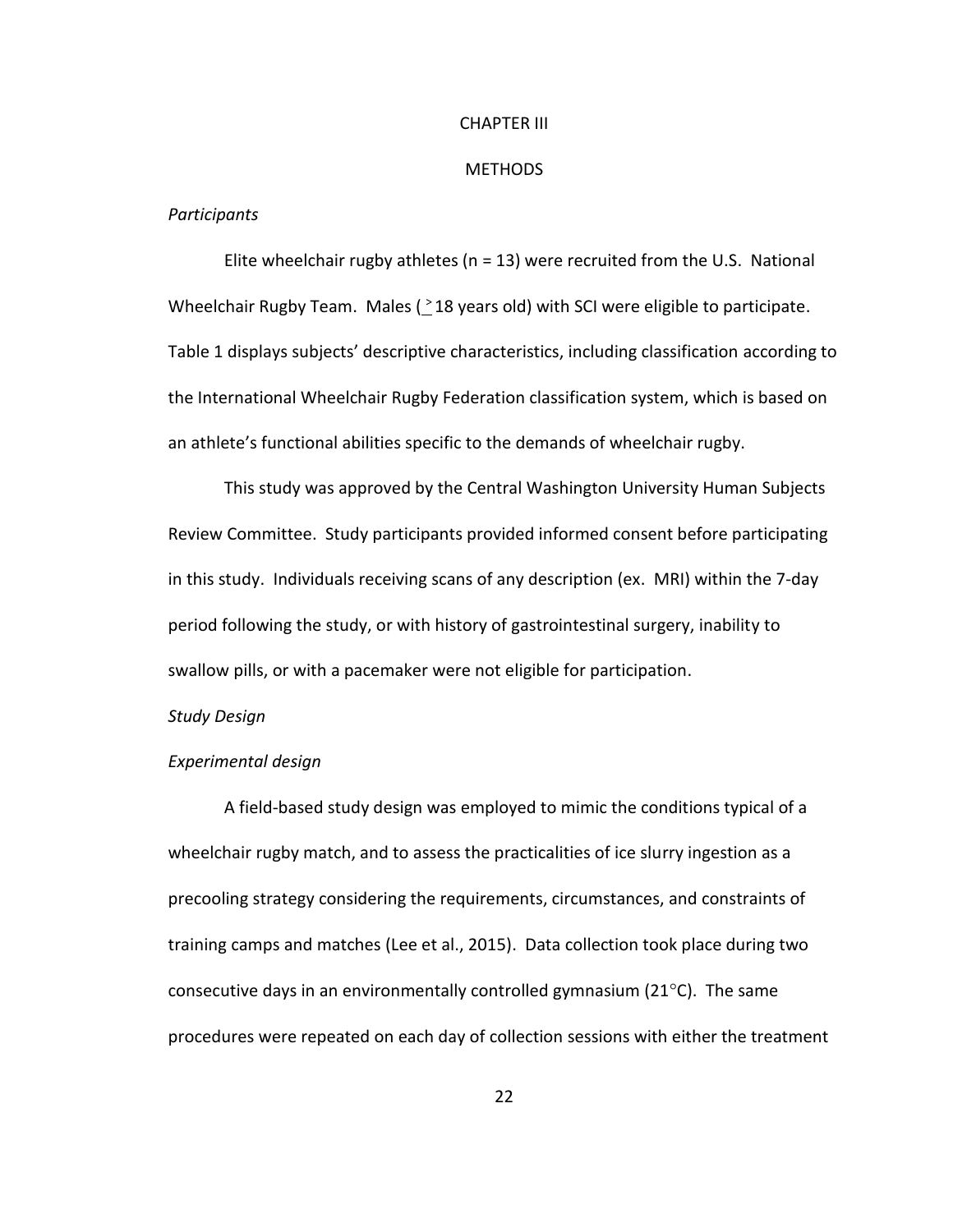or placebo. Using a counterbalanced design, participants were randomly assigned to a placebo beverage (PLB) or ice slurry (IS) ingestion 20 minutes prior to exercise on day 1 and 2 of training camp. After refraining from exercise for 12 hours prior to the trial, participants began precooling at the same time each day. Baseline measures ( $T<sub>core</sub>$ , heart rate, gastrointestinal comfort, thermal comfort) were collected at the onset of precooling before ice slurry ingestion, followed by 10 and 20 minutes into the precooling period. At the conclusion of precooling, athletes engaged in a game simulation.

# *Treatment*

The IS group received 6.8 g/kg of ice slurry (-2 $\degree$ C) administered in two 3.4 g/kg boluses provided 10 minutes apart to ensure consistent ingestion (Forsyth et al., 2016). Cups were weighed with ice slurry to ensure accuracy of each dose. Ice slurry was made using a 6% carbohydrate (CHO)-electrolyte containing sports drink (Gatorade, PepsiCo, USA) (80 kcal, 22 g CHO, and 0 grams protein per 12 fluid ounces) using a commercial slushie machine (Bunn-O-Matic Corporation, Illinois, USA). Participants were given both a straw and spoon to maximize consumption of ice. The PLB group received an isocaloric 6% carbohydrate-electrolyte (Gatorade, PepsiCo, USA) containing beverage at room temperature (20°C-25°C) at a matched volume and administration.

## *Exercise protocol*

While the work performed was similar for the two days, due to the field-based nature of this study, the amount of work and intensity were not controllable variables.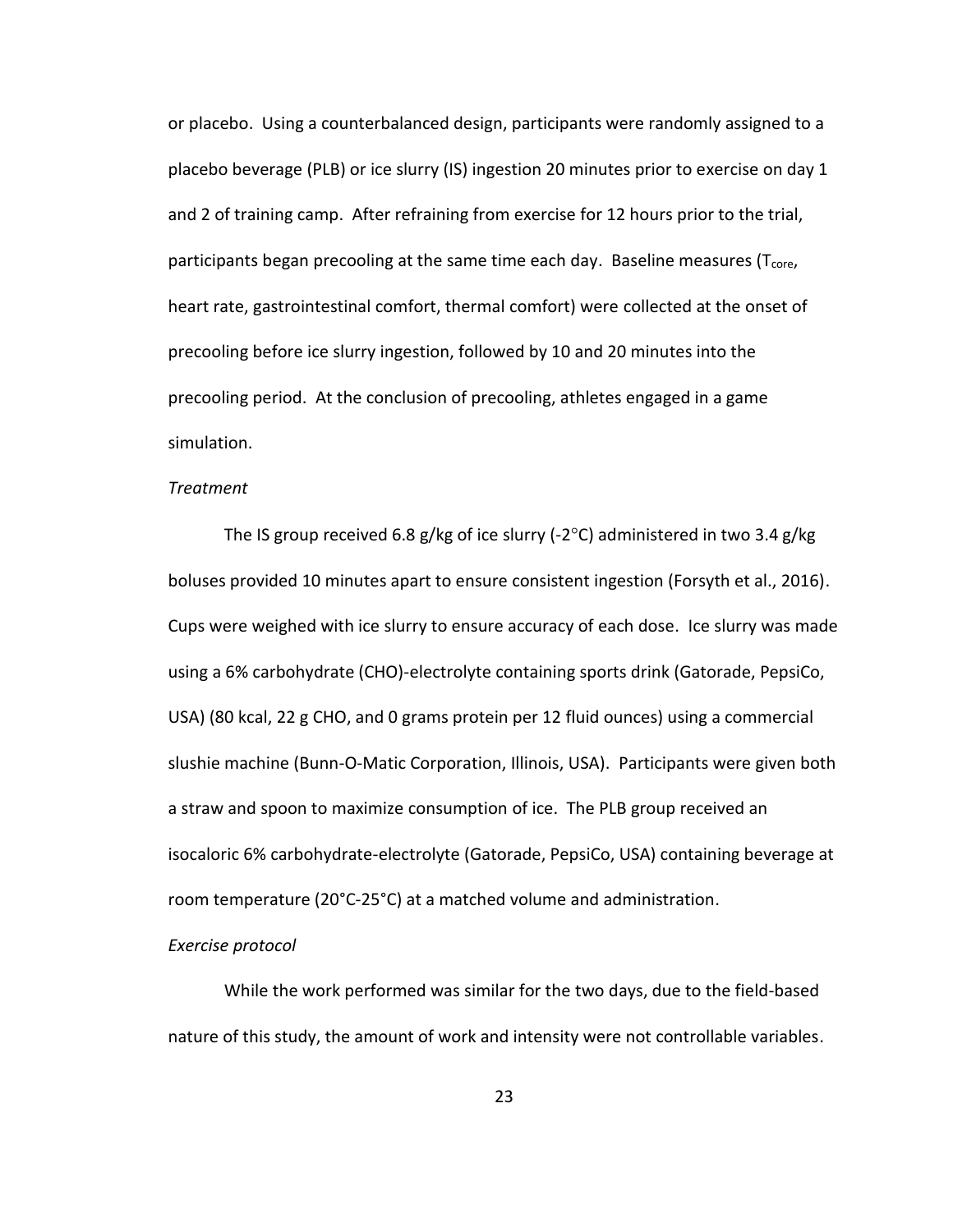Employing a self-paced protocol allowed for a more direct assessment of the physiologic response to exercise, which directly correlates with how athletes fare in competition.

After subjects completed precooling, a structured warmup was completed under the direction of the strength coach. The warmup was the same on both days, and progressed in intensity, beginning with low-intensity stretches using an elastic resistance band and building to wheelchair propulsions and sprints (push/pulls) and "tows" in which players propelled themselves down the court while pushing or pulling another teammate and their chair.

# *Game simulation*

Subjects completed a 50 minute game simulation with play divided into 6-minute periods on day 1, while day 2 consisted of a 60 minute game simulation with play divided into 4-minute periods. The exercise pattern of a standard wheelchair rugby match was followed, with intermittent sprints of wheelchair propulsion on a regulationsize indoor basketball court. Normal stoppages occurred for breaks between quarters, substitutions, timeouts, and penalty calls. Official wheelchair rugby rules applied. *Measurements*

# *Physiological measures*

Core temperature was recorded every 10 minutes throughout each trial using CorTemp® Ingestible Core Body Temperature Sensors (HQInc., Palmetto, Florida). Core temperature data was wirelessly transmitted to a CorTemp Data Recorder outside the body, as sensors traveled through the digestive tract (Webborn et al., 2005; Griggs et al.,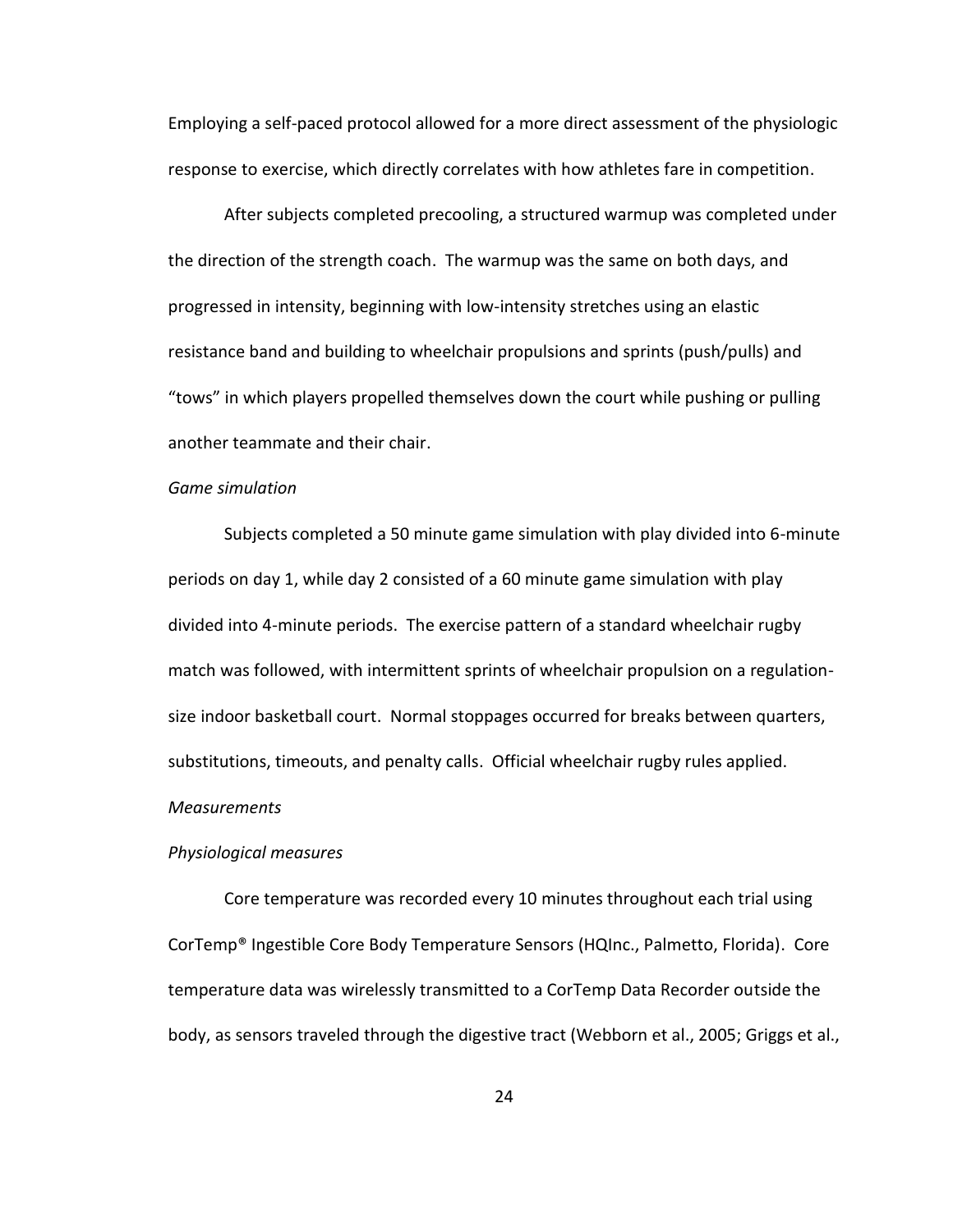2015). Telemetric sensors were ingested 11 hours before the first trial. Subjects were asked to ingest a second sensor approximately 11 hours before the start of the second trial, if the first sensor passed via bowel movement. The maximum core temperature ( $T<sub>core</sub>$  max) (mean  $\pm$  SD) for each subject was determined at the conclusion of the exercise period.

Heart rate was measured every 10 minutes throughout the duration of precooling and exercise with a wearable heart rate monitor (Polar, USA).

# *Perceptual measures*

Perceptual measures were recorded every 10 minutes during the precooling period of each trial. Gastrointestinal comfort and thermal comfort were recorded 30 and 40 minutes into the exercise periods, as well as at the conclusion of the 50 and 60 minute exercise periods on day 1 and 2, respectively. A five-point Likert scale, ranging very uncomfortable to very comfortable, was used to assess gastrointestinal comfort (Forsyth et al., 2016). Thermal comfort was evaluated using a zero (unbearably cold) to eight-point (unbearably hot) scale (Forsyth et al., 2016). Rating of perceived exertion (RPE) was recorded every 10 minutes during the exercise session using the Borg Scale (6-20) (Borg, 1982).

#### *Anthropometric measurements*

Weight was recorded via Dual X-Ray absorptiometry (DXA) (Lunar Prodigy Primo, GE Healthcare) scan and this information, along with height, was conveyed to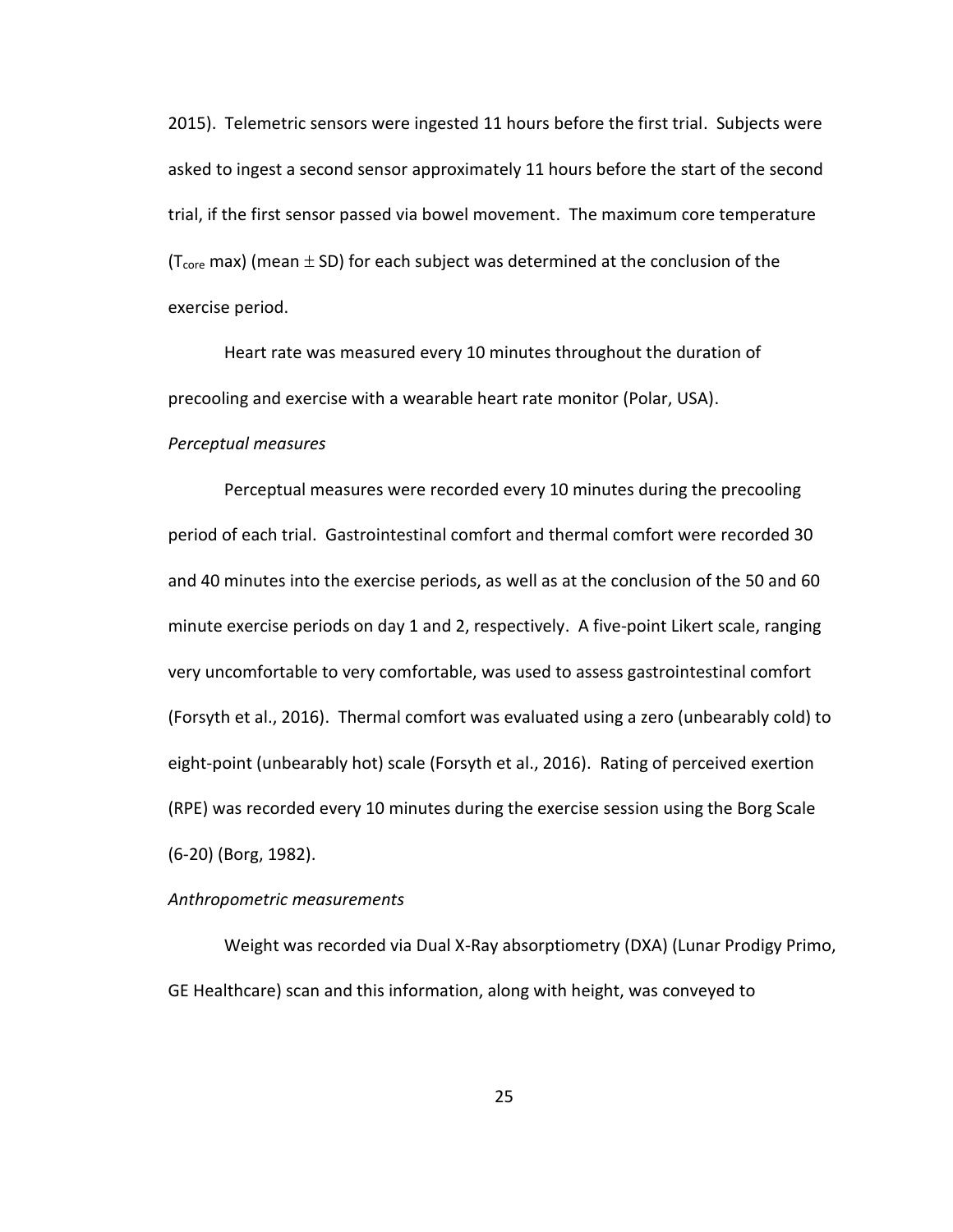researchers. Scans were undertaken following 12 hours rest in a fasted and hydrated state.

# *Statistical analysis*

Data was analyzed by making probabilistic magnitude based inferences about the true values of the effect of intervention on outcomes. Effect Size (ES) magnitudes were calculated as the difference in means/SD for both groups and were qualified as follows, based on observations of the literature on various precooling methods: small, <0.3; moderate, 0.3-0.6; large, 0.6-0.8; very large, >0.8 (Ross et al., 2011).

Additional analyses were conducted using SPSS software (version 23). The effect of each treatment on core temperature over the 20 minute precooling period and the 50-60 minute exercise period were compared using a repeated measures ANOVA (treatment x time). Independent t-tests were used to identify interactions between time and treatment for the perceptual rating of thermal and GI comfort at the mid (30- 40 minutes) and end-points (50-60 minutes) of exercise, as well as for RPE and heart rate every 10 minutes during the exercise period. Data are reported as mean +/ standard deviation (SD) and results were considered significant at *P* ≤0.05.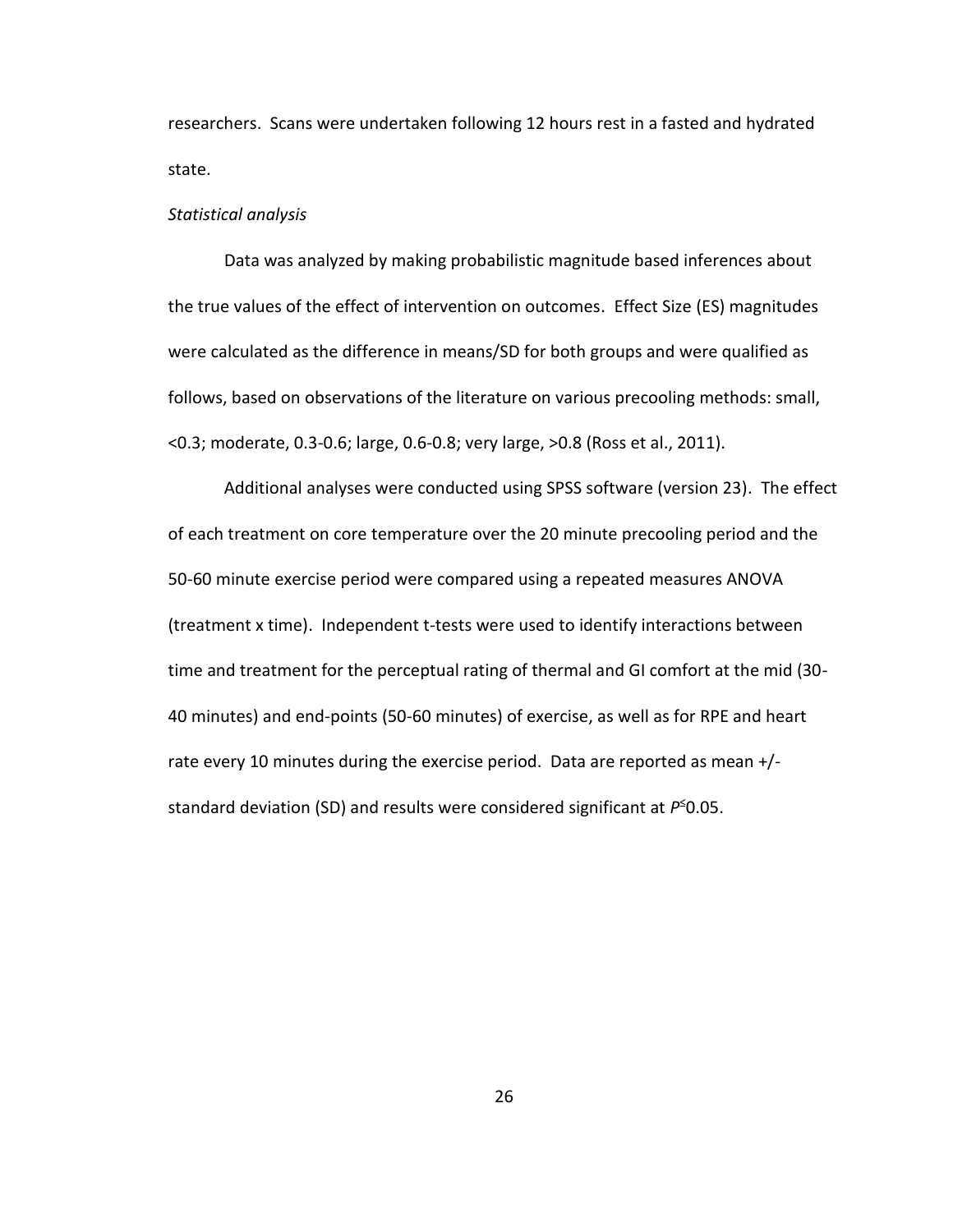#### CHAPTER IV

# RESULTS

Descriptive and SCI characteristics are presented in Table 1. N = 12 subjects completed data collection on both days. One subject was excluded, as the telemetric pill was passed after the completion of day 1, and a second pill was not ingested. Given that the amount of work performed by the subjects differed between days, results are presented separately for day 1 and 2.

| Participant    | Age<br>(Years) | <b>Body Mass</b><br>(kg) | <b>Injury</b>     | <b>Injury</b><br>Level | <b>Years</b><br><b>Since</b><br><b>Injury</b> | Classification |
|----------------|----------------|--------------------------|-------------------|------------------------|-----------------------------------------------|----------------|
| $\mathbf{1}$   | 26             | 46.8                     | Congenital        |                        |                                               | 2.0            |
| $\overline{2}$ | 25             | 73.6                     | I                 | $C6-C7$                | 3                                             | 2.5            |
| 3              | 32             | 90.9                     | I                 | $C6-C7$                | 13                                            | 2.0            |
| $\overline{4}$ | 33             | 54.5                     | I                 | $C6-C7$                | 19                                            | 1.0            |
| 5              | 38             | 95.4                     | I                 | C <sub>7</sub>         | 15                                            | 2.0            |
| 6              | 34             | 53.6                     | I                 | $C5-C6$                | 15                                            | 1.0            |
| $\overline{7}$ | 45             | 84.1                     | I                 | $L1-L2$ ,<br>$C6-C7$   | 24                                            | 2.5            |
| 8              | 27             | 56.4                     | I                 | $C5-C6$                | 14                                            | 0.5            |
| 9              | 29             | 74.1                     | I                 | C <sub>5</sub>         | 13                                            | 1.5            |
| $10\,$         | 37             | 72.7                     | L<br>$\mathsf{C}$ | $C2$ ,<br>T9-T10       | 11                                            | 2.5            |
| 11             | 29             | 63.6                     | I                 | C <sub>5</sub>         | 9                                             | 1.0            |
| 12             | 35             | 70.4                     | I                 | C <sub>7</sub>         | 20                                            | 2.0            |
| 13             | 27             | 50                       | I                 | C6                     | 12                                            | 1.0            |
| Mean (SD)      | 32.1(5.8)      | 68.2 (15.7)              |                   |                        | 14 (5.4)                                      |                |

Table 1. Participant descriptive characteristics (n = 13)

*Note:*  $I = incomplete$ ;  $C = complete$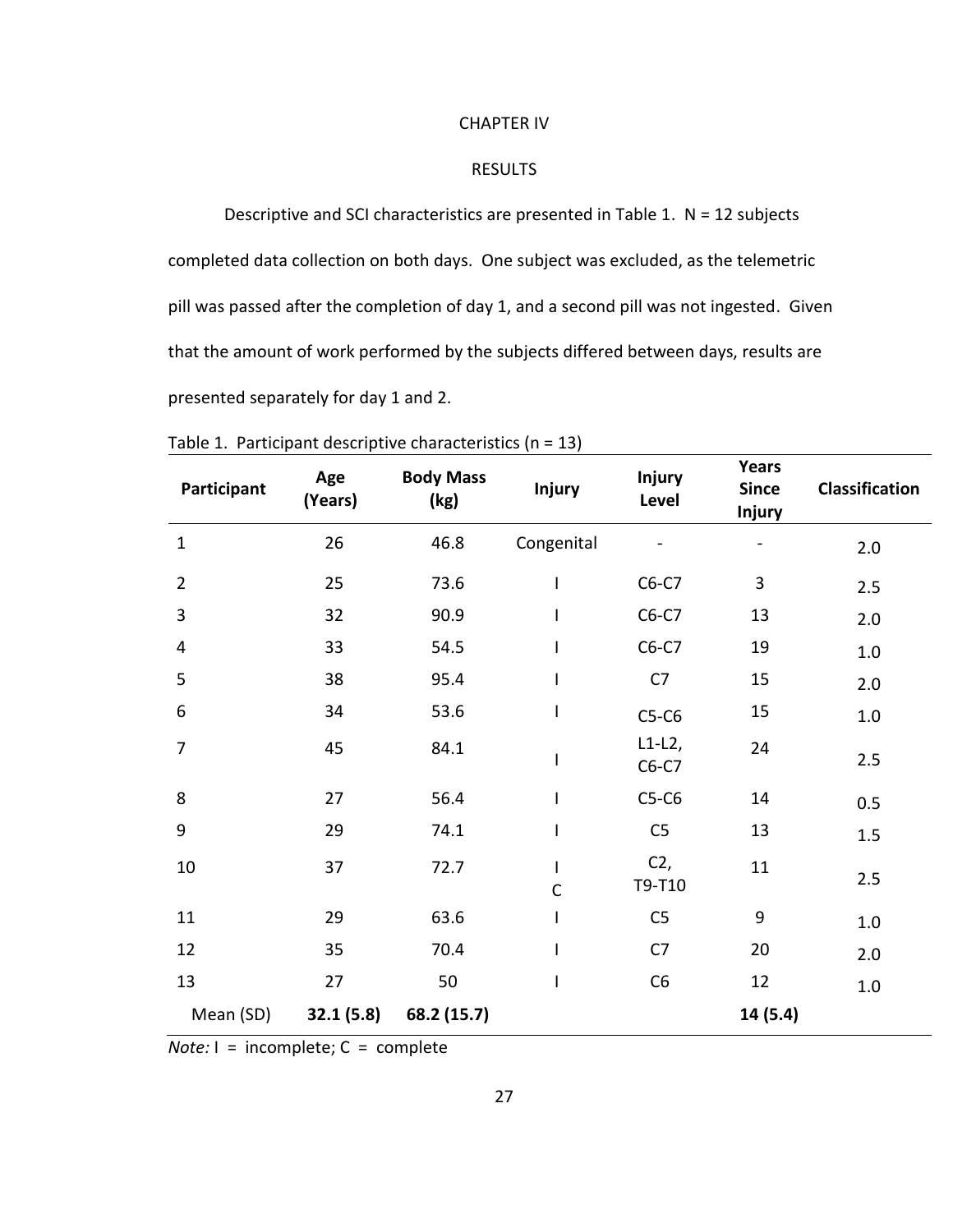#### *Core temperature*

The changes in  $T_{core}$  over time for both days 1 and 2 are presented in Figures 1 and 2, respectively. T<sub>core</sub> for each condition and trial are presented in Table 2. Analysis of T<sub>core</sub> over time revealed IS had a large effect at the midpoint of exercise (minute 30) (ES = 0.73) and a moderate effect at the end of exercise (minute 50) (ES = 0.51) on day 1. However, a repeated measures ANOVA displayed no significant interaction over time for IS (*P* = 0.13), but there was for PLB (*P* = 0.02). Pairwise comparison revealed interactions between baseline and minute 50 in the PLB group ( $P = 0.04$ ), indicating T<sub>core</sub> was 1.30 $\degree$ C  $\pm$  0.24 $\degree$ C higher at minute 50 as compared to baseline. On day 2, IS ingestion had a very large effect on  $T_{core}$  at the midpoint of exercise (minute 40) (ES = 1.17) and a large effect at the end of exercise (minute 60) (ES = 0.63). A repeated measures ANOVA revealed a significant interaction over time for IS (*P* = 0.01), with pairwise comparisons showing interactions between minutes 10 and 60 of exercise. No significant interactions were observed in the PLB group on day 2. The increase in  $T_{core}$ from baseline to the end of precooling was greater on both days 1 (+1.18  $\pm$  0.55 $^{\circ}$ C) and 2 (+0.8  $\pm$  0.58°C) for PLB as compared to IS (+0.97  $\pm$  1.28°C and +0.25  $\pm$  0.53°C for day 1 and 2, respectively). Conversely, from the end of precooling until the end of exercise, the increase in T<sub>core</sub> was greater for IS (+0.99  $\pm$  0.83 $^{\circ}$ C, and +0.72  $\pm$  0.51 $^{\circ}$ C for day 1 and 2, respectively) compared to PLB (+0.42  $\pm$  0.55°C, and +0.33  $\pm$  0.68°C).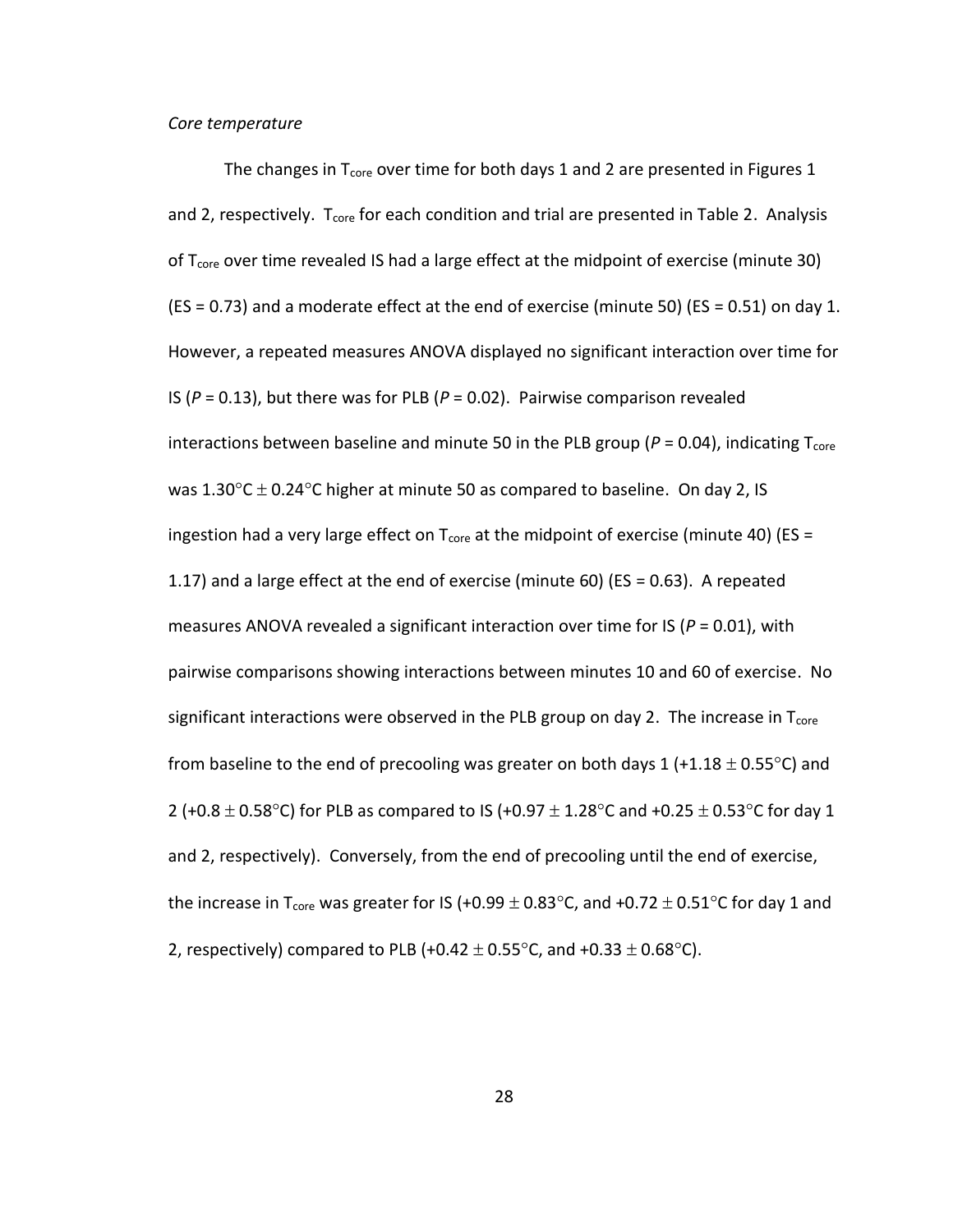

Figure 1. Changes in  $T_{core}$  (°C) over time during the precooling and exercise periods on trial day 1.



Figure 2. Changes in  $T_{core}$  (°C) over time during the precooling and exercise periods on trial day 2.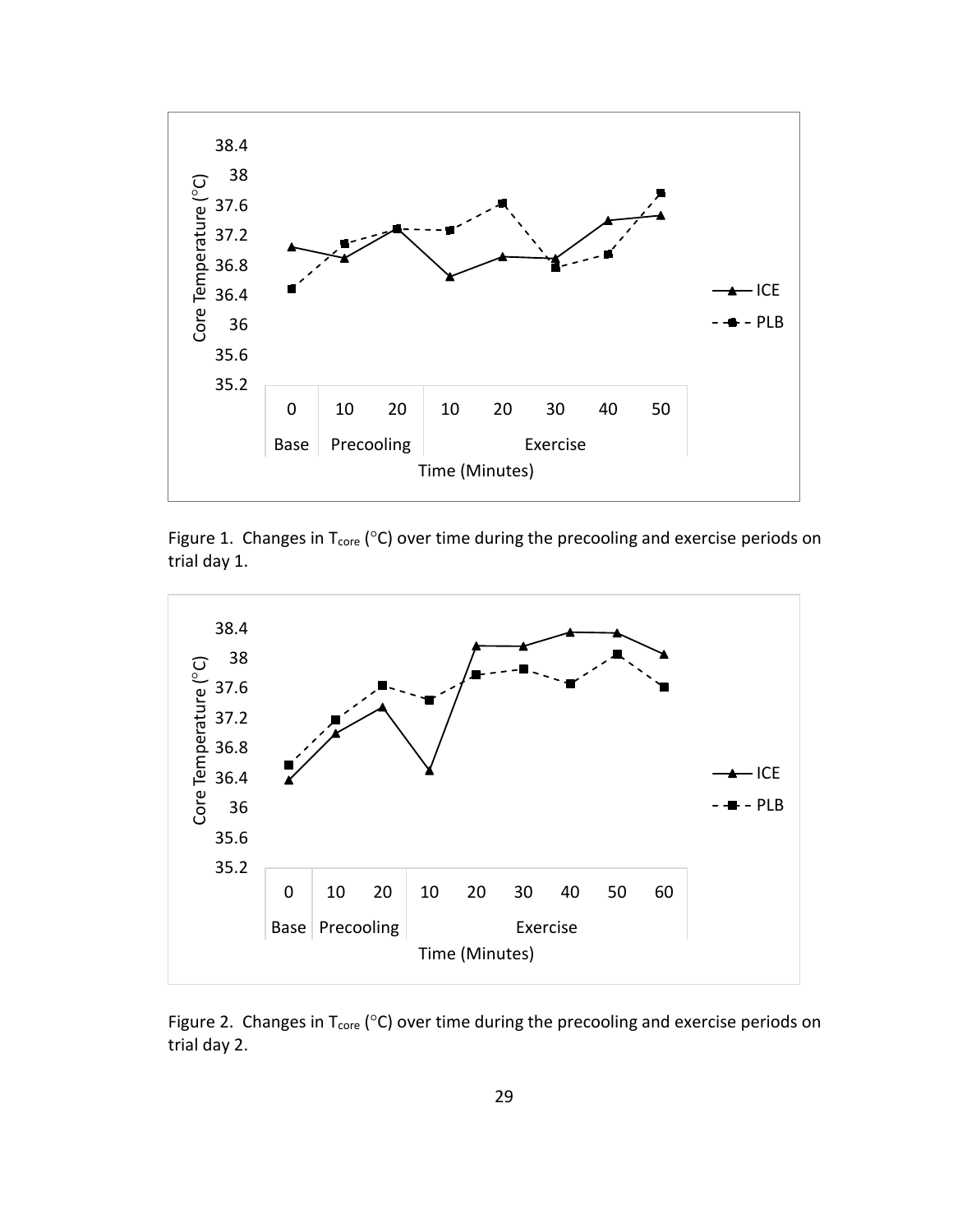|                | Day Condition | <b>Baseline</b><br>$(0 \text{ min})$ | End of<br>Precooling<br>$(20 \text{ min})$ | <b>Delta</b><br>$(0 \rightarrow 20)$<br>min) | End of<br>Exercise<br>$(70 \text{ min})$ | <b>Delta</b><br>$0 \text{ min}$ | <b>Delta</b><br>$(20\rightarrow 70/8)$ (0 $\rightarrow 70/80$<br>min) |
|----------------|---------------|--------------------------------------|--------------------------------------------|----------------------------------------------|------------------------------------------|---------------------------------|-----------------------------------------------------------------------|
| 1              | IS            | 36.38<br>(1.65)                      | 37.33<br>(0.92)                            | $+0.97$<br>(1.28)                            | 38.34<br>(0.75)                          | $+0.99$<br>(0.83)               | $+1.97$<br>(1.20)                                                     |
|                | <b>PLB</b>    | 36.46<br>(0.62)                      | 37.64<br>(0.48)                            | $+1.18$<br>(0.55)                            | 38.06<br>(0.62)                          | $+0.42$<br>(0.55)               | $+1.59$<br>(0.62)                                                     |
| $\overline{2}$ | IS            | 37.05<br>(0.44)                      | 37.3<br>(0.62)                             | $+0.25$<br>(0.53)                            | 38.06<br>(0.39)                          | $+0.76$<br>(0.51)               | $+1.01$<br>(0.42)                                                     |
|                | <b>PLB</b>    | 36.49<br>(0.72)                      | 37.29<br>(0.45)                            | $+0.8$<br>(0.58)                             | 37.61<br>(0.91)                          | $+0.33$<br>(0.68)               | $+1.13$<br>(0.81)                                                     |

Table 2.  $T_{core}$  (°C) for all conditions and changes in  $T_{core}$  (°C) over time.

# *Heart rate*

No meaningful effects were observed in heart rate between time and treatment for either condition during day 1 or 2.

# *Thermal comfort*

The rating of thermal comfort for both days 1 and 2 are presented in Figures 3 and 4, respectively. Analysis of perceptual rating of thermal comfort over time revealed that IS had a very large effect at the midpoint of exercise (minutes 30 and 40, respectively) on days 1 (ES = 1.30) and 2 (ES = 1.47). Independent samples T-tests revealed significant differences between IS and PLB at the midpoint of exercise on both day 1 (*P* = 0.04) and 2 (*P* = 0.05). Further, following IS ingestion, subjects rated thermal comfort 1.51 and 1.43 points lower for day 1 and 2, respectively, at the mid-point of exercise as compared to PLB. At the end of exercise, IS ingestion had a very large effect on day 1 (ES = 0.79) and a moderate effect on day 2 (ES = 0.41). An independent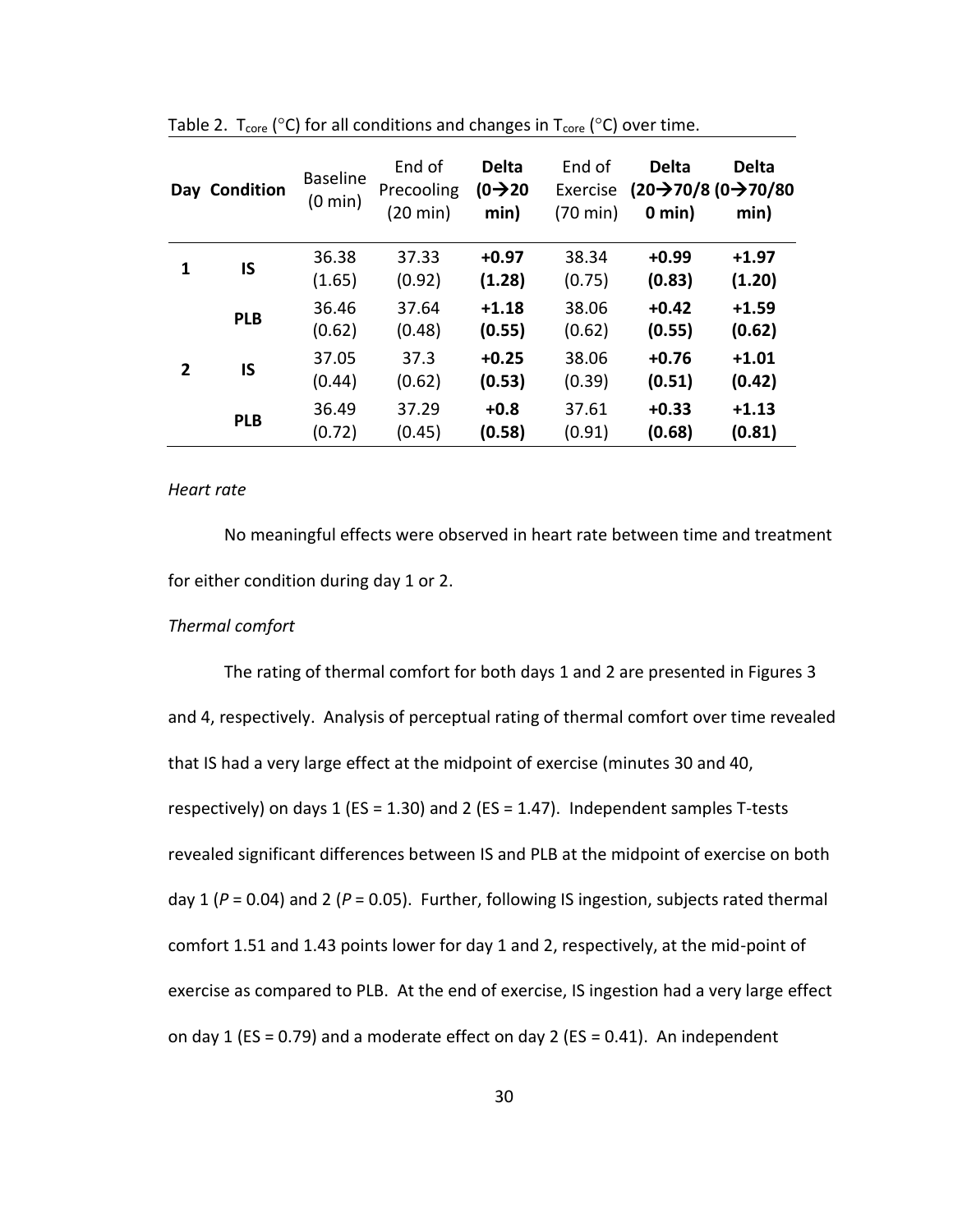samples T-tests revealed no significant differences between treatments (PLB, IS) for either day at the end of exercise.



Figure 3. Change in rating of thermal comfort over time on trial day 1.



Figure 4. Change in rating of thermal comfort over time on trial day 2.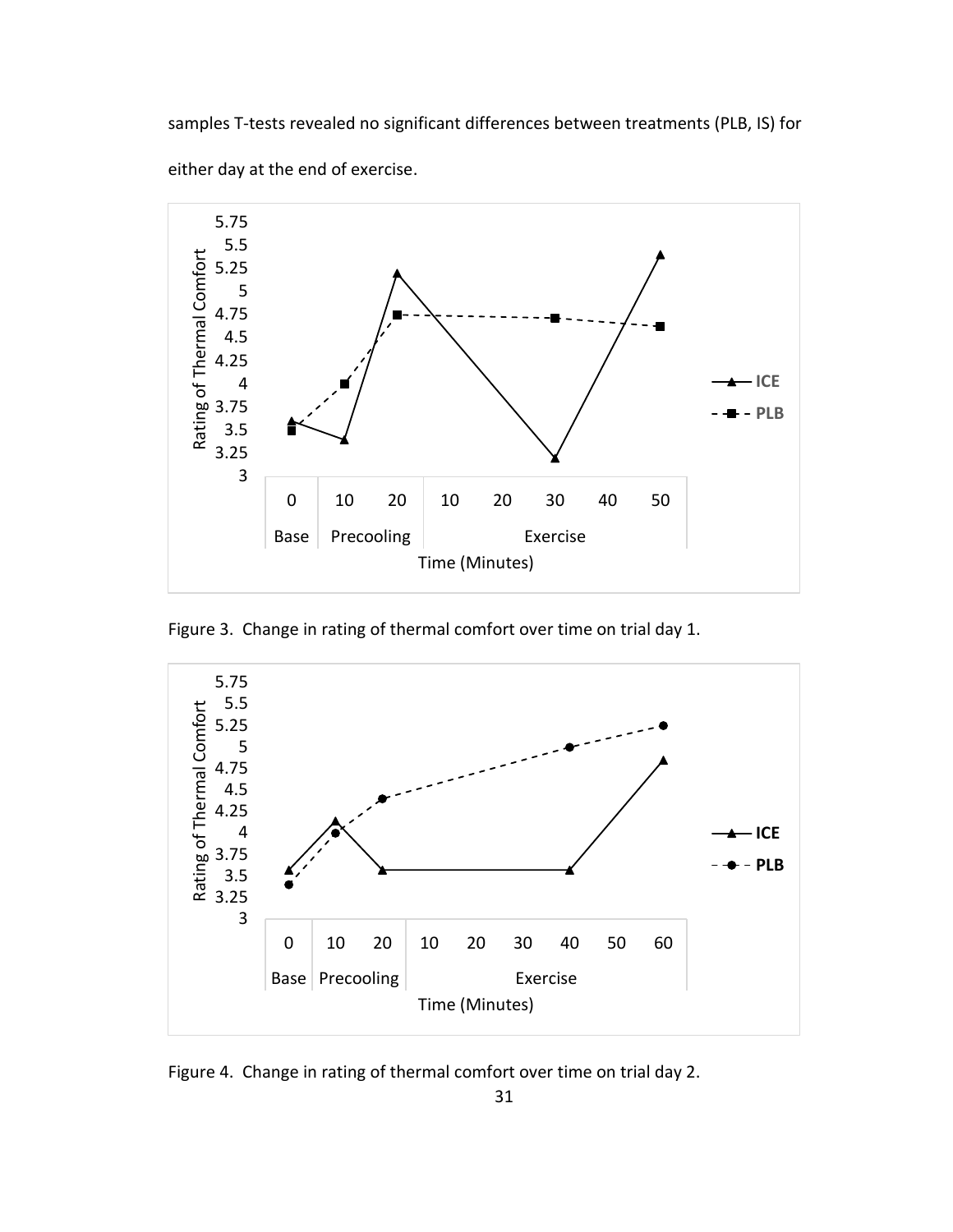# *Gastrointestinal (GI) comfort*

No significant effects were observed in the subjective rating of gastrointestinal (GI) comfort between time and treatment for either condition. For each measurement during precooling (minutes 10, 20) and exercise (minute 30 and 50 on day 1, minute 40 and 60 on day 2), mean GI comfort ratings were within a 'comfortable' range (3-5). *Rating of perceived exertion*

No meaningful effects were observed at any time point for either condition in the subjective rating of perceived exertion (RPE) for day 1 or 2.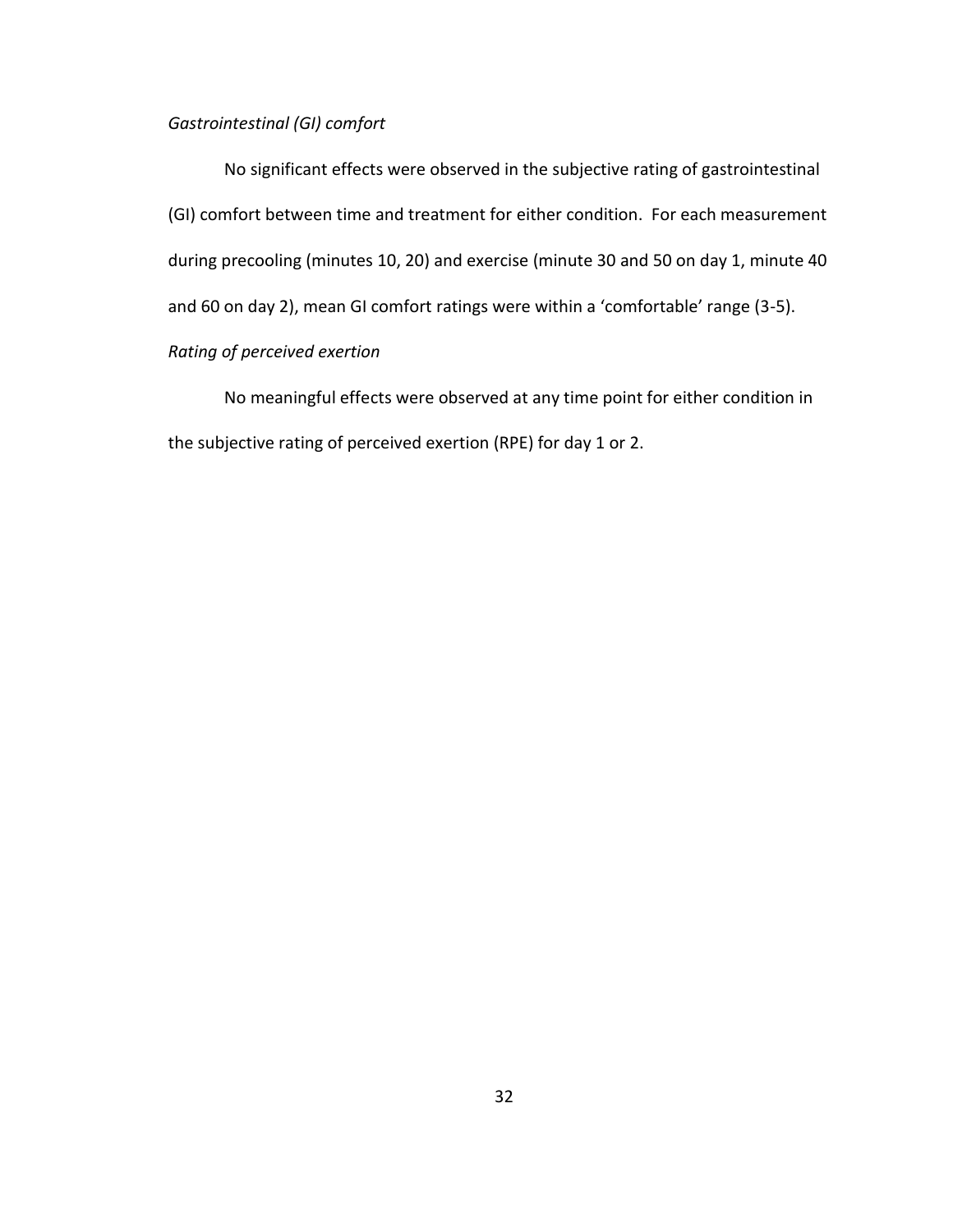#### CHAPTER V

#### **DISCUSSION**

The purpose of this study was to investigate the effects of pre-exercise ice slurry ingestion as a practical and affordable precooling strategy on physiological and perceptual measures during an on-court match simulation session in elite wheelchair rugby players. The primary findings suggest that ice slurry ingestion before exercise elicits a positive response on  $T_{core}$  at the end of precooling through the first  $\sim$ 30 minutes of exercise. For both trial days, the increase in  $T_{core}$  was greater for PLB than IS from baseline until the end of precooling. Further, following IS ingestion, subjects reported feeling cooler through the first half of exercise than PLB. Therefore, the current study suggests that IS ingestion is an effective precooling method in elite wheelchair rugby players during match simulation held in a moderate environment.

These findings are consistent with previous research in AB populations where Byrne et al. (2011) noted following cold fluid infusion, intragastric temperature was not similar to the control condition until minute 15 of exercise, signifying a possible longlasting reduction in intragastric temperature following cold fluid, including ice, intake (Byrne et al., 2011). This is supported by another study which showed that following IS ingestion, rectal temperature was lower at the onset of exercise and remained lower for the first 2 km of a 5 km run trial compared to a room temperature control beverage (Stevens et al., 2016). Similar to our findings where  $T_{core}$  remained lower with IS until minutes 20 and 40 of exercise on day 1 and 2, Forsyth et al. (2016) reported that in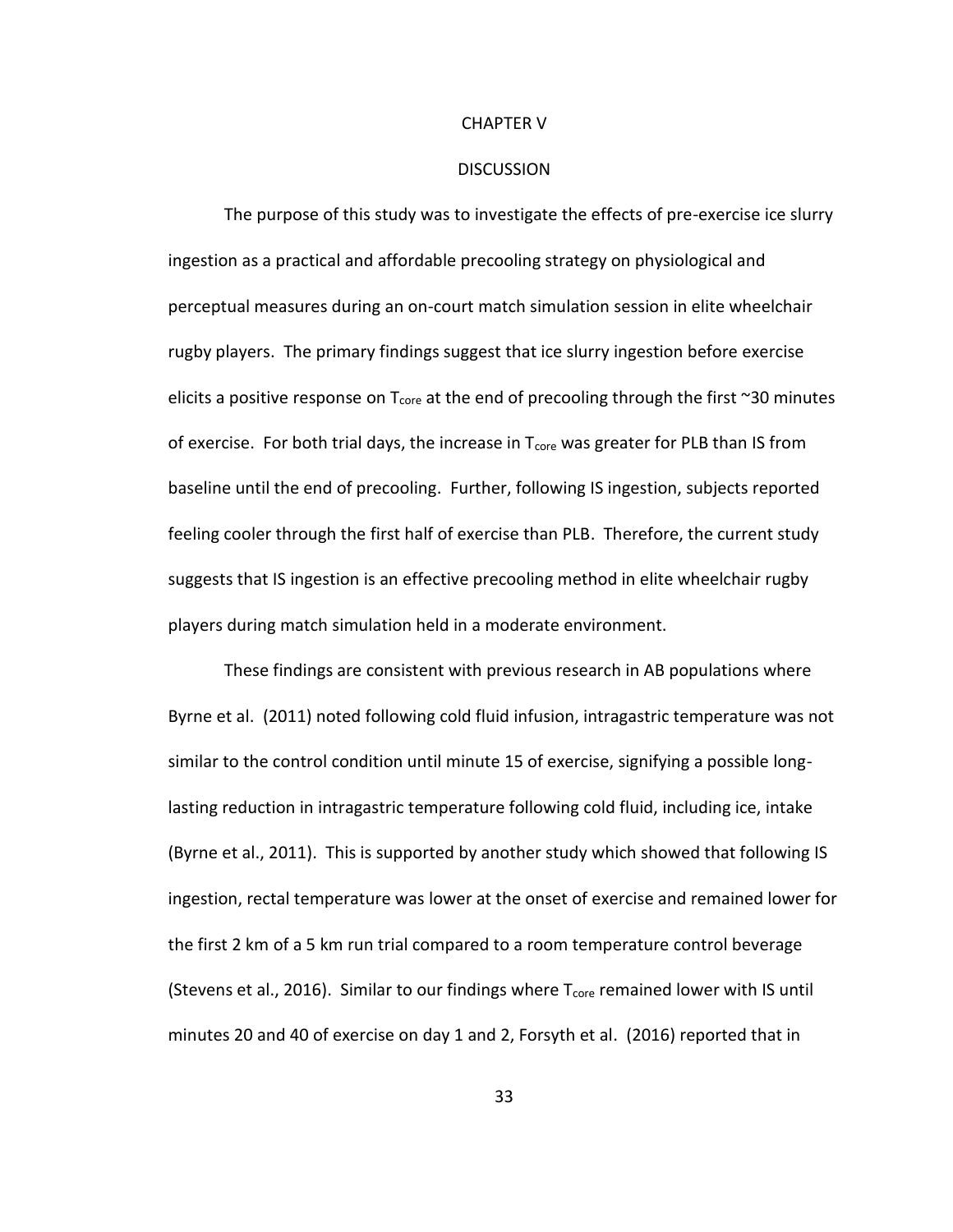athletes with SCI,  $T_{core}$  remained lower at 40 and 50 minutes into a period of passive rest after subjects precooled with IS and iced towels as compared to no cooling (Forsyth et al., 2016). Compared to AB individuals, research suggests that when cooled at rest, tetraplegic individuals demonstrate greater decreases in  $T_{core}$  due to the lack of sympathetically-induced vasoconstriction and an inability to generate large amounts of metabolic heat from shivering as a result of paralysis (Webborn et al., 2010). Therefore, the findings of the current study suggest that IS ingestion generates a pronounced decrease in  $T_{\text{core}}$  during the precooling period.

Conversely, the IS group demonstrated a greater change in  $T_{core}$  from the onset to the end of the exercise period compared to PLB. Yeo et al. (2012) reported similar findings in AB populations, wherein despite similar increases in gastrointestinal temperature  $(T_{gi})$  throughout precooling and warm-up, subjects who ingested IS 30 minutes before engaging in a 10 km run trial finished the exercise period with a higher  $T_{gi}$  compared to subjects who consumed a room temperature control beverage (Yeo et al., 2012). This may be due to a number of factors. Siegel et al. (2012) proposed that a higher T<sub>core</sub> following IS ingestion could be due to the stimulation of internal thermoreceptors, which may have the potential to convey a "false" sense of the body's thermal state, and in turn elicit the perception of exercise as being easier at a given thermal load (Siegel et al., 2012). For athletic performance, this sensation may be advantageous, as players perceive less thermal stress, in turn playing harder and longer. However, without a true sense of the body's thermal state, hyperthermic conditions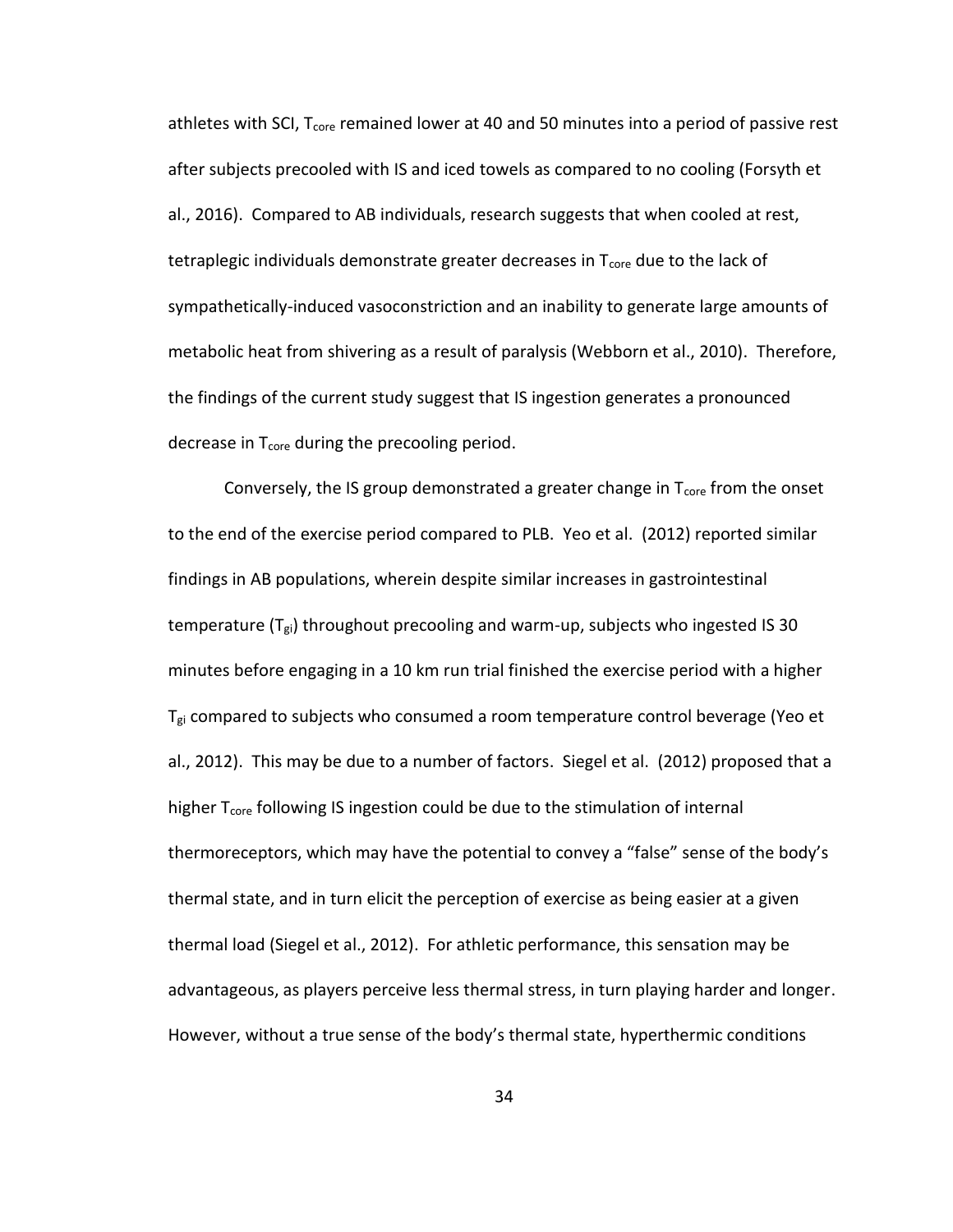may be masked, putting the athlete in potential danger. This should be noted in athletes with SCI as tetraplegic individuals possess a lesser amount of sensate skin and afferent input regarding their thermal state (Griggs et al., 2015). In the present study, total work was not measured, therefore, it is not possible to determine if the IS group actually performed more work. However, approximately half of subjects (58.3% on day 1 and 50% on day 2) in both conditions, experienced exercise-induced hyperthermia (EIH), defined by the American College of Sports Medicine (ACSM) as  $T_{\rm core}$  > 37.8°C-38.3 $\degree$ C (Trbovich et al., 2014). This data is presented in Table 3. Despite this, no participant terminated participation early or demonstrated symptoms of heat exhaustion (T<sub>core</sub> < 40°C) or heat stroke (T<sub>core</sub> > 40°C) by ACSM criteria.

Table 3. T<sub>core</sub> max ( $\degree$ C) at the conclusion of exercise. Percent (n) of subjects during each condition who had a T<sub>core</sub> max greater than 37.8°C, 38.3°C, and 38.9°C cutoff values.

| $>38.9^{\circ}C$ |
|------------------|
|                  |
| $20\%$ (n = 1)   |
|                  |
|                  |
|                  |
|                  |
|                  |
|                  |
|                  |

Values are displayed as Mean (SD).

Stevens et al. (2016) noted that even a 0.4-0.5°C decrease in  $T_{core}$ , IS ingestion is associated with a transient decrease in the perception of thermal comfort at the beginning of exercise (Stevens et al., 2016). In support of this, despite the greater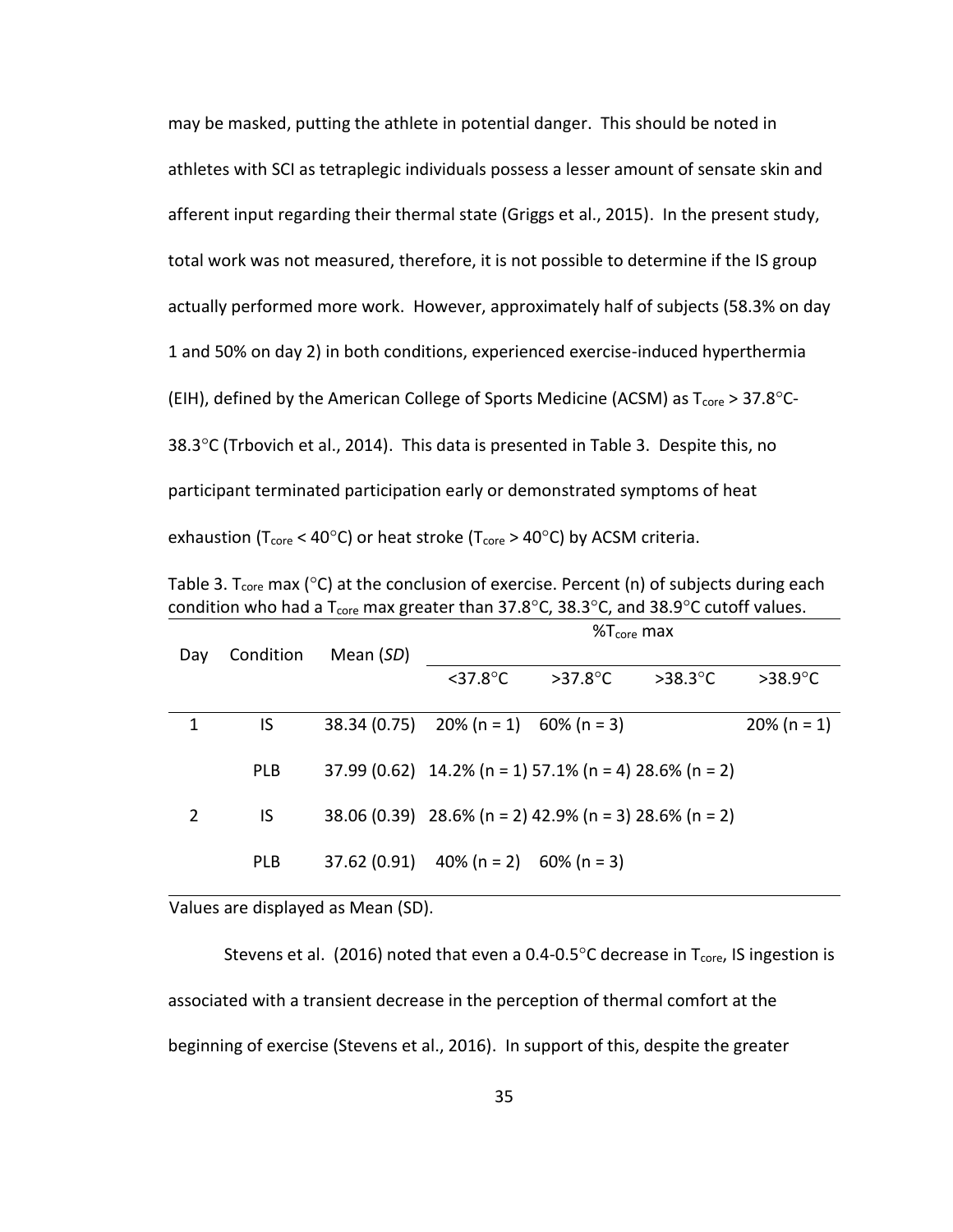increase in  $T<sub>core</sub>$  observed in the IS group throughout exercise, subjects in the IS group reporting feeling cooler at the end of exercise on both days compared to PLB. Recent research has demonstrated that perception of thermal sensation is an important contributor to self-selected exercise intensity, suggesting that if players are feeling cooler, exercise intensity increases (Stevens et al., 2016). In the current study, RPE and HR were assessed at 10 minute intervals during the exercise period, and no meaningful differences were observed for either variable in either condition at any time point. However, given the intermittent nature of wheelchair rugby, and the field-based setting of this study, it is difficult to conclude whether subjects in one condition were playing harder than the other. Normal stoppages and substitutions were allowed during exercise so it was possible that subjects were resting when measurements were taken.

Finally, the volume and timing of ice slurry ingestion were well-tolerated, with the biggest complaint being "brain freeze". From baseline throughout precooling and the entirety of exercise, subjects in both groups on both days rated gastrointestinal comfort within a "comfortable" range (3-5). Future research should examine the timing of ingestion, including the viability and effectiveness of ad libitum IS ingestion during exercise and rest periods, such as half-time during a match. Furthermore, most studies examining the effectiveness of precooling methods in SCI populations fail to employ a standard measure of performance, making it difficult to assess whether there is a clear performance benefit associated with any precooling method (Griggs et al., 2015). However, it should be noted that accounting for the amount of work performed is more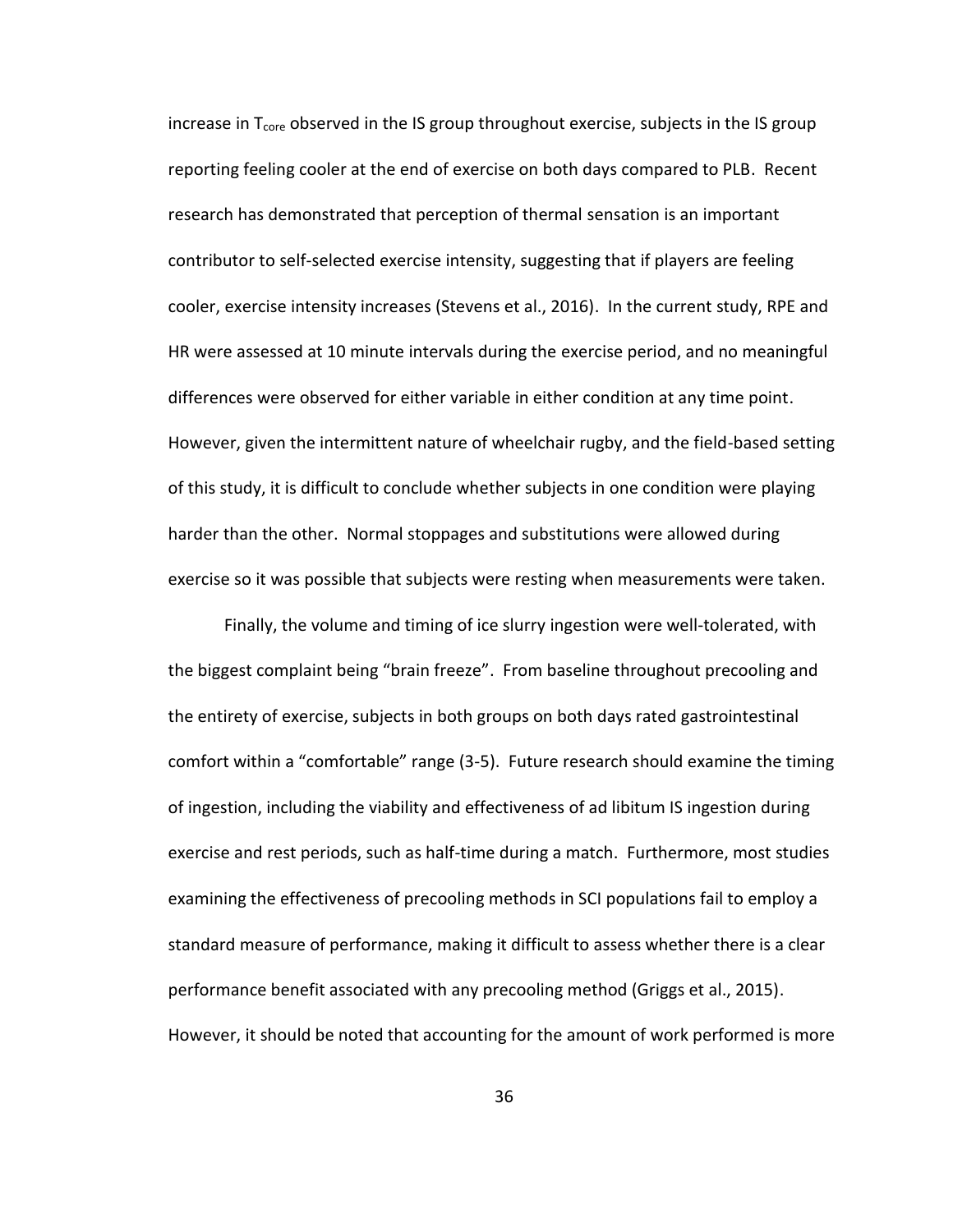practical in the laboratory-setting, and those results may not be transferrable to "real life" situations.

# *Limitations*

The primary limitation of this study is that the amount of work performed on day 1 and 2 were likely not identical, given that intensity is not a controllable variable during match play. Furthermore, due to the intermittent nature of a typical wheelchair rugby match, it is reasonable to assume that the work performed from one match to another is inconsistent. However, the nature of the study has high external validity given the field-based design. Our results may be more practical in mimicking the conditions that athletes experience while participating in training camps and match play, where intensity and duration of work varies from each day. Many studies are performed in a laboratory setting, seeking to control variables such as intensity, but may lack external validity. Further, air velocity plays a significant role in the rate of heat storage, and is often unaccounted for in laboratory-controlled studies. The study results demonstrate that ice slurry ingestion is a practical and effective precooling strategy, especially when considering the requirements, circumstances, and constraints of training camps and matches. Lack of statistical significance should not preclude ice slurry use, as we did not note any harm or adverse effects to athlete health or athletic performance.

#### *Practical Applications*

Increased core temperature is commonly cited as one of the main reasons for decreased athletic performance, especially in endurance events (Gonzalez-Alonso and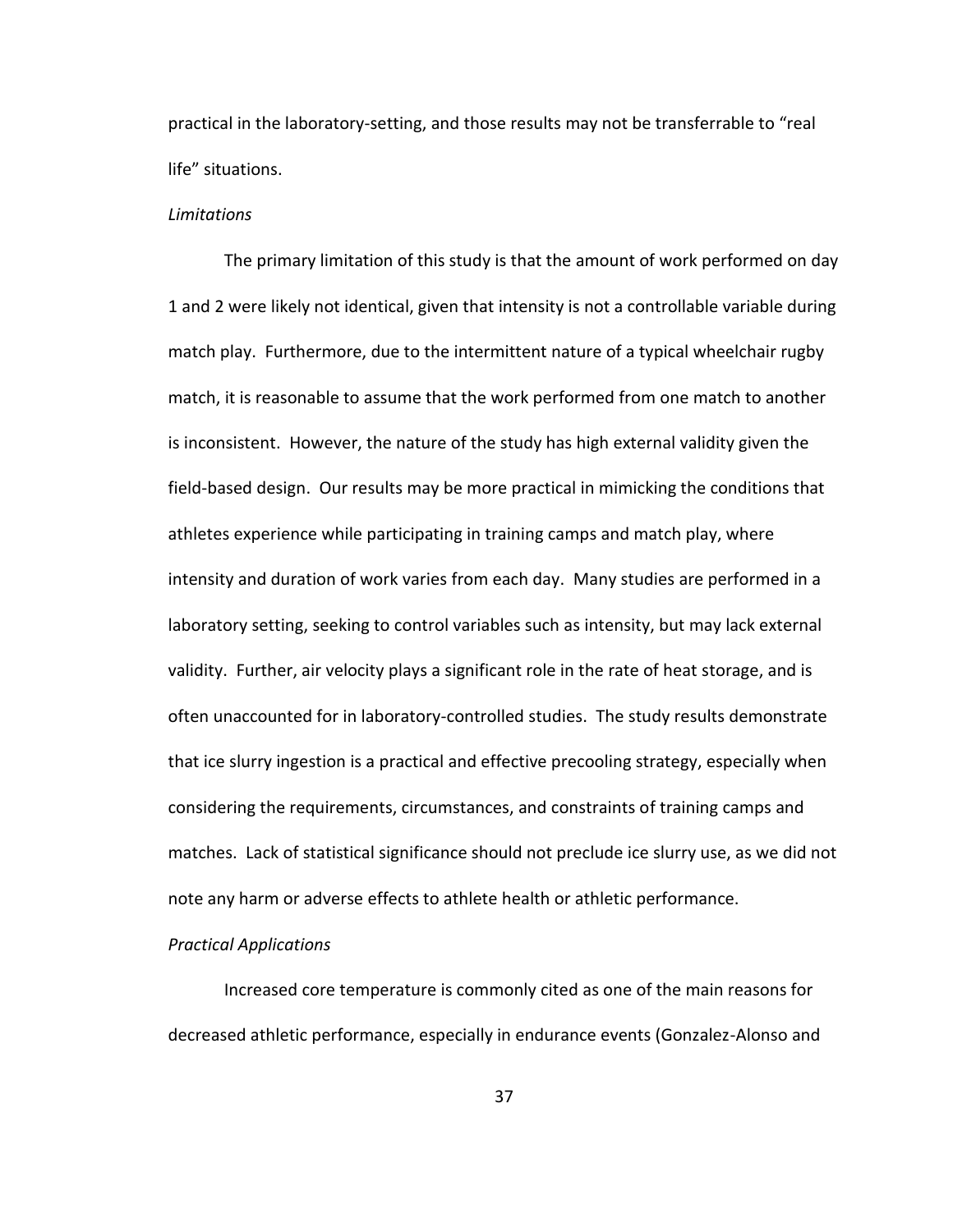Teller, 1999). Research shows that as  $T<sub>core</sub>$  rises, athletes will experience decreased endurance performance and capacity, in addition to a faster onset of fatigue and decreased time to exhaustion (Goosey-Tolfrey et al., 2008; Siegel et al., 2010). Our research suggests that, when ingested 20 minutes before exercise, IS can be an effective method to both lower  $T_{core}$  and delay the time before reaching a critically high  $T_{core}$ . Additionally, our findings suggest IS ingestion is a practical precooling method as it did not compromise athlete comfort, or interrupt the sequence of pre-event or half-time routines. In competition settings, it is practical to expect that athletes will have a warmup period that increases muscle temperature, which may diminish the effects of external cooling methods. Athletes did not voice concerns of IS ingestion negatively impacting active muscle tissue or impairing hand dexterity necessary for wheelchair propulsion, as is sometimes experienced with external cooling methods like cooling vests or hand/foot cooling. Lastly, although the volume of ice slurry in the present study was well-tolerated, athletes with SCI should be careful to empty the bladder before ingestion as to not trigger autonomic dysreflexia.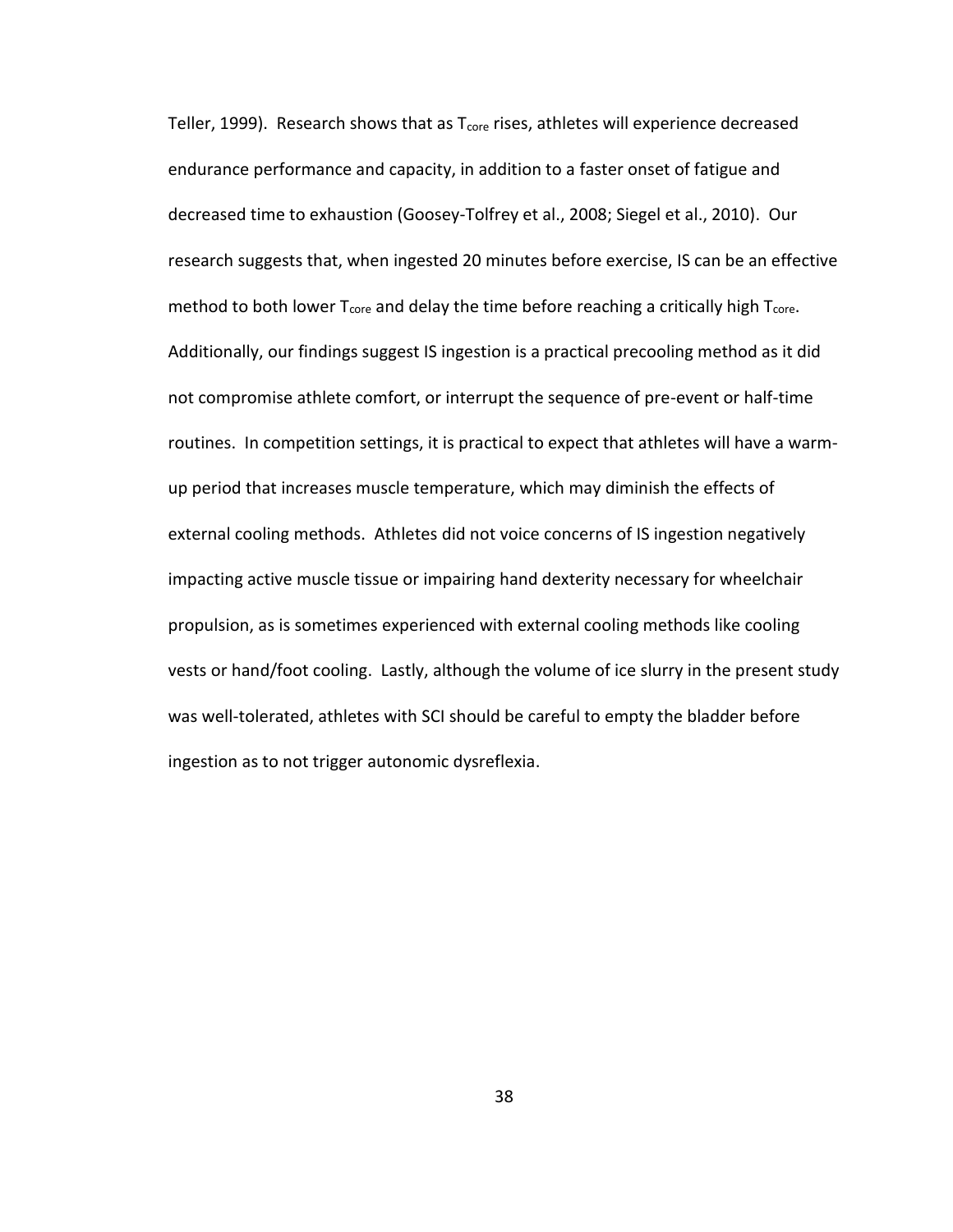#### REFERENCES

- Becker, LA. (2000). Effect size calculators. University of Colorado Colorado Springs. [https://www.uccs.edu/lbecker/h](https://www.uccs.edu/lbecker/)ttps://www.uccs.edu/lbecker/. Accessed April 25 2018.
- Borg, GA. (1982). Psychophysical bases of perceived exertion. *Med Sci Sports Exerc*. 14:377- 82.
- Byrne, C, Owen, C, Cosnefroy, A, Lee, JK. (2011). Self-paced exercise performance in the heat after pre-exercise cold-fluid ingestion. *J Athl Train.* 46:592-599.
- Castle, P, Kularatne, BP, Brewer, J, Mauger, AR, Austen RA, Tuttle, JA, Sculthorpe, N, Mackenzie, R, Maxwell, MS, Webborn, ADJ. (2014). Partial heat acclimation of athletes with spinal cord lesion. *Eur J Appl Physiol*. 113:109-15.
- Dijkers, M. (1997). Quality of life after spinal cord injury: a meta analysis of the effects of diablement components. *Spinal Cord*. 35:829-40.
- Fagher, K, Jacobsson, J, Timpka, T, Dahlström, Ö, Lexell, J. (2016). The sports-related injuries and illnesses in Paralympic sport study (SRIIPSS): a study protocol for a prospective longitudinal study. *BMC Sports Sci Med Rehabil*. 8:28.
- Forsyth, P, Pumpa, K, Knight, E, Miller, J. (2016). Physiological and perceptual effects of precooling in wheelchair basketball athletes. *J Spinal Cord Med*. 39:671-8.
- Goosey-Tolfrey, V, Kremlin, J, Price, M. Spinal Cord Injuries. (2014). In: Broad, E, ed. *Sports Nutrition for Paralympic Athletes.* Boca Raton, FL: CRC Press; Chapter 4.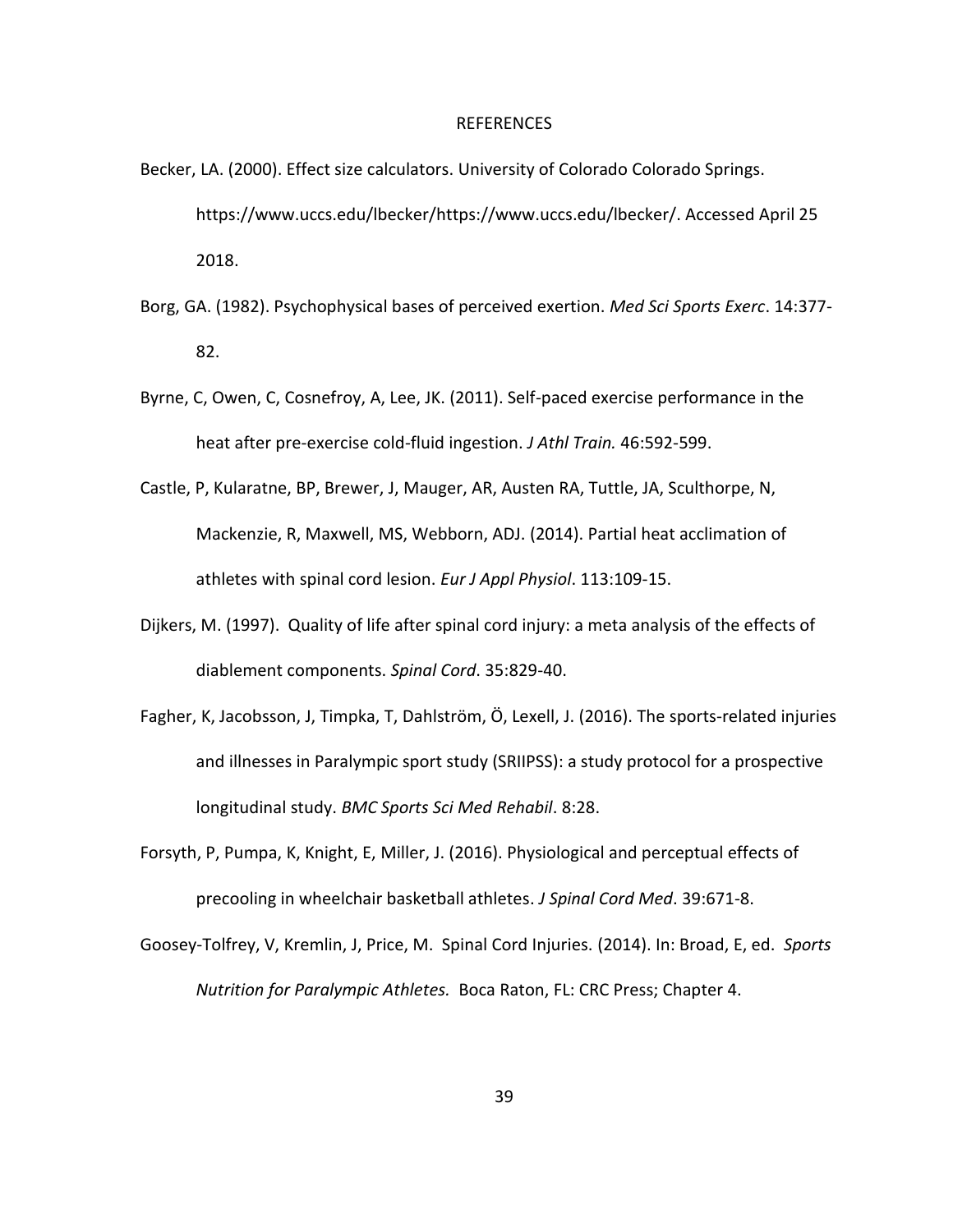- Goosey-Tolfrey, V, Swainson, M, Boyd, C, Atkinson, G, Tolfrey, K. (2008). The effectiveness of hand cooling at reducing exercise-induced hyperthermia and improving distancerace performance in wheelchair and able-bodied athletes. *J Appl Physiol.* 105: 37-43.
- Griggs, KE, Leicht, CA, Price, MJ, Goosey-Tolfrey, VL. (2015). Thermoregulation during intermittent exercise in athletes with spinal-cord injury. *Int J Sports Physiol Perform*. 10:469-75.
- Griggs, KE, Price, MJ, Goosey-Tolfrey, VL. (2015). Cooling athletes with a spinal cord injury. *Sports Med*. 45:9-21.
- HQInc. (n.d.). CorTemp Sensor. HQInc. [http://www.hqinc.net/cortemp-sensor-](http://www.hqinc.net/cortemp-sensor-2/)

[2/h](http://www.hqinc.net/cortemp-sensor-2/)ttp://www.hqinc.net/cortemp-sensor-2/. Accessed January 10 2017.

- International Paralympic Committee (IPC). (2016). Rio 2016. International Paralympic Committee. [https://www.paralympic.org/rio-2016h](https://www.paralympic.org/rio-2016)ttps://www.paralympic.org/rio-2016. Accessed January 15 2018.
- Jones Irwin, K, Hansen-Petrik, M. (2016). Diseases and Disorders of the Neurological System. In: Nelms, M, Sucher, KP, Lacey, K, eds. *Nutrition Therapy and Pathophysiology* (3rd ed.). Boston, MA: Cengage Learning; 622-25.
- Lee, JKW, Kenefick, RW, Cheuvront, SN. (2015). Novel cooling strategies for military training and operations. *J Strength Cond Res*. 29:S77-81.
- National Spinal Cord Injury Statistical Center (NSCISC). (2018). Facts and Figures at a Glance. National Spinal Cord Injury Statistical Center.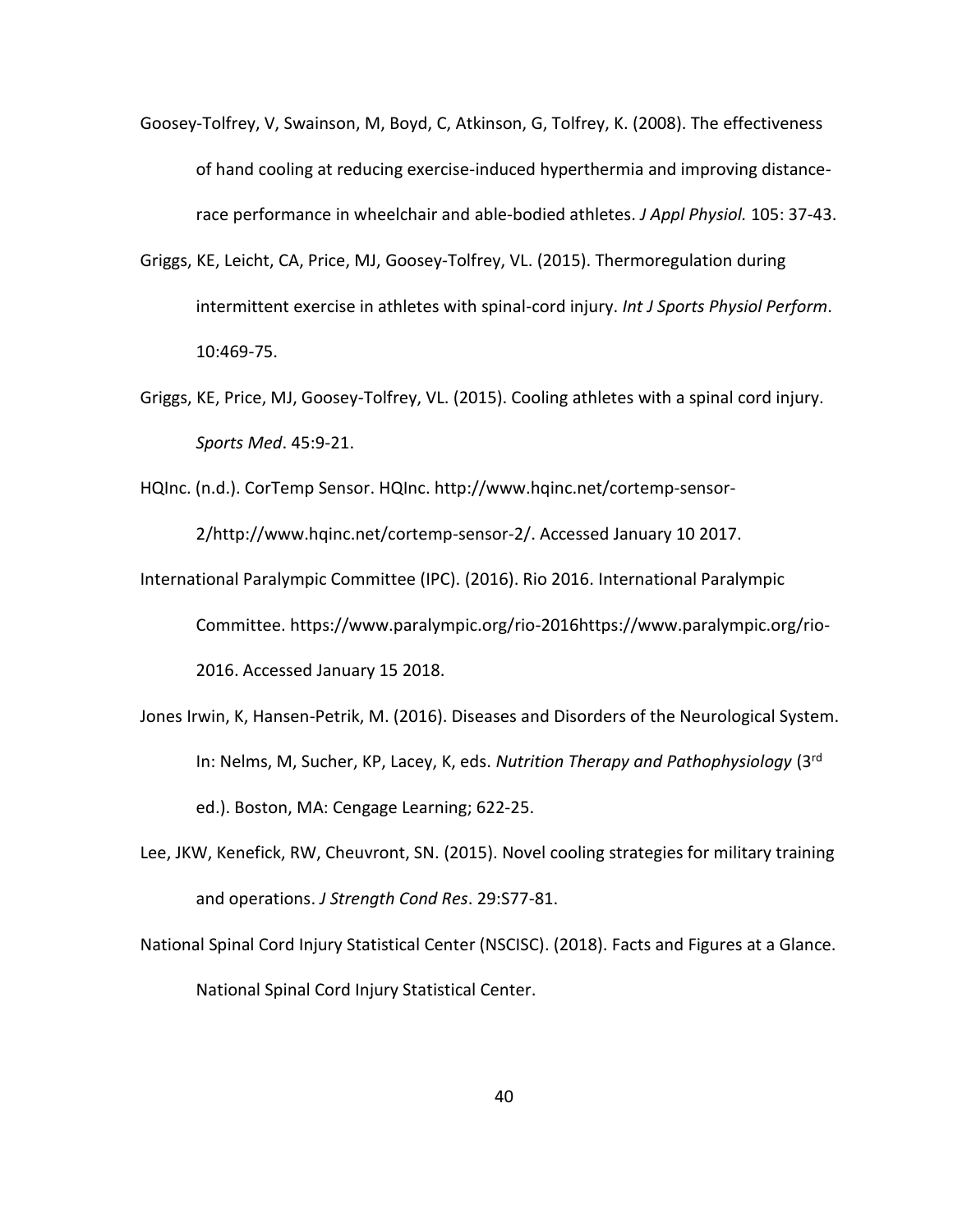https://www.nscisc.uab.edu/Public/Facts%20and%20Figures%20-%202018.pdf. Accessed January 15 2018.

- Onitsuka, S, Nakamura, D, Onishi, T, Arimitsu, T, Takahashi, H, Hasegawa, H. (2018). Ice slurry ingestion reduces human brain temperature measured using non-invasive magnetic resonance spectroscopy. *Nature.* 8:2757.
- Perret, C. (2015). Elite-adapted wheelchair sports performance: a systematic review. *Disabil Rehabil*. 39:164-72.
- Price, MJ. (2006). Thermoregulation during exercise in individuals with spinal cord injuries. *Sports Med*. 36:863-79.
- Pritchett, RC, Al-nawaiseh, AM, Pritchett, KK, Nethery, V, Bishop, PA, Green, JM. (2015). Sweat gland density and response during high intensity exercise in athletes with spinal cord injuries. *Biol Sport*. 32:249-54.
- Pritchett, RC, Bishop, PA, Yang, Z, Pritchett, KL, Green, JM, Katica, CP, Del Pozzi, AT. (2010). Evaluation of artificial sweat in athletes with spinal cord injuries. *Eur J Appl Physiol*. 109:125-31.
- Ross, M, Abbiss, C, Laursen, P, Martin, D, Burke, L. (2013). Precooling methods and their effects on athletic performance. *Sports Med*. 43:207-25.

Ross, MLR, Garvican, LA, Jeacocke, NA, Laursen, PB, Abbiss, CR, Martin, DT, Burke, LM. (2011). Novel precooling strategy enhances time trial cycling in the heat. *Med Sci Sports Exerc*. 43:123-33.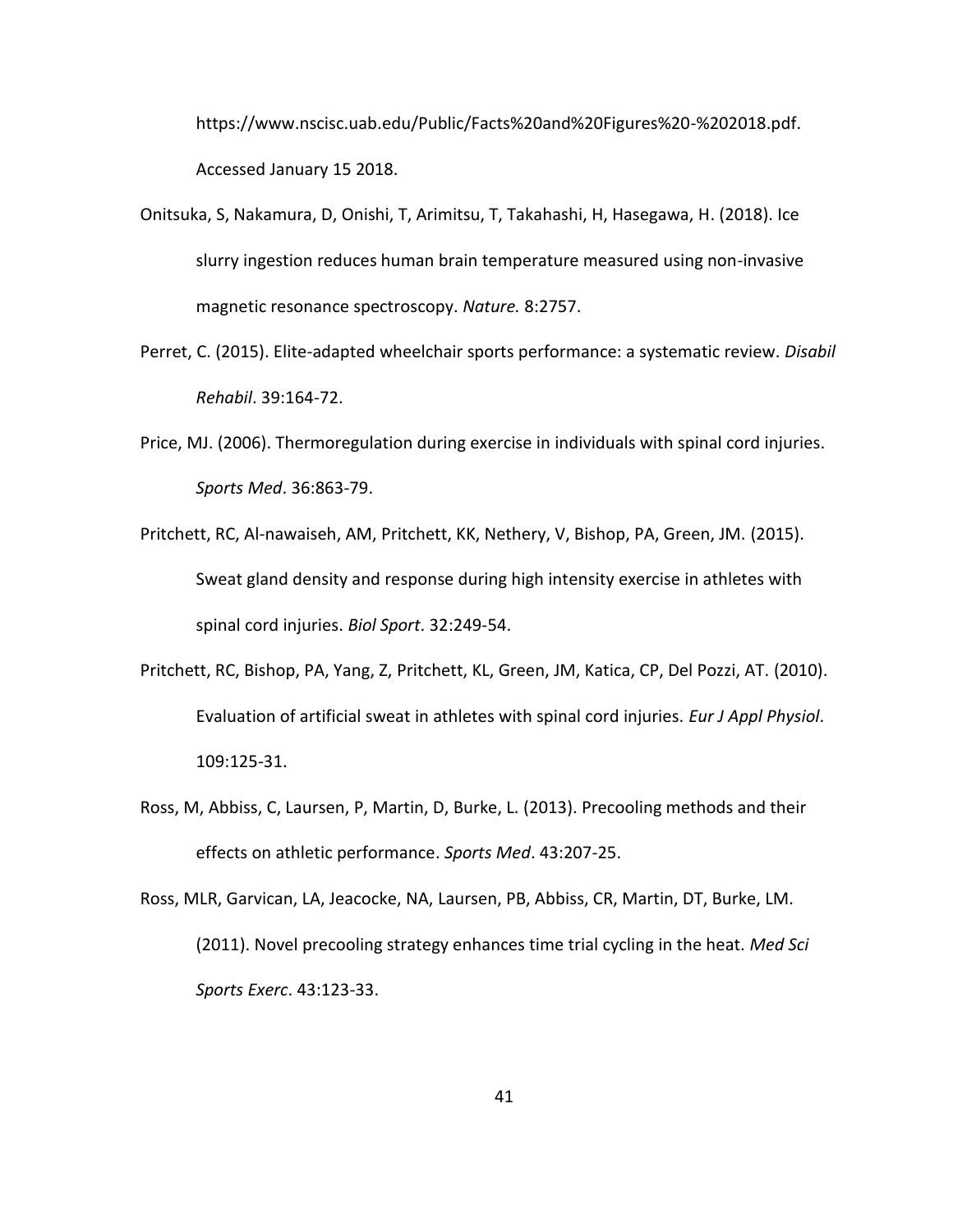- Siegel, R, Laursen, PB. (2012). Keeping your cool: possible mechanisms for enhanced exercise performance in the heat with internal cooling methods. *Sports Med.* 42: 89- 98.
- Siegel, R, Maté, J, Brearley, MB, Watson, G, Nosaka, K, Laursen, PB. (2010). Ice slurry ingestion increases core temperature capacity and running time in the heat. *Med Sci Sports Exerc*. 42:717-25.
- Stevens, CJ, Dascombe, B, Boyko, A, Sculley, D, Callister, R. (2013). Ice slurry ingestion during cycling improves Olympic distance triathlon performance in the heat. *J Sport Sci.* 31:1271-9.
- Stevens, CJ, Thoseby, B, Sculley, DV, Callister, R, Taylor, L, Dascombe, BJ. (2016). Running performance and thermal sensation in the heat are improved with menthol mouth rinse but not ice slurry ingestion. *Scand J Med Sci Sports.* 26:1209-16.
- Thomas, DT, Erdman, KA, Burke, LM. (2016). Academy of Nutrition and Dietetics, Dietitians of Canada, & the American College of Sports Medicine. Position Paper: Nutrition and Athletic Performance. *J Acad Nutr Diet*. 116: 501-528.
- Trbovich, M, Ortega, C, Schroeder, J, Fredrickson, M. (2014). Effect of a cooling vest on core temperature in athletes with and without spinal cord injury. *Top Spinal Cord Inj Rehabil.* 20(1): 70-80.
- Webborn, N, Price, MJ, Castle, P, Goosey-Tolfrey, VL. (2010). Cooling strategies improve intermittent sprint performance in the heat of athletes with tetraplegia. *Br J Sports Med*. 44:455-60.